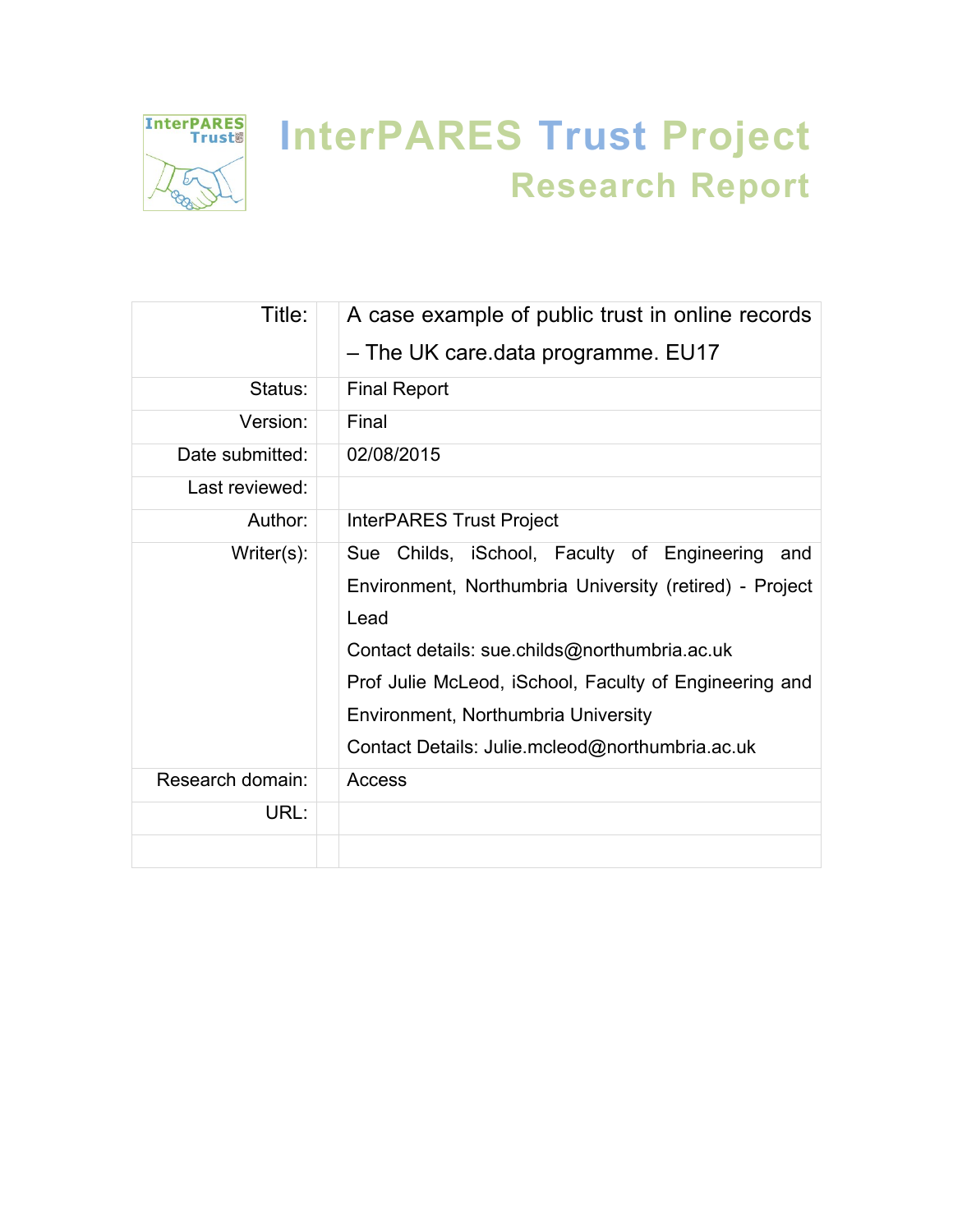# Document Control

| <b>Version history</b> |      |    |               |  |  |
|------------------------|------|----|---------------|--|--|
| Version                | Date | B۷ | Version notes |  |  |
|                        |      |    |               |  |  |
|                        |      |    |               |  |  |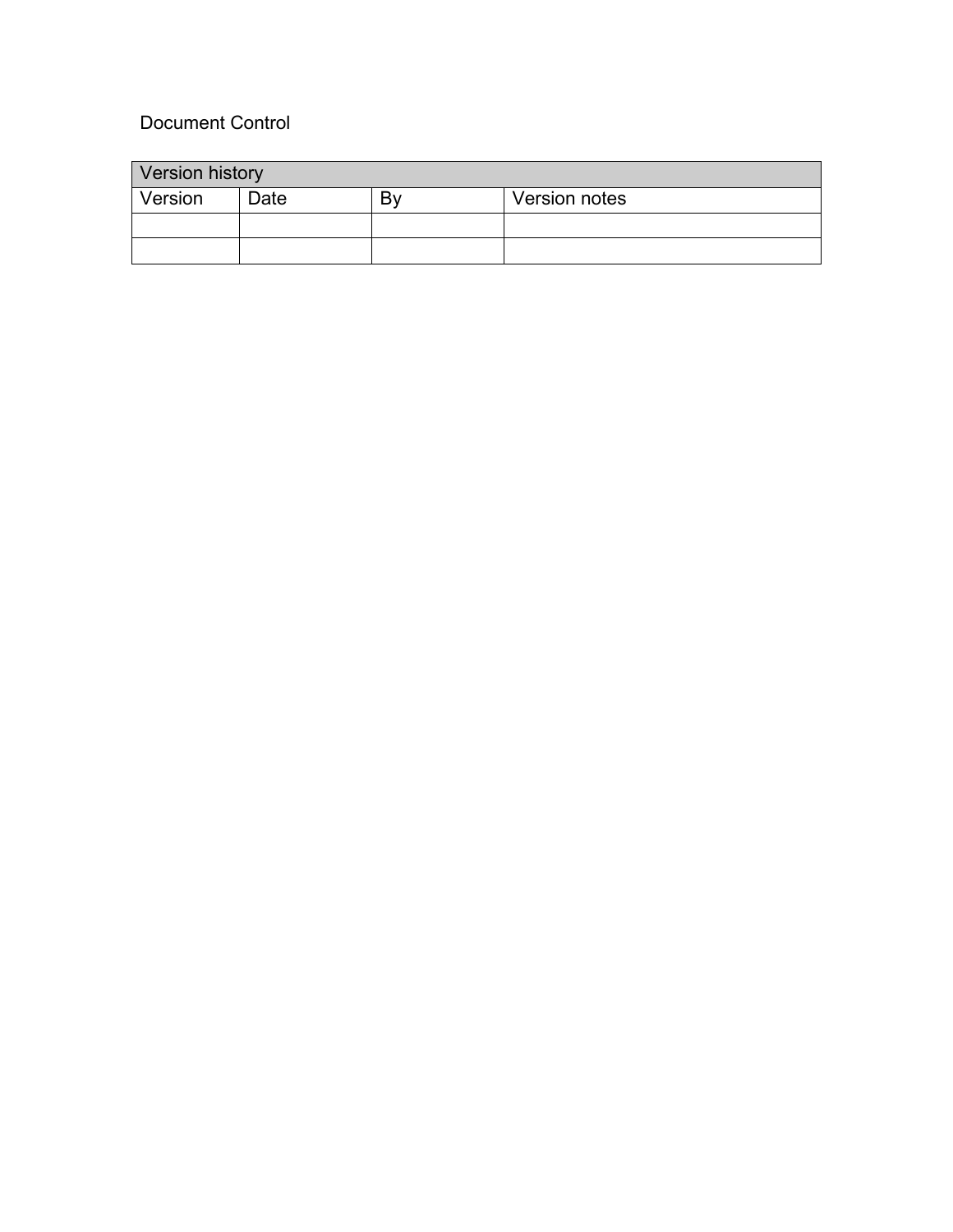# **Contents Page**

|                | Abstract                                                       | Page no:       |
|----------------|----------------------------------------------------------------|----------------|
|                |                                                                |                |
| $\mathbf{1}$   | Introduction                                                   | $\overline{2}$ |
| 1.1            | The care data programme                                        | $\overline{2}$ |
|                | 1.2 The Health and Social Care Act 2012                        | $\overline{2}$ |
| 1.3            | Rationale for this research project                            | 3              |
| $\overline{2}$ | Methodology                                                    | 5              |
| 2.1            | Aims and objectives                                            | 5              |
| 2.2            | Methodological approach                                        | 5              |
| 2.3            | Methodological issues that arose during the project            | 6              |
| 3              | Results                                                        | 8              |
| 3.1            | Care data programme timeline                                   | 8              |
|                | 3.2 Thematic analysis                                          | 14             |
| 3.3            | Discourse analysis                                             | 23             |
| 4              | Discussion and conclusion                                      | 33             |
|                | References                                                     |                |
|                | Appendix A: Sources used to create the timeline                | 37             |
|                | Appendix B: Sources used as data for the thematic<br>analysis  | 41             |
|                | Appendix C: Sources used as data for the discourse<br>analysis | 44             |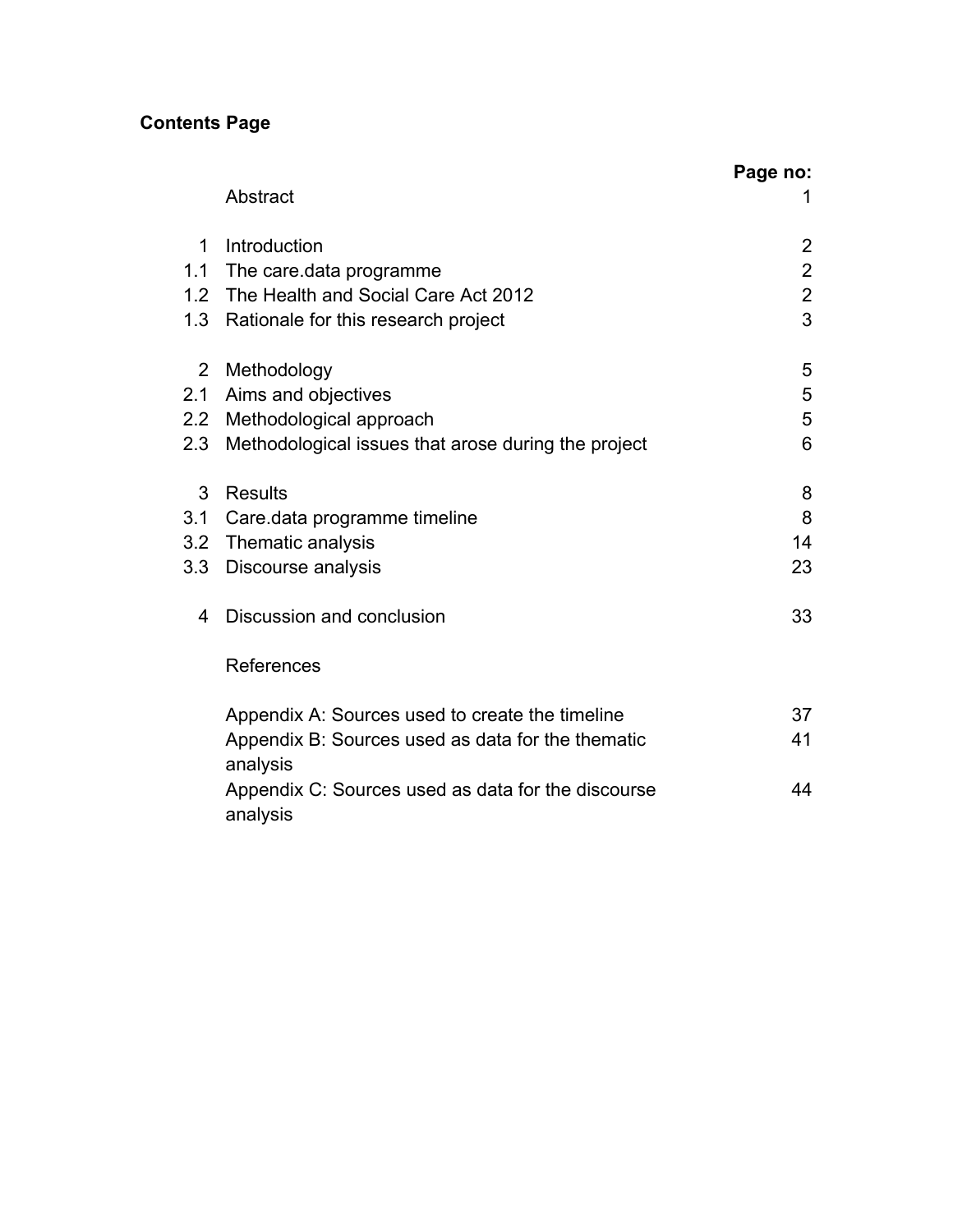## **Abstract**

**Background.** The care data programme is an initiative of the UK National Health Service, officially announced in December 2012. The programme will eventually collect and link together data from all health and social care settings, both hospital and community based, with the purpose of planning and monitoring services. The programme therefore provides a contemporary, high profile case example of trust issues and online records played out in the public arena. This *Methodology.* This research project explored issues about professional and public trust in online records. It contributes to the 'Access' domain of the InterPARES research programme on trust. A purposive sample of publicly available online sources was used. These sources documented a wide range of stakeholder views and provided contemporary, topical information. This data was analysed by: (i) production of a timeline of key events; (ii) thematic analysis of the content of all the sources; (iii) discourse analysis of a small sample of the sources. The project was conducted from January to May 2015. There were a number of challenges with this methodological approach.

*Results.* A detailed timeline of the care.data programme was produced from 2011 to April 2015. The thematic analysis identified six themes and 26 subthemes. The themes comprised: governance; purpose; consultation and communication; informed consent; data security; trust. The discourse analysis demonstrated a high level of concern and mistrust in care.data expressed by MPs, health professionals, health research charities, health consumer groups, the public and the media.

*Discussion and conclusion.* The unfolding story of care.data provides a good case example of how the poor handling of a new programme for using public digital records resulted in a crisis of public trust. NHS England and HSCIC demonstrated poor governance of the care.data programme. Key factors that establish trust in a digital records programme were handled badly. However, the public furore and the government's changes in response have significantly improved the care.data programme. The care.data programme is a candidate for a government blunder (an avoidable mistake).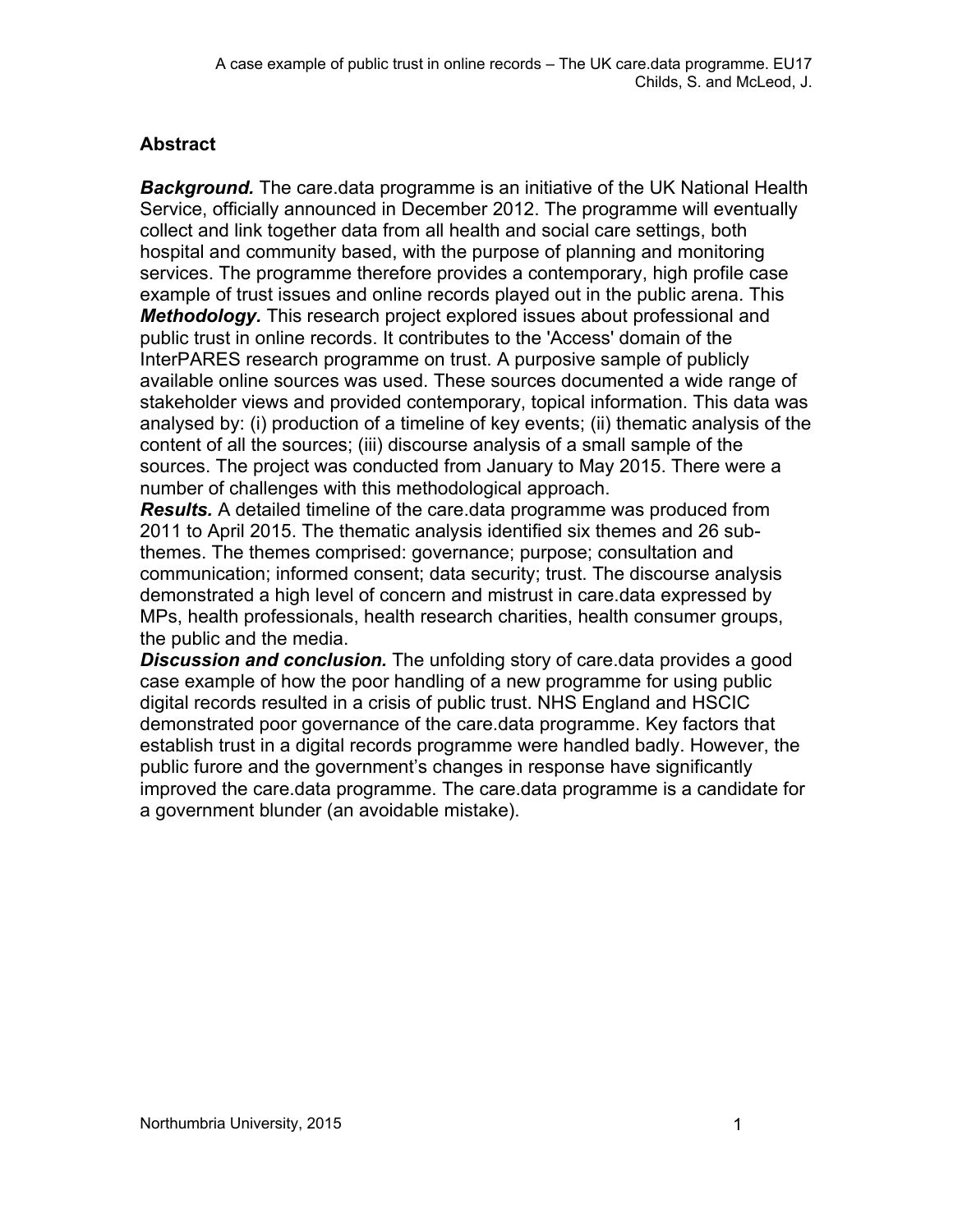# **1. INTRODUCTION**

#### **1.1 The care.data Programme**

The care.data programme is an initiative of the UK National Health Service (NHS), overseen by NHS England [\(http://www.england.nhs.uk/\)](http://www.england.nhs.uk/) an executive non-departmental public body. NHS England is responsible for overseeing the commissioning of NHS services: their budget, planning, delivery and day-to-day operation. The care.data programme will eventually collect and link together data from all health and social care settings, both hospital and community based, with the purpose of planning and monitoring services. The organisation charged with handling this data is the Health and Social Care Information Centre (HSCIC; [http://www.hscic.gov.uk/\)](http://www.hscic.gov.uk/), an executive non departmental public body sponsored by the Department of Health, established in 2013 from its progenitor department, the NHS Information Centre (NHSIC) which was itself established in 2005 (as a merger of parts of the Department of Health, parts of the NHS Information Authority, and the Prescribing Support Unit). A range of care data sets has been collected for a number of years, including HES Episode Statistics (HES) [\(http://www.hscic.gov.uk/hesdata](http://www.hscic.gov.uk/hesdata) ) which provide information about the care and treatment of individuals from visits to hospital. HES contain information about individual patients, including clinical, personal, administrative and geographical information. It is pseudoanonymised using a custom-designed patient ID. The care.data programme comprises the addition of data sets from general practices (primary care practices) with the aim of linking the general practice data to the hospital data [\(http://www.hscic.gov.uk/gpes/caredata](http://www.hscic.gov.uk/gpes/caredata) ). Though GPs (general practitioners/primary care physicians) have been providing aggregated data previously, the care.data programme will extract individual patients' personal and clinical data, i.e. NHS number, date of birth, postcode, gender and coded clinical information - identifiable personal and sensitive data. The GP data is far more individually identifiable than HES data, e.g. date of birth compared with age group, NHS ID with is specific to an individual and used in all NHS activities compared with HES ID with is generated by an algorithm using a number of identifiable data types. GP data also covers effectively the whole population (as nearly everyone is registered with a GP from birth to death) and GP care is 24/7. Hospital activity only covers a small proportion of the population at any one time and is episodic.

## **1.2 The Health and Social Care Act 2012**

The care.data programme needs to be set into the context of the wider reorganisation of the NHS undertaken by the Coalition Government, comprising the Conservative and Liberal Democratic political parties and in office from 11 May 2010 to 8 May 2015. This reorganisation was set out by the Health and Social Care Act 2012. This reorganisation was hugely controversial as it was viewed by many as being part of a privatisation agenda. The Act was resisted by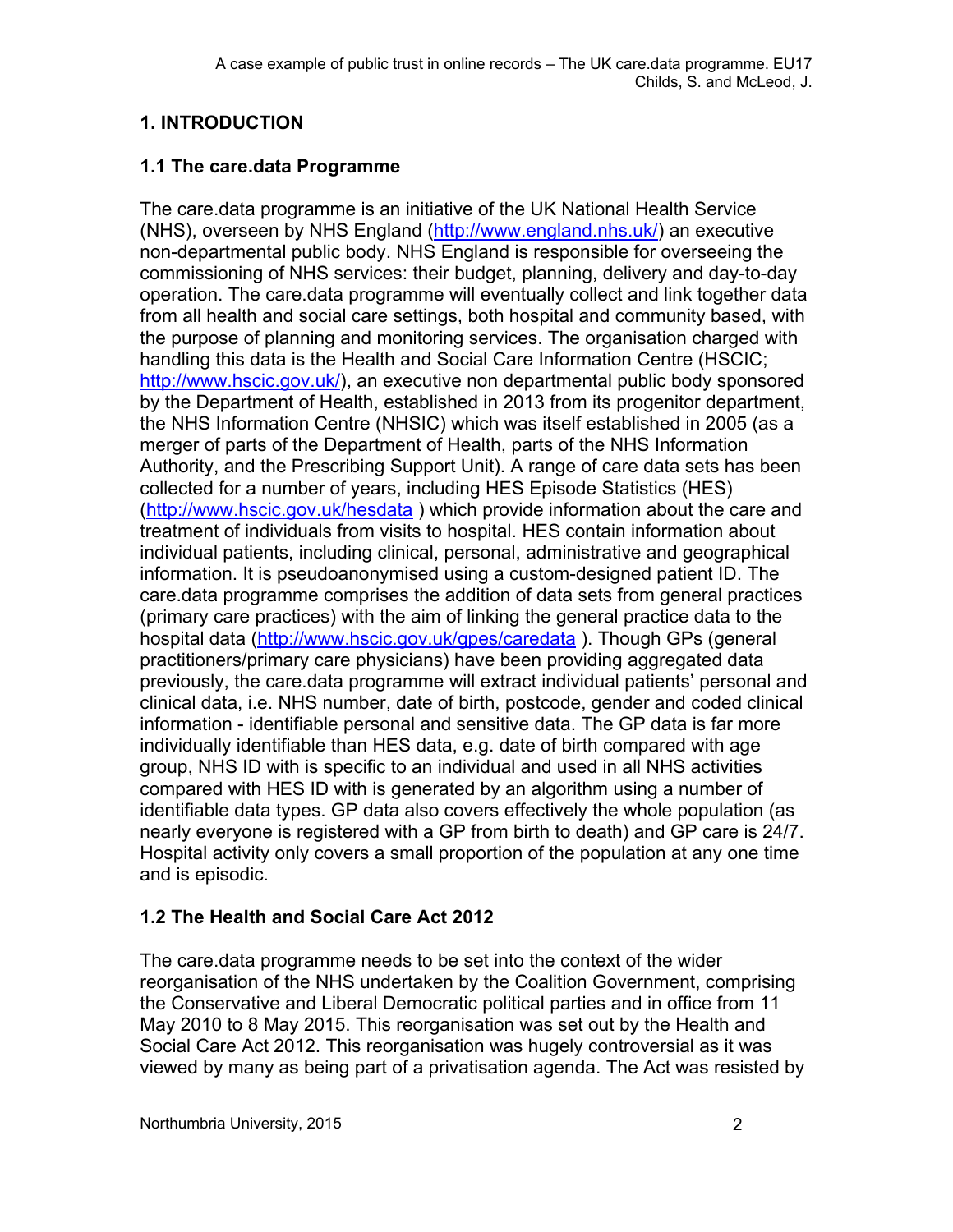both health care professionals, and their professional bodies (e.g. the British Medical Association (BMA) and the Royal College of General Physicians (RCGP)), and the public, and various lobbying groups. Indeed new groups were set up to fight this reorganisation, e.g. 'Keep Our NHS Public' [\(http://www.keepournhspublic.com/index.php\)](http://www.keepournhspublic.com/index.php) and 'Doctors for the NHS' [\(http://www.doctorsforthenhs.org.uk/\)](http://www.doctorsforthenhs.org.uk/). Despite the passage of the Act, the resistance and lobbying has continued with various attempts to repeal or mitigate the Act, e.g. a private member's bill, the 'NHS Reinstatement Bill' [\(http://www.nhsbill2015.org/\)](http://www.nhsbill2015.org/). The NHS was an important issue during the election campaign leading up to the 7 May 2015 national election.

The Health and Social Care Act, 2012, enabled the care.data programme as NHS England can require the HSCIC to request data from any health service provider. Health care staff only became aware of the care.data programme in late 2012 with publication of NHS England's initial health service guidance.

## **1.3 Rationale for This Research Project**

The care.data programme was announced in late 2012 with plans to add the routine collection of data from general practitioner (GP) primary care practices to the other data sets held by the HSCIC. Resistance built up during 2013 amongst health professionals and privacy groups, with growing media coverage. With care.data's imminent implementation in early 2014, this resistance finally triggered a high profile public uproar. Though GPs/primary care physicians had been providing aggregated data previously, the care.data programme will extract individual patient's personal and clinical data, i.e. NHS number, date of birth, postcode, gender and coded clinical information - identifiable personal and sensitive data. The concerns from GPs and other medical practitioners about consent and privacy quickly spread to the professional media and privacy advocacy groups, then to traditional mass media, online media and campaign groups. An additional concern was who would see this data, as HSCIC offers standard and bespoke data products to organisations inside and outside the NHS. The response of the government to these criticisms was also considered to be badly flawed, in particular, a subsequent leaflet campaign to all households. The leaflets were not addressed to people by name but came in the form of a bulk mailing that got confused by many people with junk mail. This leaflet did not give the name of the programme nor provide details of how people could opt-out of the scheme (opt-in was automatic). The public outcry was so huge that the government was forced to postpone the programme in February 2014 for six months. The programme will now be undertaken in phases. A small number of GP practices have been identified as Pathfinder projects with the aim of testing and refining the process. Full implementation of the programme will follow. However, all the issues about consent and privacy have not been fully addressed and public concern and lobbying continues.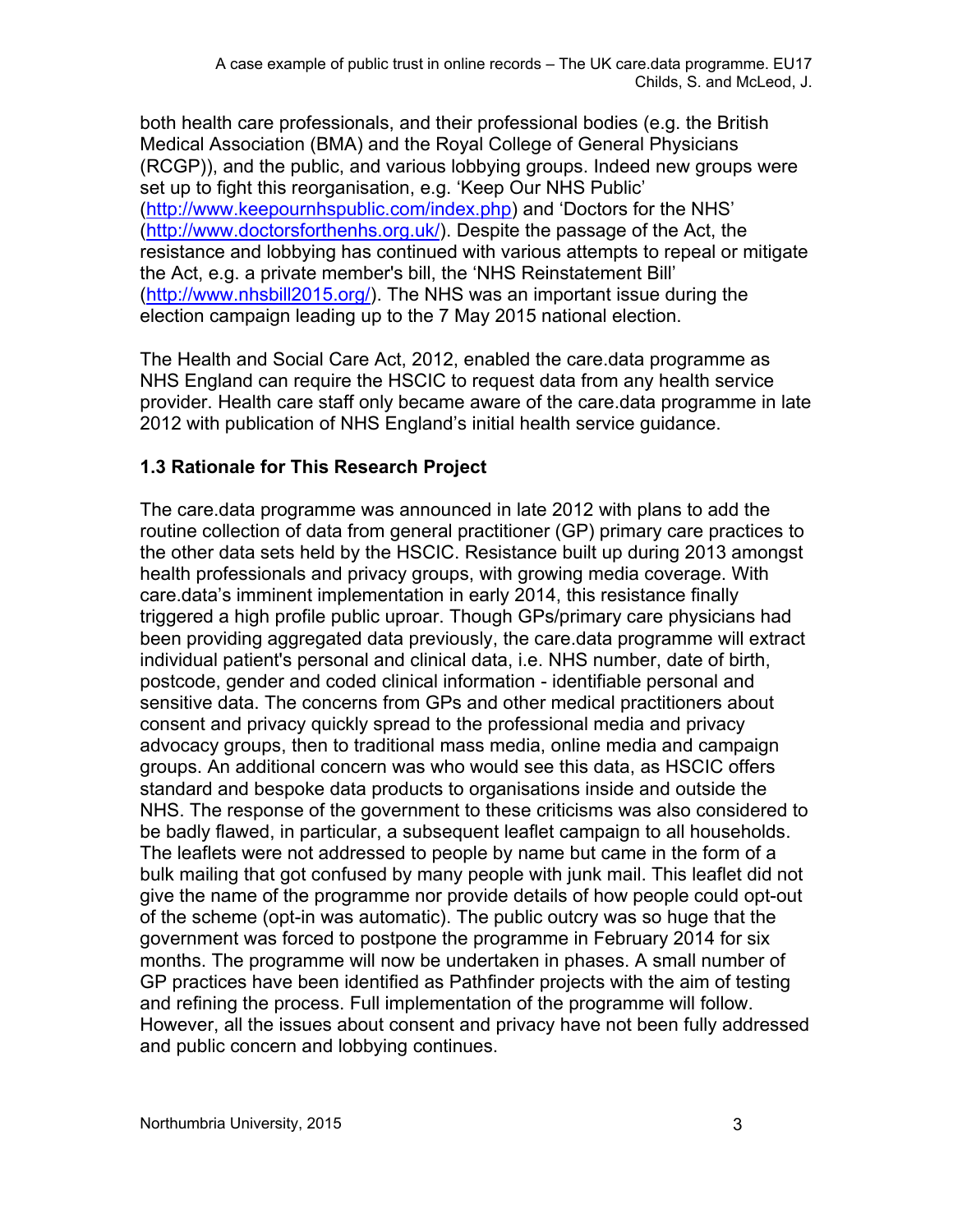Patient records are public records in the UK, but individual patients obviously regard their records as their own, and GPs are data controllers of patient records under the UK Data Protection Act. Because of the personal and sensitive nature of their contents a raft of laws and regulations govern their management and use (Caldicott, 2013).

The care.data programme therefore provides a contemporary, high profile case example of trust issues and online records played out in the public arena. This project contributes to the 'Access' domain of the InterPARES research programme on trust. It contributes to two of the InterPARES Trust objectives, viz:

- To discover how current policies and practices regarding the handling of digital records by institutions and professionals affect the public's trust in them, in light of the exponential growth of and reliance on Internet services
- To anticipate problems in maintaining any trust in digital records under the control of entities suffering a waning level of confidence from the public (including legal, law enforcement, financial, medical, broadcasting, "hacktivist", and governmental organizations and professionals).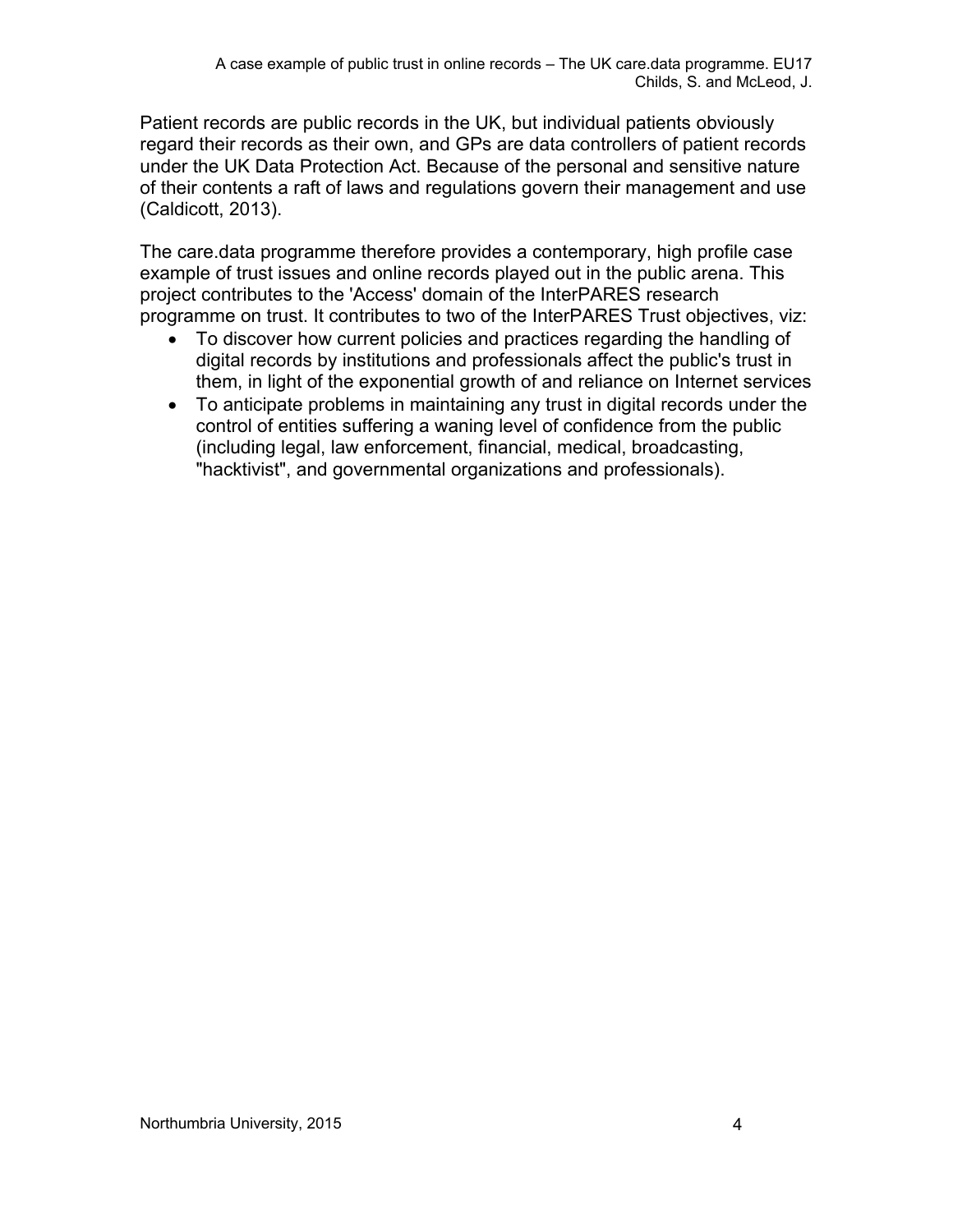## **2. METHODOLOGY**

## **2.1. Aims and Objectives**

The project addressed the research question: what lessons about professional and public trust in online records can be obtained from a study of the care.data programme? Its objectives were:

- To explore different stakeholder views of trust in online records by taking a 360° view of the care.data programme initiative in the UK
- To develop a reproducible methodological approach using analysis of public discourse
- To identify issues to be addressed in policy, procedure and/or practice for managing digital records in programmes like care.data which contain personal data.

## **2.2 Methodological Approach**

A purposive sample was obtained of relevant items from publicly available online sources providing contemporary, topical information. These sources documented a wide range of stakeholder views, i.e. governmental (e.g. NHS England, HSCIC); health professionals (e.g. BMA); mass media (e.g. 'The Guardian', the Daily Telegraph; readers' comments to individual articles); online health media (e.g. 'eHealth Insider'; readers' comments to individual articles); campaign groups (e.g. 38 Degrees). Sources and individual items were obtained using a snowball technique. The starting point was online health media (eHealth Insider, now digitalhealth.net) subscribed to by the authors, and knowledge of the activities of 38 Degrees. Links in these were followed to other organisations and sources, supplemented with Google searches to track down poorly identified items. Sources covered the period from 2011 to April 2015.

This data was analysed in three ways:

- production of a timeline of key events
- thematic analysis of the content of all the sources
- discourse analysis of a small sample of the sources, based on the approach of interpretive policy analysis (Fairclough, 2001)

Thematic analysis was used to look for broad subject themes/sub-themes in the data. Under these themes, brief summaries of points extracted from the sources are listed. Discourse analysis is the analysis of the language used in the sources. Critical discourse analysis seeks to find the connection between language and social interactions and relations, such as power and politics (or in this research trust issues). Thematic and discourse analyses are complimentary: thematic analysis describes what is said, discourse analysis explores the social setting and the social and political interactions manifested in the way things are said.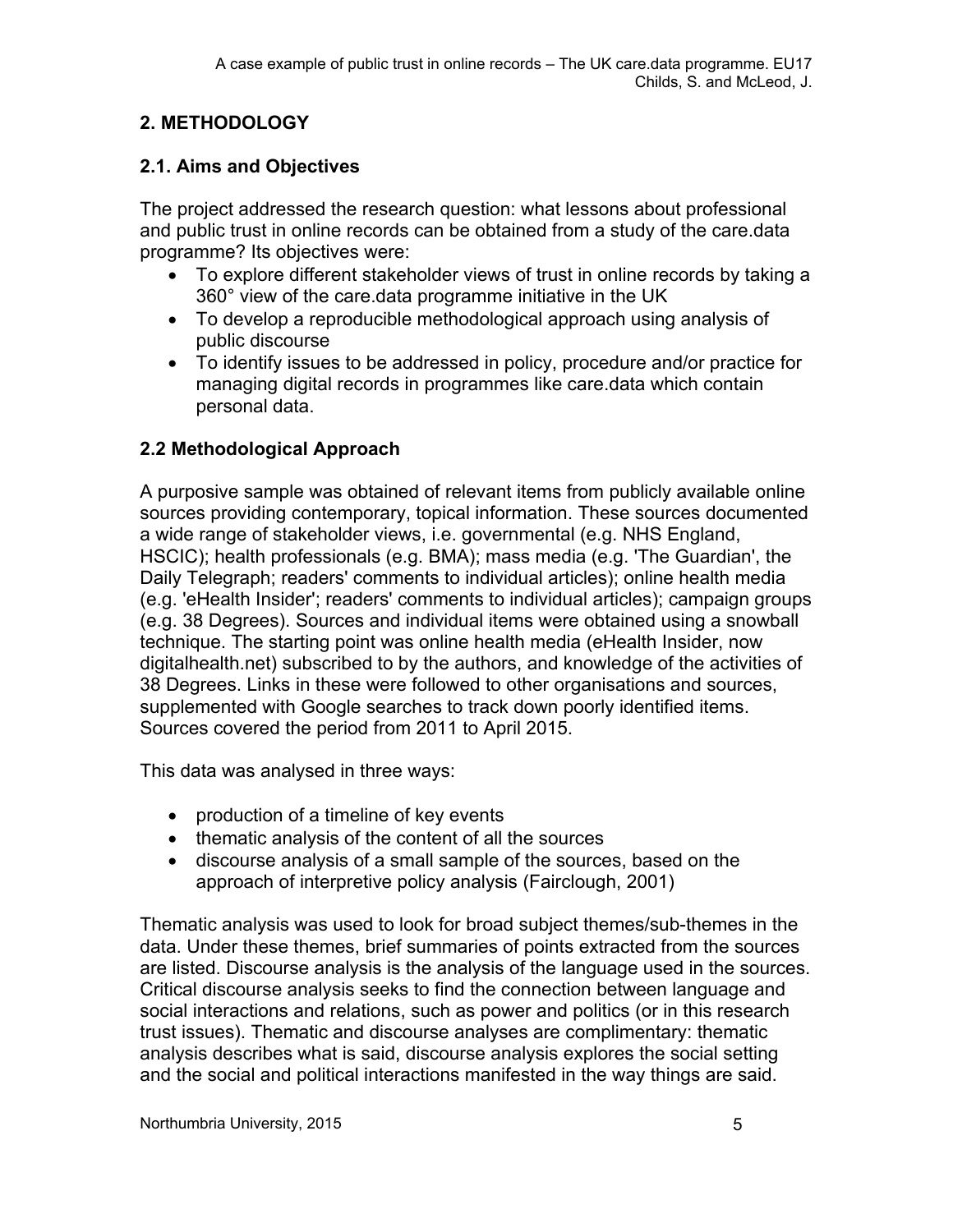The project was conducted from January to May 2015. The results were presented at the InterPARES meeting in London, 21/22 May 2015.

#### **2.3 Methodological Issues That Arose During the Project**

The benefits of the methodological approach were three fold: (i) use of these online sources provided topical coverage of a contemporary issue; (ii) including health consumer groups and reader comments as well as government and health professionals provided a 360º view of the issue; (iii) use of thematic and discourse analysis complemented each other; the discourse analysis was particularly useful at providing understanding of an emotional and complex issue such as trust.

The authors needed to be in regular contact with the field, keeping up to date with information sources about what is happening. The authors' initial route to information on care.data was via news items and press releases. The stories appeared first in specialised online health media, with coverage in mass media sources coming later as the topic became a more active story. Information in these news stories allowed the original organisations and sources to be traced, and then followed as applicable.

There were however a number of challenges with this methodological approach, mainly related to the characteristics of the sources used as data. Examples of the challenges are given below.

News sources often do not provide accurate details of where they get there 'story' from so it can be difficult to track down the original source.

A news source can pick up stories weeks, even months, after they were first released elsewhere. However the news source still presents them as if they were a current event. This makes production of an accurate timeline difficult.

When tracking an emerging issue it is difficult to identify the early items, which may be covered as a small part of another news story, and be discussed using terminology that is not the same as that used later on. Even when the authors were following these types of issues by subscribing to eHealth Insider, it was sometime before they realised the importance of the care.data issue and started to read and download relevant items. Some of these early items can be obtained retrospectively by links from later sources and from Google searches. But the very first stages in the timeline are likely to be missing.

News sources and online sources are ephemeral. It is up to the originator to curate, or not, their material. 38 Degrees do not keep publicly available their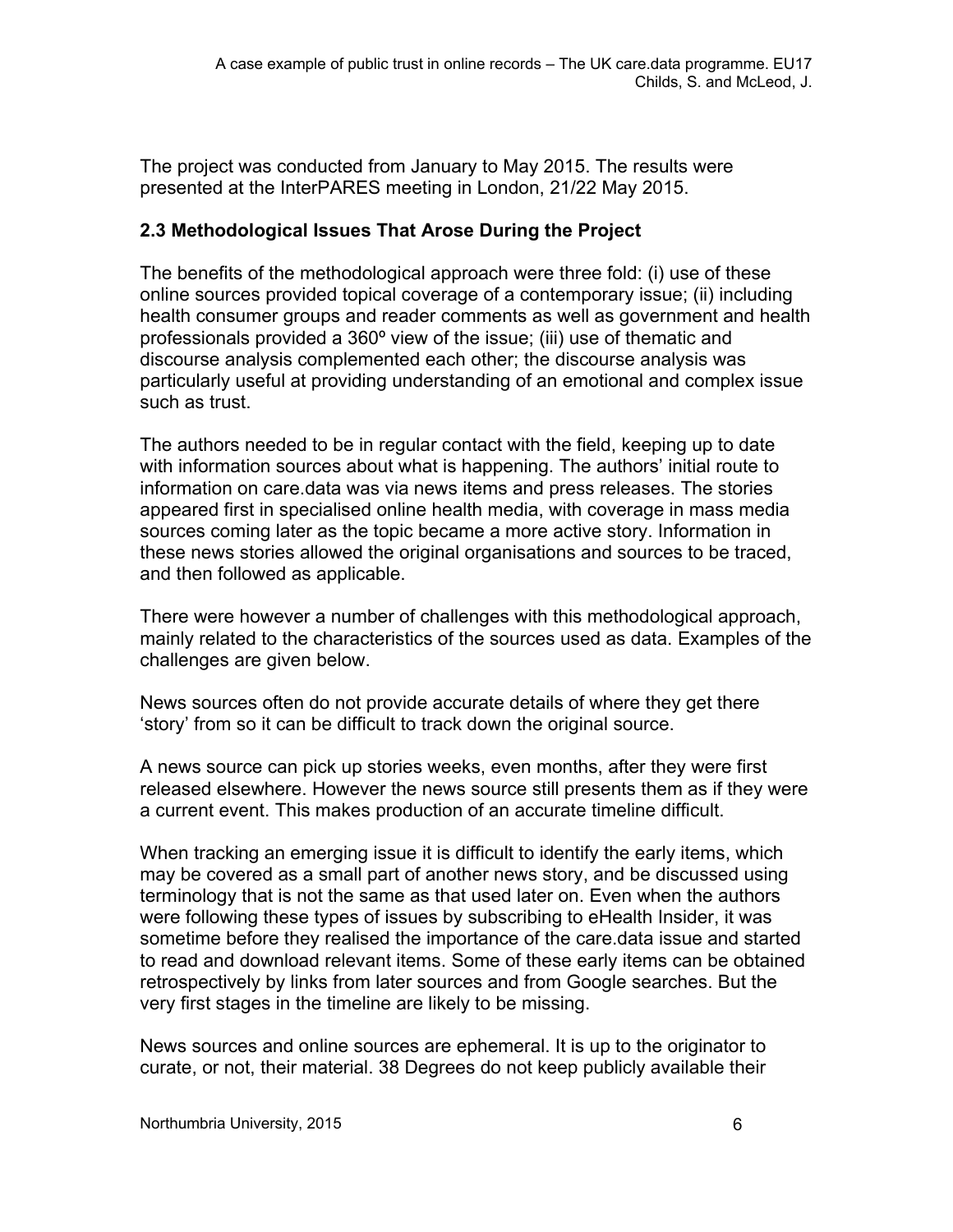original email petition requests. The main specialised health news source used by the authors was eHealth Insider. This was combined with other related sources and relaunched as a new company Digital Health Intelligence (digitalhealth.net): the URLs of the individual news items were changed. The BMA maintains a link to its online statements on care.data, however these show only the current statement ad historic statements are lost. HSCIC has completely restructured its website. There is therefore a need for the researcher to download the items (subject to copyright) or capture a summary as soon as they are identified as a precaution against their disappearance. However, when future researchers wish to validate the research they may not be able to find the original items.

When dealing with matters that are conducted by a government department or public body it can be difficult for outsiders to get precise details of when things were done or agreed. Though often non-controversial, these details are often not placed in the public domain, or might appear in other types of outputs such as annual reports but in an obscure way. Some actions which are politically sensitive will never be publicly known, or only known decades later. It can be a long time span from an action to when it becomes publicly known (e.g. the Independent Information Governance Oversight Panel (IIGOP) raised concerns about the care.data leaflet in late 2013, but this was not publicly known till its annual report in 2014 (produced in December 2014, first published on 2 January 2015) and subsequent news stories).

Poor bibliographic details are provided in reports, e.g. no date, no author, no publisher.

The thematic and discourse analysis can elucidate what was done and said, and when, but not necessarily why. For a full picture the data needs to be supplemented with interviews and focus groups. For example, these techniques could be used to explore why 38 Degrees decided to raise a petition on care.data in February 2014.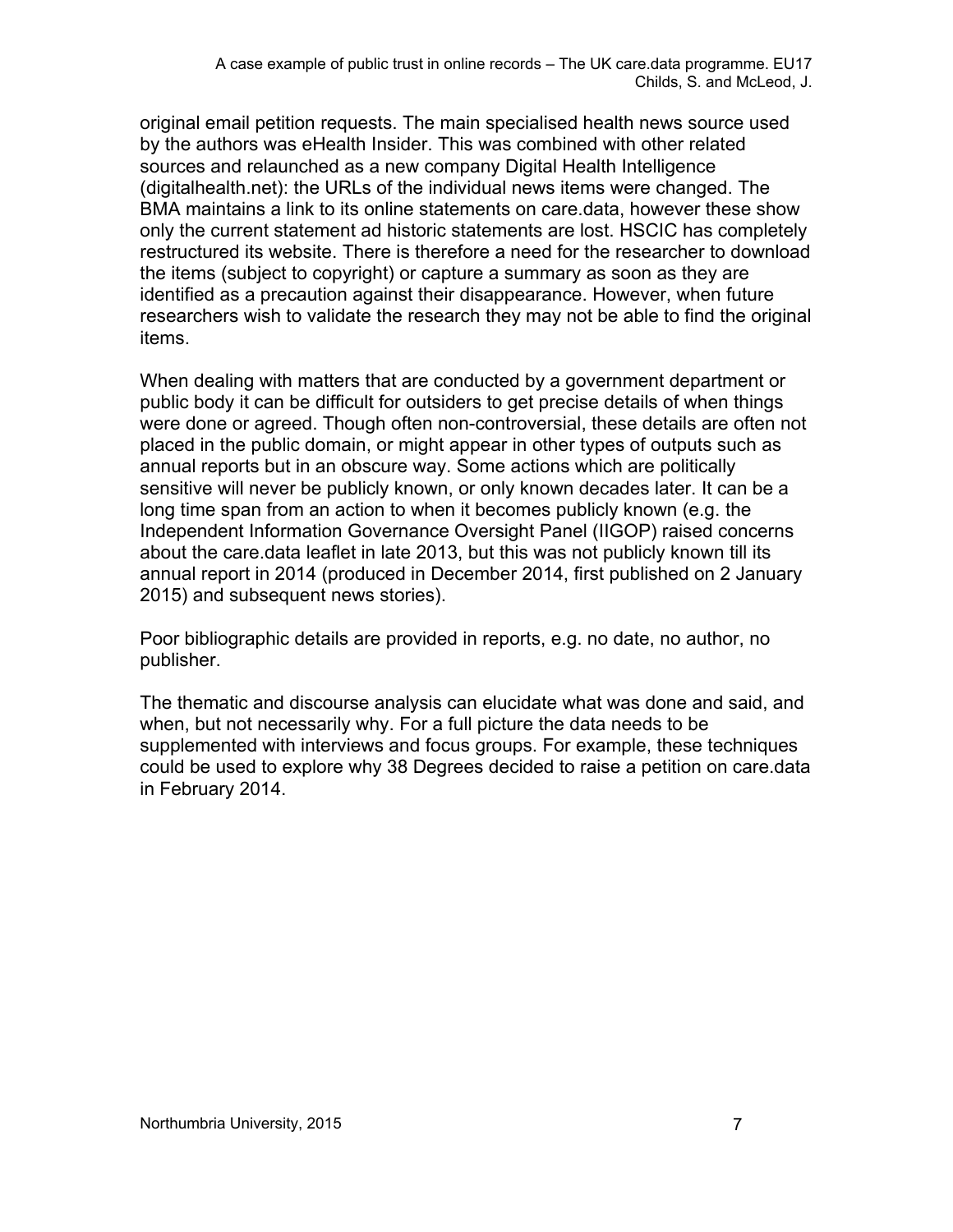## **3. RESULTS**

#### **3.1 care.data Programme Timeline**

#### *2011*

December 2011

 6 December 2011. Story in 'The Register' about a government announcement of a consultation "to change the NHS Constitution so that patient data is automatically included in clinical research, but giving patients a clear opportunity to opt-out if they wish to do so".

#### *2012*

March 2012

 27 March 2012 the Health and Social Care Act 2012 becomes law. Under this Act NHS England has the power to direct the HSCIC to collect information from all providers of NHS care, including general practices.

August 2012

 2 August 2012. Story about making clinical data available for research is picked up by the Daily Mail

December 2012

- Care.data programme listed in NHS England's initial planning guidance for the health service
- BMA and RCGP's joint IT committee request a meeting to discuss care.data with NHS England – then work with NHS England and HSCIC to plan for care.data, produce GP guidance and public information etc.

## *2013*

January 2013

 medConfidential founded "as a direct response to the imminent and serious threat posed by radical changes in the way two new arms-length bodies, the NHS Commissioning Board ('NHS England') and the Health and Social Care Information Centre (HSCIC), planned to extract and pass on patients' medical information from NHS health record systems in England" <https://medconfidential.org/about/>

February 2013

 2 February 2013. National news story that care.data could be a risk to patient confidentiality, citing both the BMA and Big Brother Watch

#### April 2013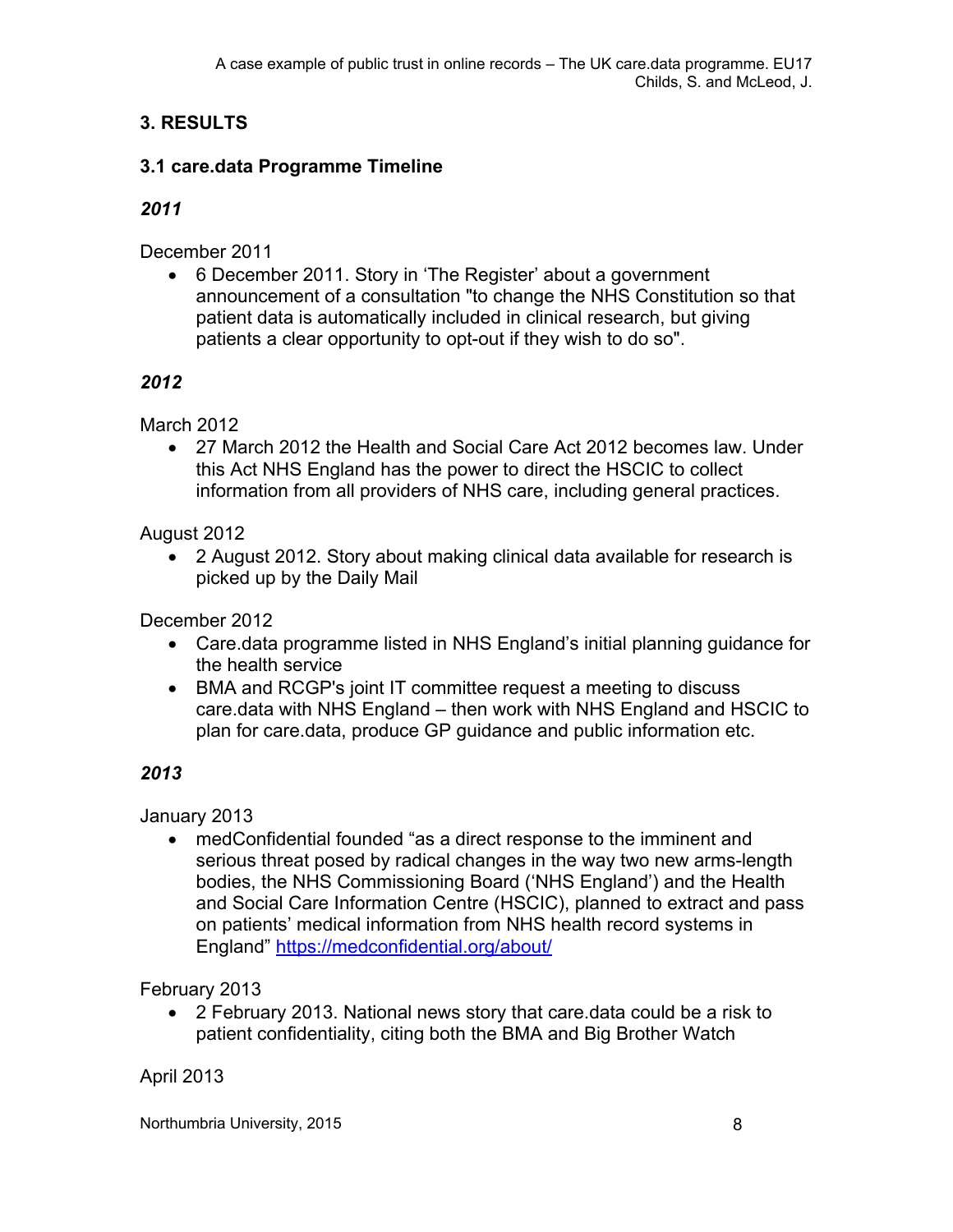26 April 2013. News story about Minister for Health announcement that patients will have the right to opt-out of care.data by requesting that their data does not leave their GP practice (type 1 objection)

May 2013

- 17 May 2013. News story that Bupa (a private health care provider) has been approved for access to sensitive/identifiable patient data held by HSCIC (based on information released by HSCIC)
- 29 May 2013. BMA News item about GP guidance for care.data. Includes suggestions/statements (in this and later news items) that BMA is negotiating to protect patients' confidentiality, to share only pseudoanonymised or anonymised data, and to ensure the provision of an opt-out.

August 2013

- 22 August 2013. NHS England news item announcing the care.data programme
- August. Joint statement for GPs by NHS England, HSCIC, BMA, RCGP
- August to September 2013. Pack of publicity material (developed by NHS England, HSCIC, BMA and RCGP) sent out to GP practices.

September 2013

- Some GP practices consider boycotting the care data programme
- HSCIC launches "A guide to confidentiality in health and social care". It states that patients can request that no identifiable information about themselves can leave the HSCIC (type 2 objection)

October 2013

- 3 October 2013. Q&As about care.data published in Pulse, a GP professional magazine
- 16 October 2013. BMA news item that BMA and RCGP are backing the public awareness campaign

## *2014*

January 2014

- NHS send out a leaflet "Better information means better care" to all households in England.
- 15 January 2014. NHS England publishes a privacy impact assessment for care.data (as a controlled document not available for download)
- 17 January 2014. News story that the strategic business case for care.data has not yet been finalised and sent to the Treasury for approval
- 23 January 2014. An animated video developed by NHS England and HSCIC to raise awareness about care data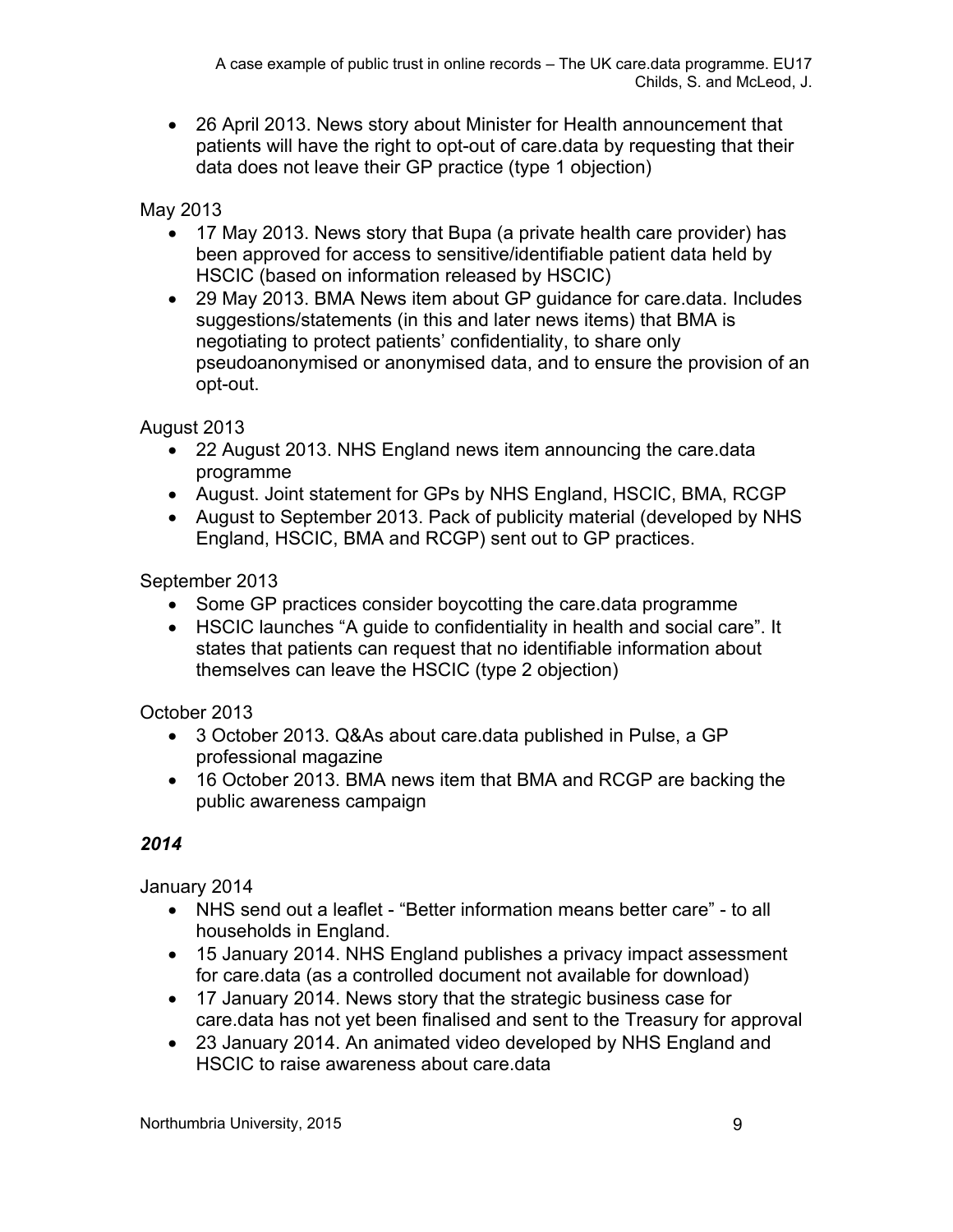28 January 2014. News story about care.data safeguards (details from the privacy impact assessment)

February 2014

- 17 February 2014. BMA news item about GPs concerns and patients lack of awareness of care.data: a strengthened campaign is required. BMA is to hold an urgent meeting with NHS England
- 17th February 2014. First action by 38 Degrees
- 19 February 2014 . NHS England postpones Care.data's implementation by six months
- 19 February 2014. BMA news item welcomes delay in care.data implementation. This decision followed their meeting with NHS England.
- 24 February 2014. Daily Telegraph news story that the NHSIC (a precursor of HSCIC) had released hospital admissions data, from 1989 to 2010, to the Institute and Faculty of Actuaries
- 25 February 2014. House of Commons Health select Committee takes its first oral evidence on the care.data database. Decides to widen its remit to the 'Handling of NHS Patient Data'

#### March 2014

- The All-Party Parliamentary Group for Patient and Public Involvement in Health and Social Care (APPG) sets up an Inquiry into care.data. Written evidence from healthcare charities in March 2014; oral evidence June 2014. Written evidence from the research community and Royal Colleges' evidence in August 2014: oral evidence October 2014 (including NHS England). Report published November 2014. Continues to hold a watching brief.
- 3 March 2014. News story about MP criticising usage of HSE data obtained by PA Consulting and uploaded to Google servers
- 4 March 2014. News story that Health Secretary proposes new legislation to restrict the purposes for which health care data can be used and to set up scrutiny mechanisms
- 21 March 2014. BMA news item ethical concerns about care.data raised at BMA conference
- 21 March 2014. NHS England sets up a care data independent advisory group to improve governance of the programme. The group is chaired by the Chief Executive of Macmillan Cancer Support, and has representatives from professional and citizen groups including the British Medical Association, Healthwatch, the Association of Medical Research Charities, the British Heart Foundation, Big Brother Watch and MedConfidential [\(http://www.england.nhs.uk/ourwork/tsd/ad-grp/\)](http://www.england.nhs.uk/ourwork/tsd/ad-grp/).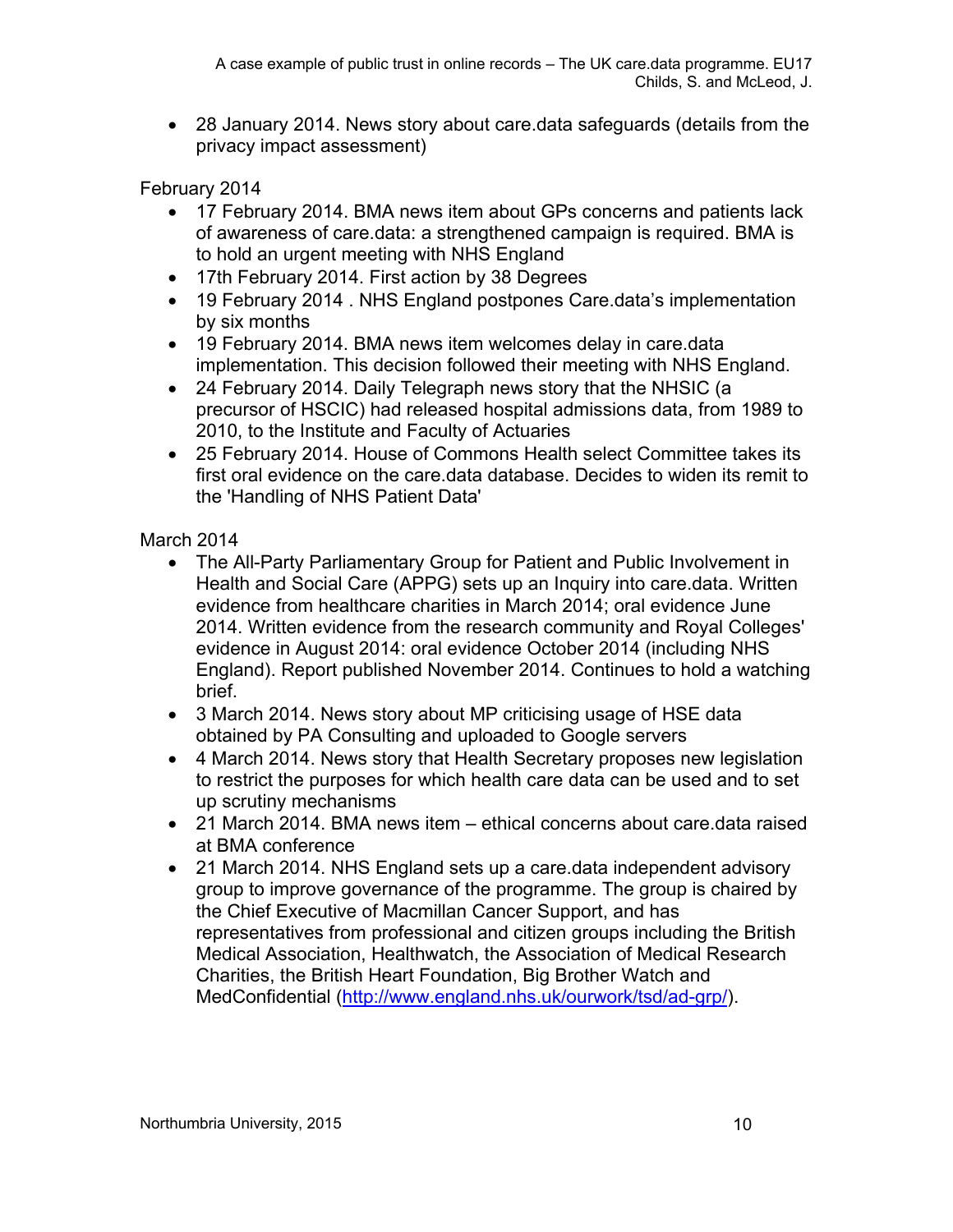Early 2014

• Independent Information Governance Oversight Panel (IIGOP) to advise the care.data Programme Board on the pathfinder stage of the programme.

April 2014

- 1 April 2014. Original date for first data flow from GP practices to HSCIC
- 3 April 2014, news story that HSCIC has released a register of its data releases.

#### May 2014

- The care.data Programme Board agreed that they would work with two to four CCGs and up to 500 GP practice Pathfinders to test and refine the communication and technical processes needed to implement care.data
- 27 May 2014. BMA news item BMA conference calls for patient opt-in for care.data

## June 2014

- The All-Party Parliamentary Group for Patient and Public Involvement in Health and Social Care (APPG) Inquiry into care.data. Oral evidence from healthcare charities in June 2014.
- 14 June 2014. Publication of review into data releases by the NHSIC (the progenitor organisation of HSCIC) – lapses were identified
- 25 June 2014. BMA news item confidentiality concerns about care.data raised at BMA conference; debate over opt-in versus opt-out
- 26 June 2014. Department of Health sets up a consultation "Protecting health and care information: a consultation on proposals to introduce new regulations" – that suggests allowing local organisations to set up safe havens. The consultation ran till 8 August 2014. No individual responses have been posted by the Department of Health and they have not produced their report nor new regulations.

## July 2014

 BMA passes policy that the care.data should not continue in its current form

## August 2014

 The All-Party Parliamentary Group for Patient and Public Involvement in Health and Social Care (APPG) Inquiry into care.data. Written evidence from the research community and Royal Colleges' evidence in August 2014.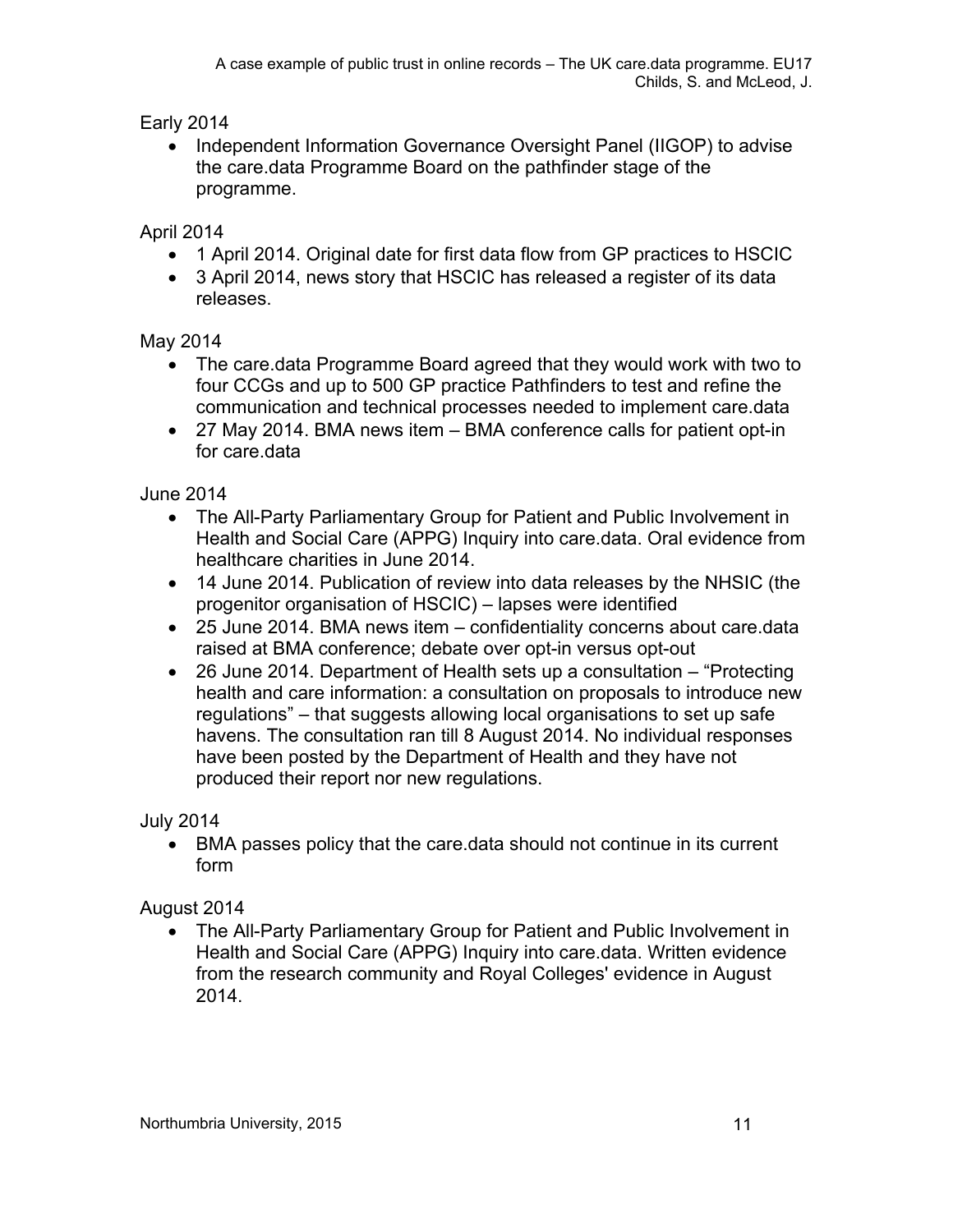September 2014

- New launch date after 6 month postponement (not actioned but programme further delayed)
- 23 September 2014 care.data Pathfinder Proposal report published

October 2014

- The All-Party Parliamentary Group for Patient and Public Involvement in Health and Social Care (APPG) Inquiry into care.data. Oral `evidence from the research community and Royal Colleges, plus NHS England, in October 2014.
- 7 October 2014. The CCG areas of Somerset, West Hampshire, Blackburn with Darwen, Leeds North, Leeds West and Leeds South and East were selected as Pathfinders.
- Pathfinder phase starts.

November 2014

- The All-Party Parliamentary Group for Patient and Public Involvement in Health and Social Care (APPG) Inquiry into care.data. Report published in November 2014. APPG continues to hold a watching brief.
- 17 November 2014. The care.data Programme Board accepted a proposal for publishing the agenda, minutes and finalised papers from their meetings

December 2014

 18 December 2014. IIGOP report on pathfinder stage published. This set our 27 questions that needed to be answered at national level, and 7 conditions for each pathfinder to meet, before the pathfinders could proceed

## *2015*

March 2015

 3 March 2015. Data extraction held off till after General election, to give time for all IIGOP concerns to be addressed

## *Summary and Analysis of Timeline*

The text in [] is the authors' comments on the event.

Coverage of care.data is low key in 2012, until December when it comes to the awareness of health professional bodies (BMA and RCGP). They become involved in advising NHS England and HSCIC, but behind the scenes.

In January 2013 privacy experts become aware of the care.data plans and are so concerned that they set up a group to lobby and inform on this. [This group has a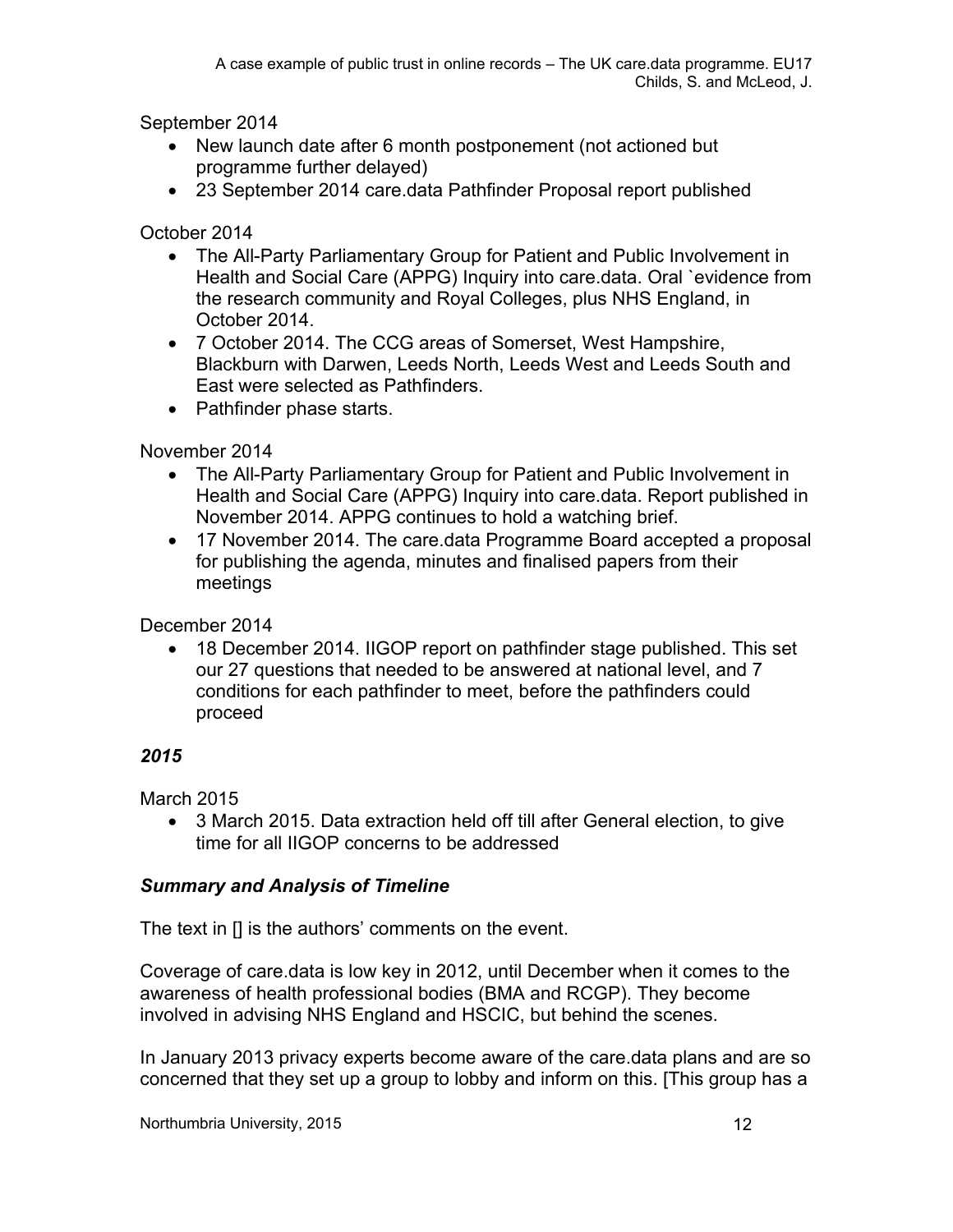public presence on the Web and NHS England should have been alerted at this early stage that care.data was likely to have public acceptancy problems.] The advice of BMA and RCGP has some effect and the Health Secretary announces in April 2013 the provision of an opt-out to care.data. [Why was such a key provision not in the original implementation plans?] A national news story in May 2013 reports that NHS data is being made available to a private health company. [The media knows that this type of story will raise public concern and privacy, particularly linked to the high level of public concern about NHS reorganisation and privatisation. This was another alert for NHS England that there were problems ahead. The fact that the media were focusing on stories about private companies, should have triggered proactive PR management of information about past data releases and whether or not these types of uses would occur with care.data]. In August 2013 the care.data programme is announced [though] not in a source that most members of the public would be aware of]. Information and patient publicity materials are sent out to GP practices. In September 2013 GP concerns with care.data start to appear in the health professional press. Public support by the BMA and RCGP continues [though probably they are expressing private concerns to NHS England and HSCIC.]

The public information leaflet is sent out in January 2014. Though developed with the BMA and RCGP, the IIGOP expresses concerns that it is 'not fit for purpose'. These are ignored [probably because NHS England contacted the IIGOP too late in the publicity campaign to be able to stop it]. In February 2014 BMA sends out a news item about concerns with care.data. 38 Degrees becomes involved, threatening an opt-out campaign, and are called to a meeting with NHS England to discuss their concerns. On 19 February NHS England postpones the rollout of care.data for 6 months: the original implementation date is 1 April 2014 [no joke]. [The postponement results from concerns on all fronts: health professionals and related bodies, the public, the media. NHS England cannot ignore such pressure.] Concern is now expressed in Parliament and a Health Select Committee Inquiry into care.data is set up. A national paper releases a story about inappropriate data release by NHSIC the day before the launch of the Inquiry. [The media and campaigners are accused of scaremongering.] After the first meeting of the Inquiry, the level of concern is such that the Inquiry's remit is widened to the handling of NHS patient data. In March 2014 further news stories about inappropriate data releases by NHSIC appear. The Health Secretary announces plans for new legislation to restrict the purposes for which healthcare data can be used and to set up scrutiny mechanisms. [This indicates that the legislation in the Health and Social Care Act 2012 that set up care.data is not sufficient to provide the protection that the public and health professionals are calling for. It validates the media's 'scare' stories.] NHS England sets up a care.data independent advisory group with membership from professional and citizen groups. [Why was such a group not set up in 2012 as soon as the plans for care.data were started?] A pathfinder (pilot) project is planned. [Why was such a pilot project not set in motion as soon as the plans for care.data were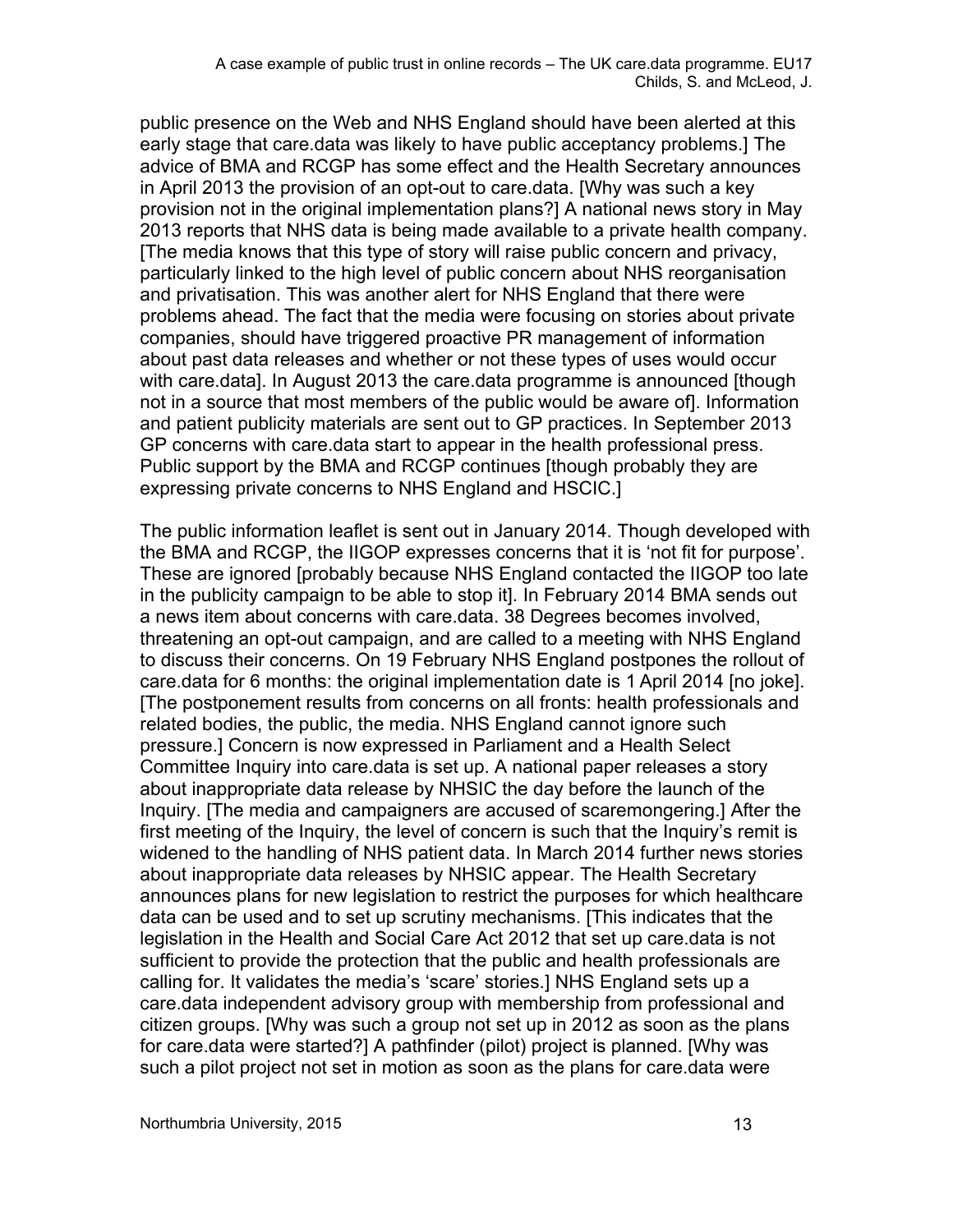started, with the rollout date dependent on the pilot results?] In April 2014 HSCIC releases a register of its data releases, as requested to do so by the Health Select Committee. [NHS England and HSCIC should therefore be prepared for unwelcome media stories.] In June 2014 a review of the data releases by NHSIC is published which demonstrates there has been procedural lapses. [NHS England and HSCIC should therefore be prepared for unwelcome media stories.] In July 2014 BMA announces their policy that care.data should not continue in its current form. In September 2014 the roll out date is further delayed. In October 2014 the pathfinder sites are announced. IIGOP's report in December 2014 states there are numerous questions that need to be answered before the pathfinder sites can start work.

In March 2015 rollout of care.data is further postponed until after the general election. The authors stopped data collection in April 2015, however the care.data story is still continuing and is still controversial.

#### **3.2 Thematic Analysis**

Broad subject themes/sub-themes from the data are given below. Under these themes, brief summaries of points extracted from the sources are listed. The text in [] is the authors' comments on the point.

#### **Governance**

- *Lack of preparation*
	- o NHS England produced detailed documentation on rules and procedures produced (in January 2014) but this did not receive much media coverage. It did not alter people's concerns. [Was this information inadequate/incomplete or poorly communicated or both?]
	- o NHS England and HSCIC could not answer many questions about procedures at the Health Select Committee session
	- $\circ$  negotiations with BMA and RCGP early on resulted in changes, but this was occurring during the initial implementation phase when it should have occurred during the planning stage
	- $\circ$  the required code of practice document was not written at time of the first delay in the rollout of care.data
	- $\circ$  do hospitals and GP practices have the IT systems, and staff resources, to collect/process the required data?
	- $\circ$  the need for an enhanced technical platform was only recognised after the furore and a project to develop this was then set up
	- $\circ$  tasks for the first six-month hiatus period included: additional guidance and materials for GPs, increasing awareness amongst GPs; publication of an HSCIC confidentiality code of practice, legislative changes to become statute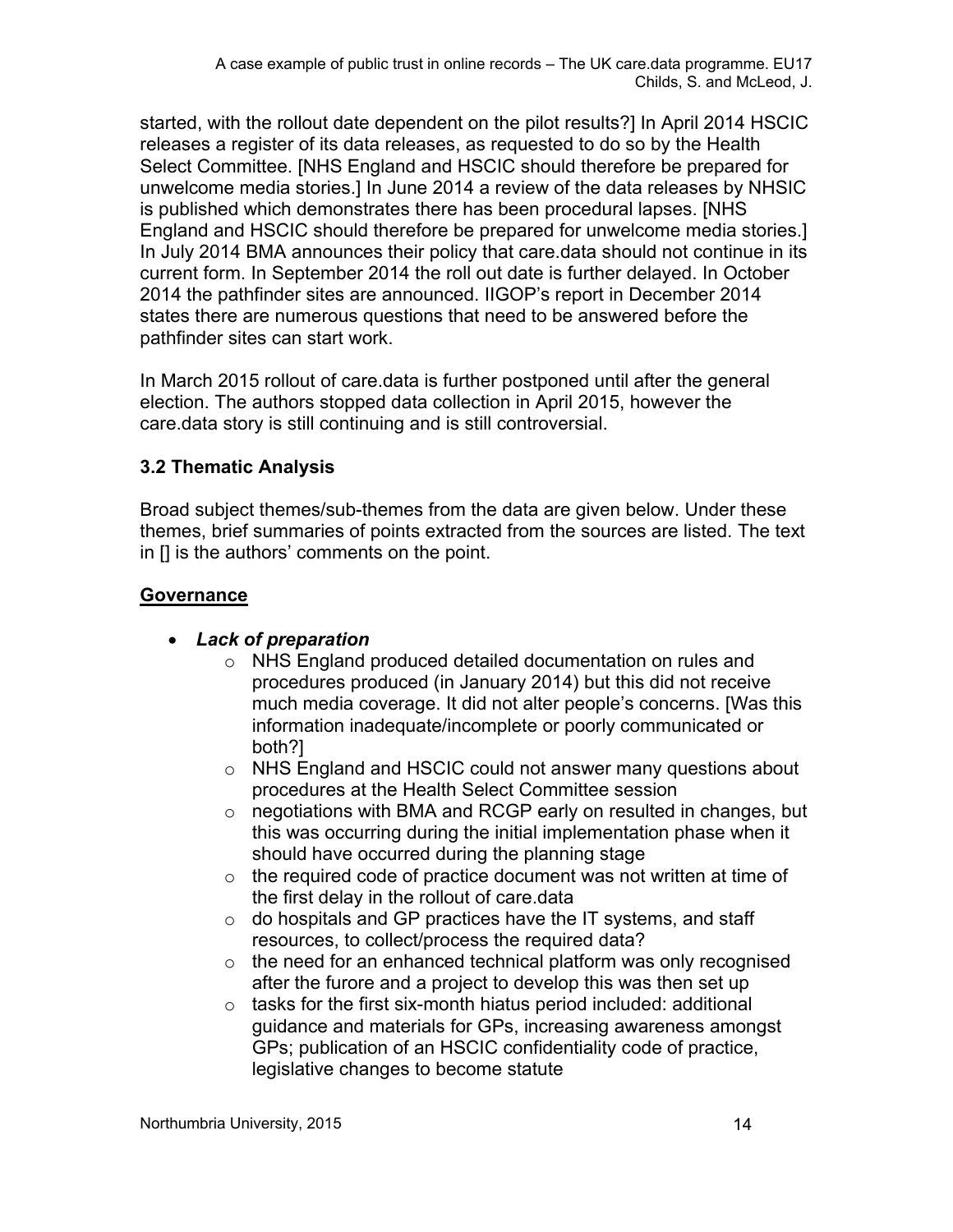- *Poor communication* and lack of necessary information to both health care professionals, particularly GPs the data controllers of this data, and to the public (see also Consultation and Communication theme)
- *Poor financial administration*
	- o financial permission not obtained at time of original rollout
	- $\circ$  still writing business case after initial launch date
	- $\circ$  before the postponement, informing patients was pushed on to GP practices by NHS England with little warning and no extra resources
	- $\circ$  the 'failed' public leaflet campaign cost £1,230,000
	- $\circ$  a proper opt-out communication process will be expensive
- *Sub-contracting to mistrusted private company.* The work to gather the data has been sub-contracted to ATOS. ATOS has a bad public reputation. [This bad reputation results from its operation of the 'Work Capabilities Assessment' scheme. ATOS has withdrawn early from this scheme with accusations of poor quality work and the payment of a penalty. The decision to award them the care.data contract increases mistrust in care.data – although the decision was made by NHSIC, HSCIC must still take responsibility.]
- *Lapses in procedures.* Evidence of lapses in procedures and record keeping for data releases by NHSIC (HSCIC's progenitor organisation) – the non-executive director of the HSCIC accepted that they were responsible for addressing these as (i) they inherited many of the same staff and procedures, and (ii) agreements with some organisations are still operational
- *Safe haven concept little discussed.* The HSCIC is the 'safe haven' for this data. [However, little of the discussion covered this concept, despite clear articulation of this in the Caldicott information governance review.]
- *Raised public profile for information governance.* Care.data "moved information governance out of the backwater of clinical management into the mainstream of political, media and public interest" (IGOP annual report, 2014, p.11)

## **Purpose**

- *Disputes over what data should be included in the care.data programme*
	- o Historical limits on the data, e.g. compromise that only data from April 2013 will be extracted initially. Researchers complain that this restriction will negatively impact on research.
	- $\circ$  Data held by GPs comprises intensely personal and sensitive data, often covering issues wider than the specific clinical condition. It covers the whole lifespan of the patient.
	- o Data is not necessarily accurate. How can this be corrected?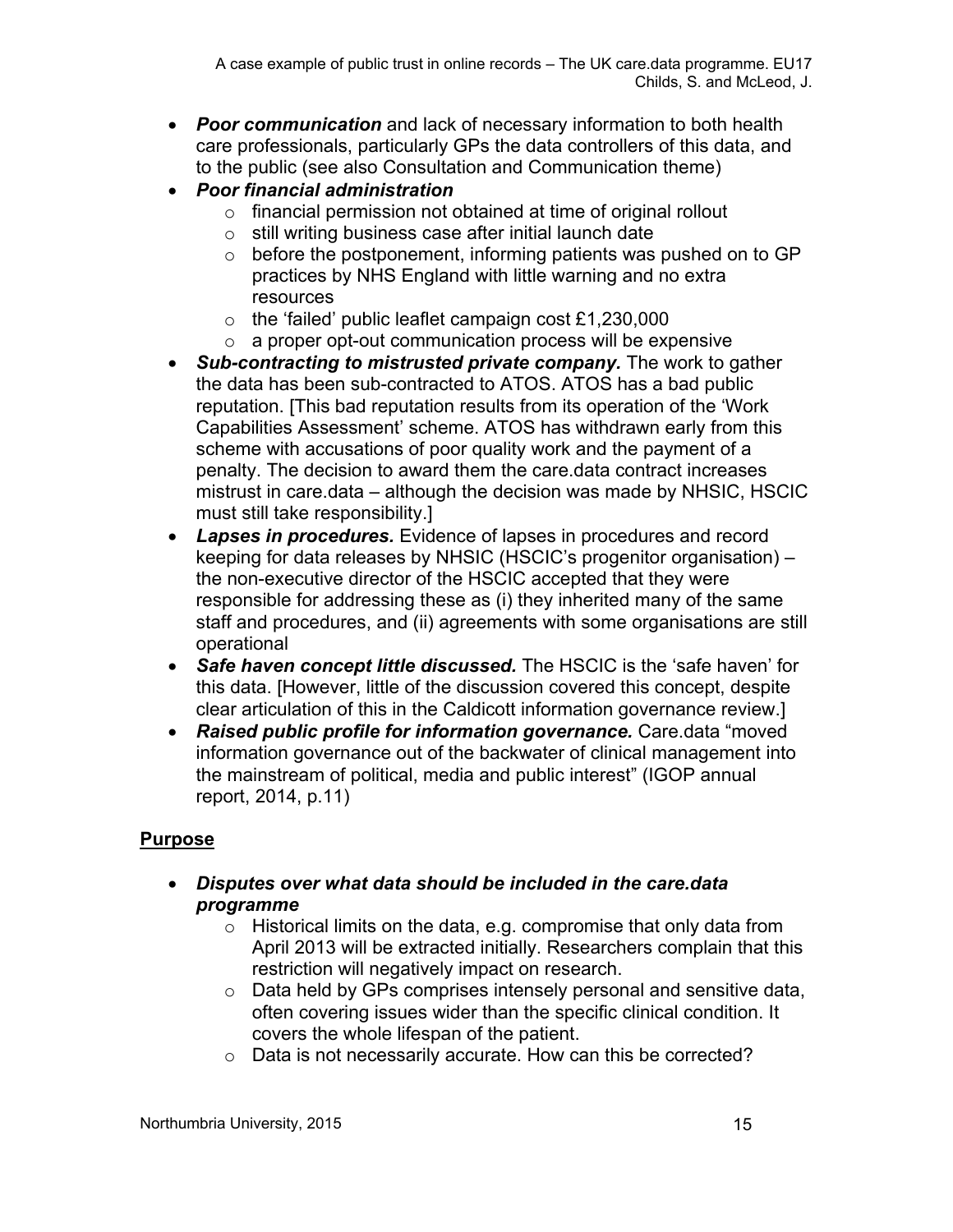- $\circ$  Identifiable data is required from GP practices because of the need to link this with other data, e.g. HES. (See also the Data Security theme)
- o Pseudoanonymised data is being released. (See also the Data Security theme)
- o Calls for a framework of patients' rights, with patients owning their own data. [Currently under the NHS Constitution patients only have the rights to see their records and correct factual errors.]
- *Disputes over what the data can be used for and who can use it* (See also the Trust theme)
	- o Government assurances that the data is for purposes related to health and social care and health and social care services only [These assurances are mistrusted]
	- o Administration of health services
		- Official approval of data release from GP practices to HSCIC is currently only for commissioning purposes. Approval for other purposes, such as research, requires identification of what are appropriate organisations to receive this data and establishment of governance controls
		- With the NHS opened up to private health care providers, as well as NHS health care providers, private companies will be allowed to see the data
		- **Benefits in improved service design and delivery are** envisaged
	- o Research
		- This is the area where the most benefits are envisaged
		- $\blacksquare$  Health care research is carried out by public (e.g. NHS bodies, universities), not for profit (e.g. health research charities) and commercial organisation (e.g. Big Pharma)
	- o Fears expressed that other public bodies might be able to access the data, e.g. HMRC (HM Revenue and Customs), the police, local authorities
	- $\circ$  Fears expressed that other private organisations, e.g. insurance companies, particularly health insurance companies, might be given access to the data. [These fears are supported by the type of organisations who accessed data under the NHSIC regime]
	- $\circ$  Patient groups, individuals want the data to be used by publicsector health-related organisations/individuals (e.g. health professionals and academics) only, and for the public good, not for commercial or political reasons. Research organisations are rather less restrictive, because of the involvement of private companies in research, but are concerned about use by non-health related government departments and by non-health related organisations.
	- o Health Secretary announces that proposed new legislation will restrict the purposes for which the data can be used. [This suggests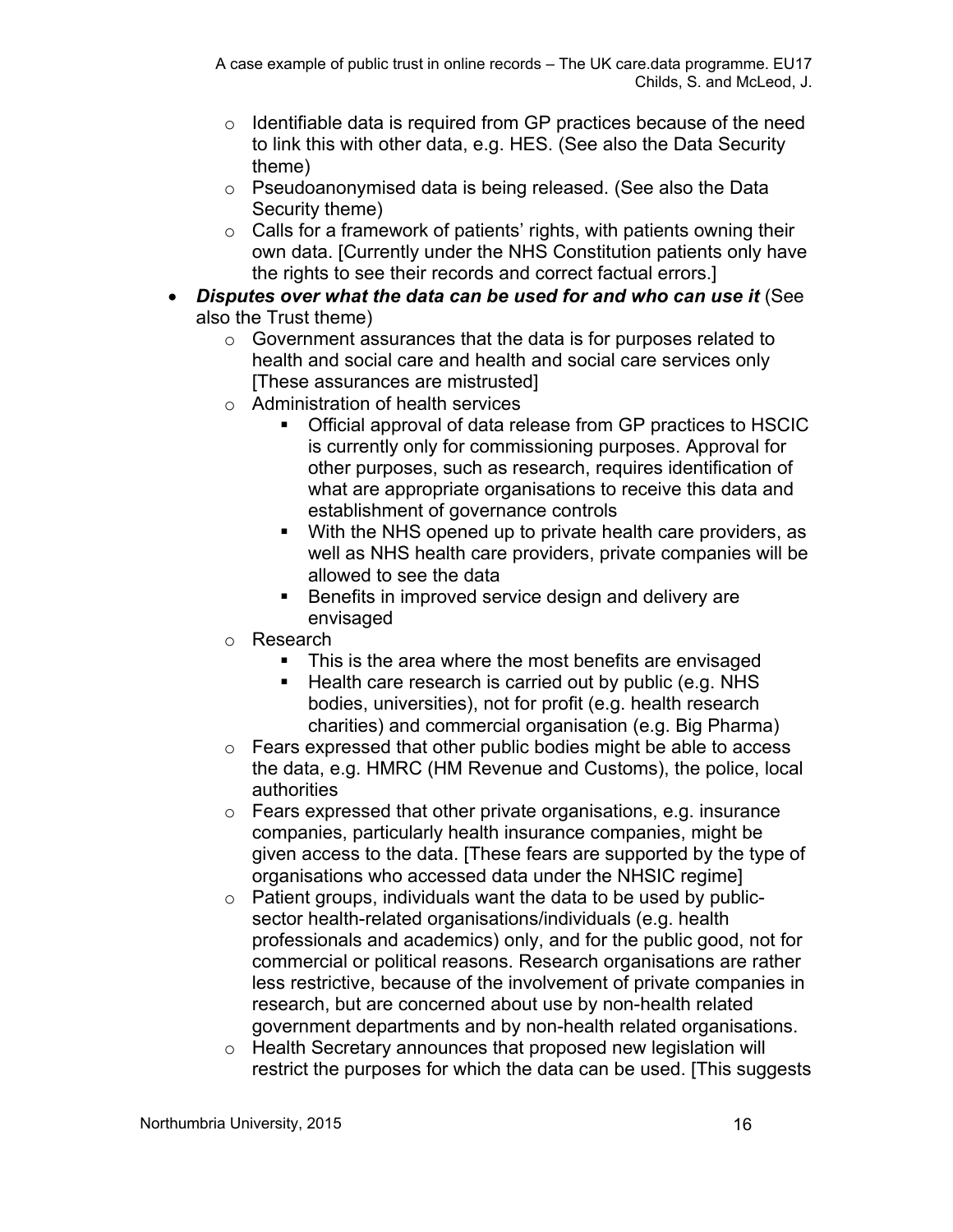that the legislation that set up care.data did not provide sufficient clarity and/or safeguards.]

- *Complex legal basis*
	- o Under the Health and Social Care Act 2012 GPs are required to release the data. However, this conflicts with their responsibility as a Data Controller under the Data Protection Act (DPA).
	- $\circ$  DPA three bodies have responsibility for the data i.e. the GP, HSCIC and NHS England - causing conflicting responsibilities and confusion.
	- o Proposed legislation to deal with concerns raised but this has not yet been enacted, so the detail of such legislation is unclear.
	- o Need for legally binding rules about identification and use, and sanctions if these are broken, e.g. one strike and you're out, or criminal offence.
	- o Consent process and its interrelationship to other laws (UK and EU), e.g. confidentiality, mental capacity
- *Controls on use need to be strengthened, monitored and enforced* (see also the Governance theme)
	- $\circ$  Strict controls are required to ensure that only the right groups access the data for the right purposes.
	- $\circ$  This use needs to be effectively monitored and enforced. Results of monitoring should be placed in the public domain
	- o Transparency of actual uses and users is needed. The controversy has made the HSCIC produce regular reports of their data releases
	- o HSCIC data releases (of HES) for April to December 2013: 347 releases of pseudoanonymised data; 75 releases of identifiable data; releases to 160 organisations - 104 health and social care organisations (e.g. NHS trusts, universities, charities), 56 private sector organisations. Release is missing details of long standing contracts with commercial organisations
	- $\circ$  Evidence of past inappropriate (although probably legal at the time) data releases of HES by the HSCIC's progenitor organisation **NHSIC** 
		- Release of hospitals admissions data, from 1989 to 2010, to the Institute and Faculty of Actuaries. NHSIC linked the HES data to Experian Mosaic data (socio-demographic data) on behalf of the end user and supplied the pseudoanonymised output. The Institute and Faculty of Acturaries is a not-forprofit organisation and their purpose for the data was to conduct non-commercial research analysing general variances in critical illness. This data was used to produce a report to aid actuaries in critical illness pricing. Data was handed over in January 2012 on payment of a small administrative fee (£2,220).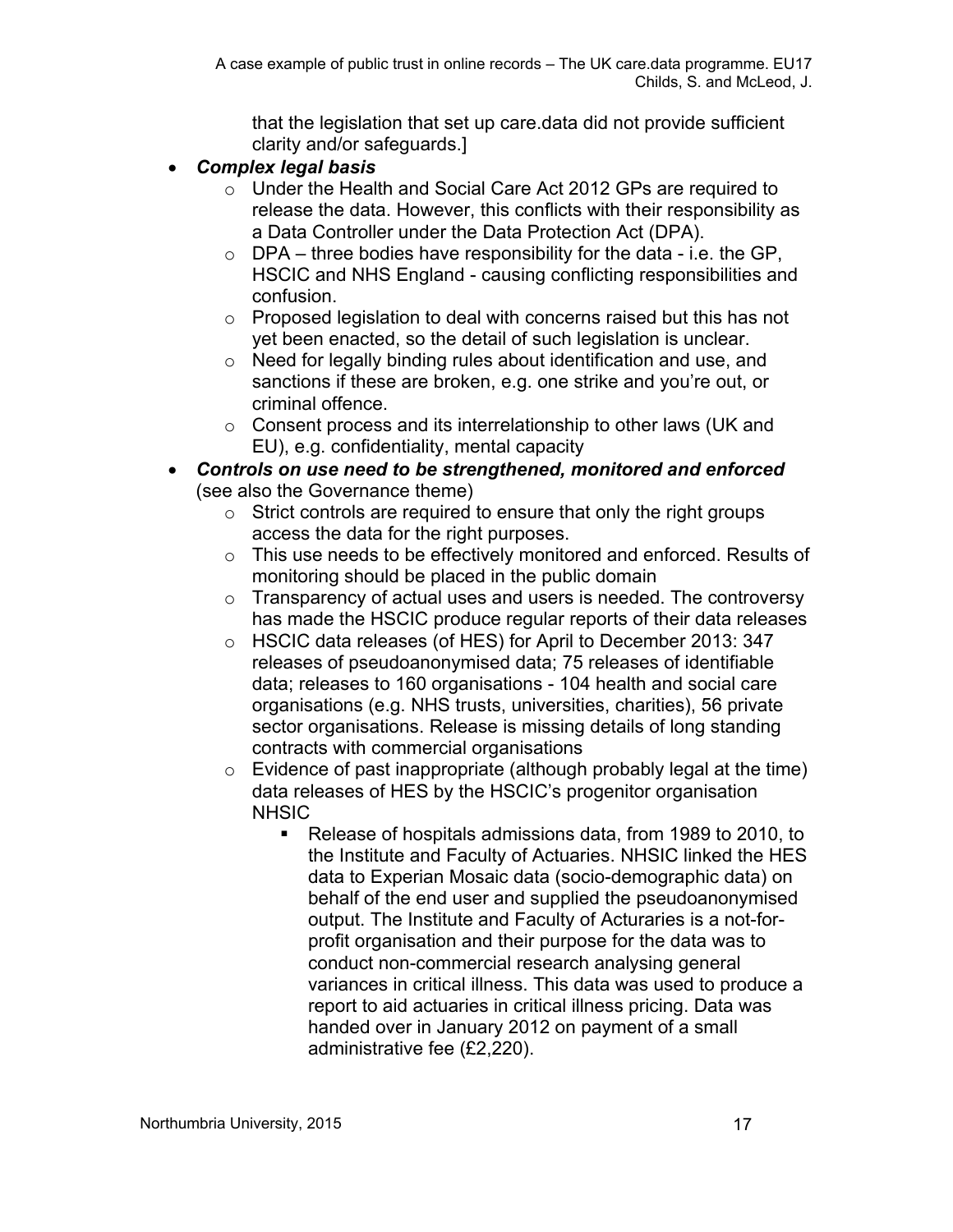- **Providing PA Consulting with pseudoanonymised HES data** in November 2011. The data covered a number of different topics and covered periods from 1990 to 2012. NHSIC knew that PA Consulting would be using Google BigQuery to analyse the data and obtained written assurances that no Google staff would be able to access the data. PA Consulting Group (http://www.paconsulting.com/ ) is a large consulting company with offices in the States, Europe and Asia
- o Evidence of lapses in procedures and record keeping for data releases by the NHSIC (HSCIC's progenitor)
- *care.data will have many benefits, but benefits realisation has been jeopardised*
	- $\circ$  To the design and delivery of health and social care services: better management of existing services, design of improved models of care, linkage of health and social care data for design of new types of services
	- $\circ$  To health research: epidemiology, treatment, etc.
	- $\circ$  There is agreement across all groups that care data will have benefits – but all the concerns raised need to be addressed
	- o The poor management of care.data has jeopardised the realization of these benefits (see also Informed Consent theme)

## **Consultation and Communication**

- *Lack of consultation* and consultation undertaken was flawed
	- o BMA and RCGP not initially informed; had to request a meeting with NHS England but from then on they advised NHS England
	- $\circ$  no consultation with the wider public
	- $\circ$  no consultation with patient groups and health charities who have expertise, particularly of the special needs of patients which specific conditions
	- o NHS England sent out information to thousands of patient groups, charities, and voluntary organisations. [What did this information comprise?] NHS England says they consulted with numerous organisations. [Has information provision been conflated with consultation?]
- *Public publicity campaign 'not fit for purpose'*
	- o NHS England consulted on their public leaflet with bodies such as the BMA and the RCGP. However, although IIGOP said the leaflet was 'not fit for purpose', NHS England went ahead with the mailing (they'd already sent it to the printers before they consulted with IIGOP).
	- $\circ$  Information campaign was flawed, e.g. public leaflet sent as a mass mailing. It appears many households did not receive/read the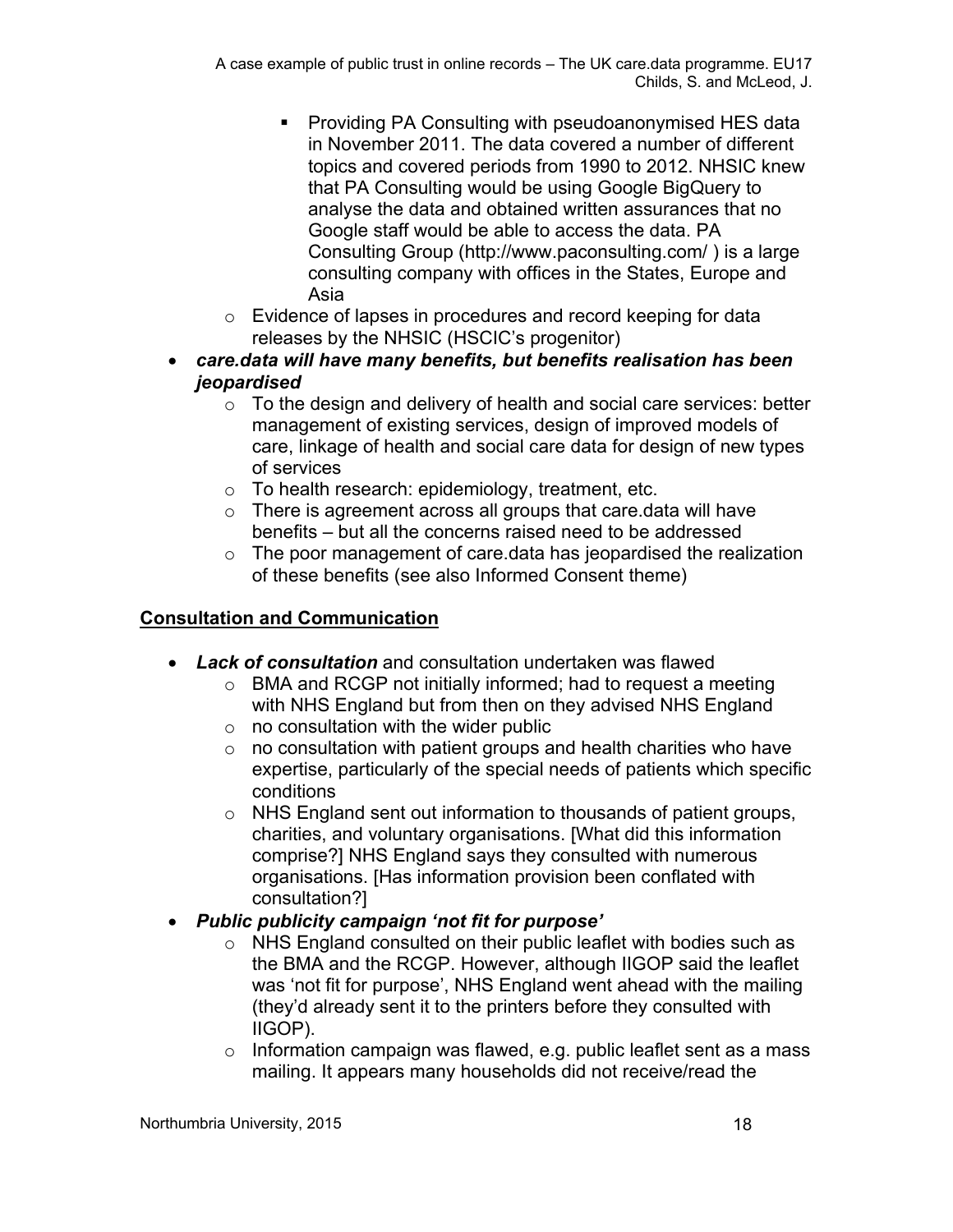leaflet, either because they had a mailing preference set up or because the leaflet was discarded as 'junk mail'. Leaflet content was confusing and unclear (e.g. did not use the name care.data), and the opt-out procedure was inadequately explained (e.g. no optout form was attached). Different leaflet formats, voice contact and translation services were made available.

- o An animated video about care.data was produced. Except for NHS England's news item no-one else mentions this. Did anyone ever see it?
- *Lack of transparency* (see also Purpose theme)
	- $\circ$  When it comes to health consumers' lack of trust in government this lack of transparency compounds the problem. It suggests that the government is undertaking things in an underhand fashion, that things are being deliberately hidden and that the publicly available information does not provide the true picture. It encourages conspiracy theories. [The Freedom of Information Act can be a blunt tool to ensure transparency of government actions and full disclosure of information. Much greater proactive publication of government information would help to create trust. Is the Information Commissioner's model publication scheme for public bodies sufficient, and or is it being interpreted widely enough?]

## *Poor communication of details to GPs and the public*

- o NHS England produced a privacy impact assessment of care.data which gave details of procedures and extra assurances for protecting patient's confidential data. However this does not seem to have been well promoted. [There is a challenge in précising down such complexity into understandable public information, but to do so is key to gaining trust.]
- $\circ$  GPs are the initial Data Controllers NHS England required them to inform patients, without prior consultation with them of the need to do this. Cost and time of this falling on individual GP practice budgets
- o Public need to be given far more detailed information about purpose and security procedures (see also Purpose theme)
- $\circ$  Poor communication of the benefits to the public
- *Accusations that media and campaigning groups are scaremongering*
	- o Many of the national media stories focus on inappropriate use of HES data, raising people's fears of their data falling into the hands of private companies and being misused. There are accusations that this is scaremongering.
	- o One key focus of the campaigning groups is the fear of people's personal and sensitive data falling into the hands of private companies and being misused. There are accusations that this is scaremongering.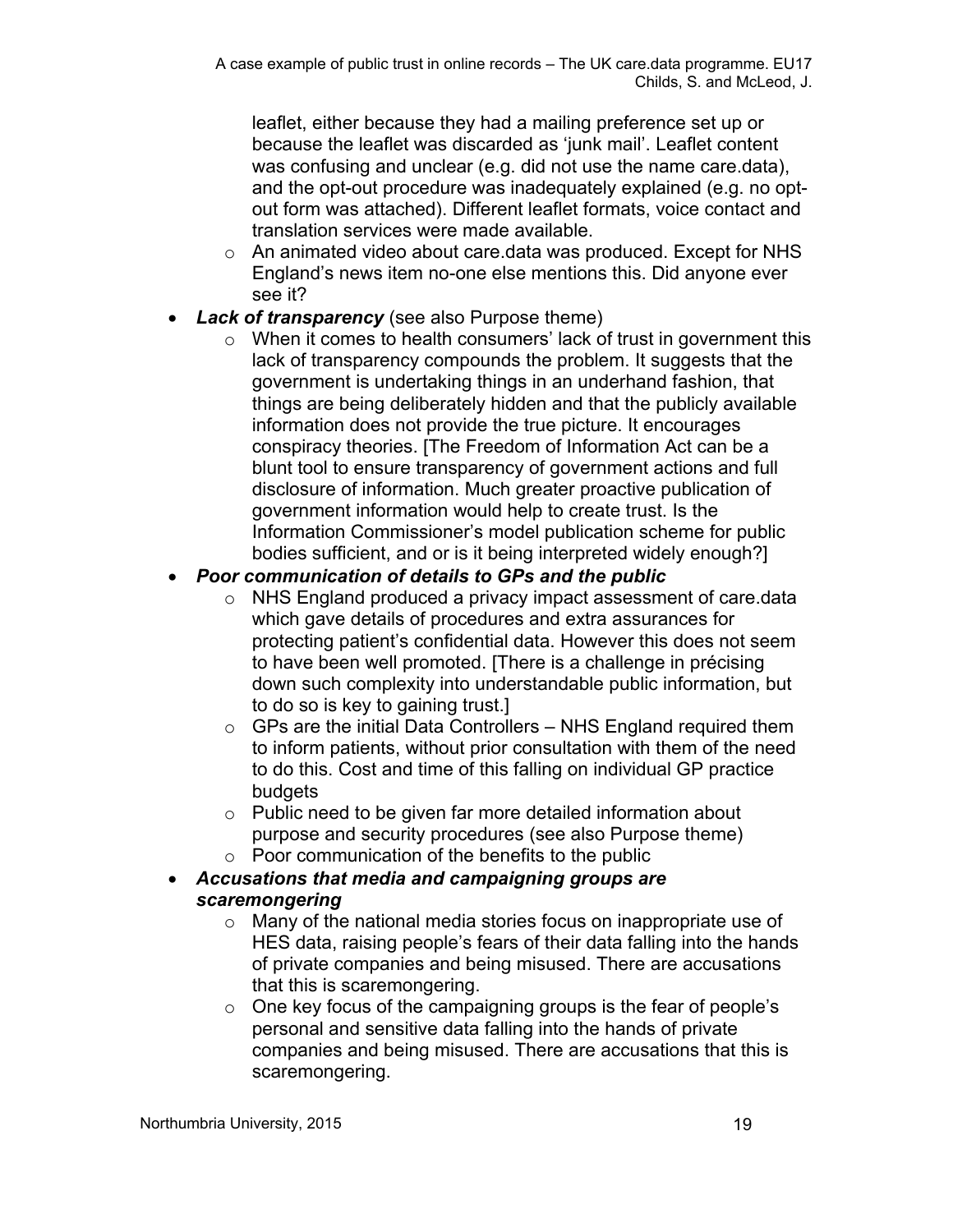o The fact that under NHSIC HES data was accessed by private companies and that there were procedural lapses gives supports to these public fears.

## **Informed Consent**

- *Public lack information so are not properly informed* (see also Consultation and Communication theme)
	- o Because of poor communication, members of the public are not fully informed
	- o Opt-out process not clearly explained to patients nor to GPs who were supposed to administer it.
	- o Issues are complex and therefore well designed information is required
	- $\circ$  A full explanation is required of the consent process and what optout entails and results in
- *Consent procedures complex, poorly explained and in dispute*
	- o BMA and RCGP advised NHS England to provide patients with an opt-out to care.data. [Was consent not in the original plans for care.data?]
	- o Opt-in, Opt-out
		- Opt-in is ethically preferred.
		- **Campaigning groups prefer opt-in.**
		- BMA's policy is now for opt-in.
		- Opt-out is what is available.
		- **D**ot-out better from administrative and research viewpoints as it creates a more complete dataset: many fewer people would opt-in, making the programme inoperable/ineffective.
		- **If too many people opt-out this will damage benefits** realisation.
	- $\circ$  Consent process for people with capacity issues (e.g. dementia) not properly considered
	- o Consent process and its interrelationship to other laws (UK and EU), e.g. confidentiality, mental capacity. Opt-out process could be legally challenged, e.g. GPs could be challenged under DPA. Therefore for ethical and legal reasons, an opt-out process must be very clearly explained in detail and an opt-out campaign must reach as many of the population as possible and feasible.
	- o What does opt-out comprise? Appears to be two types: Type 1 objection (patient requests that none of their data leaves the GP practice); Type 2 objection (patient requests that their identifiable data does not leave the HSCIC). This complexity seems unnecessary. The opt-out procedures are being changed.
	- $\circ$  There are many questions about the opt-out procedures that need answering. For example, once identifiable data has been given to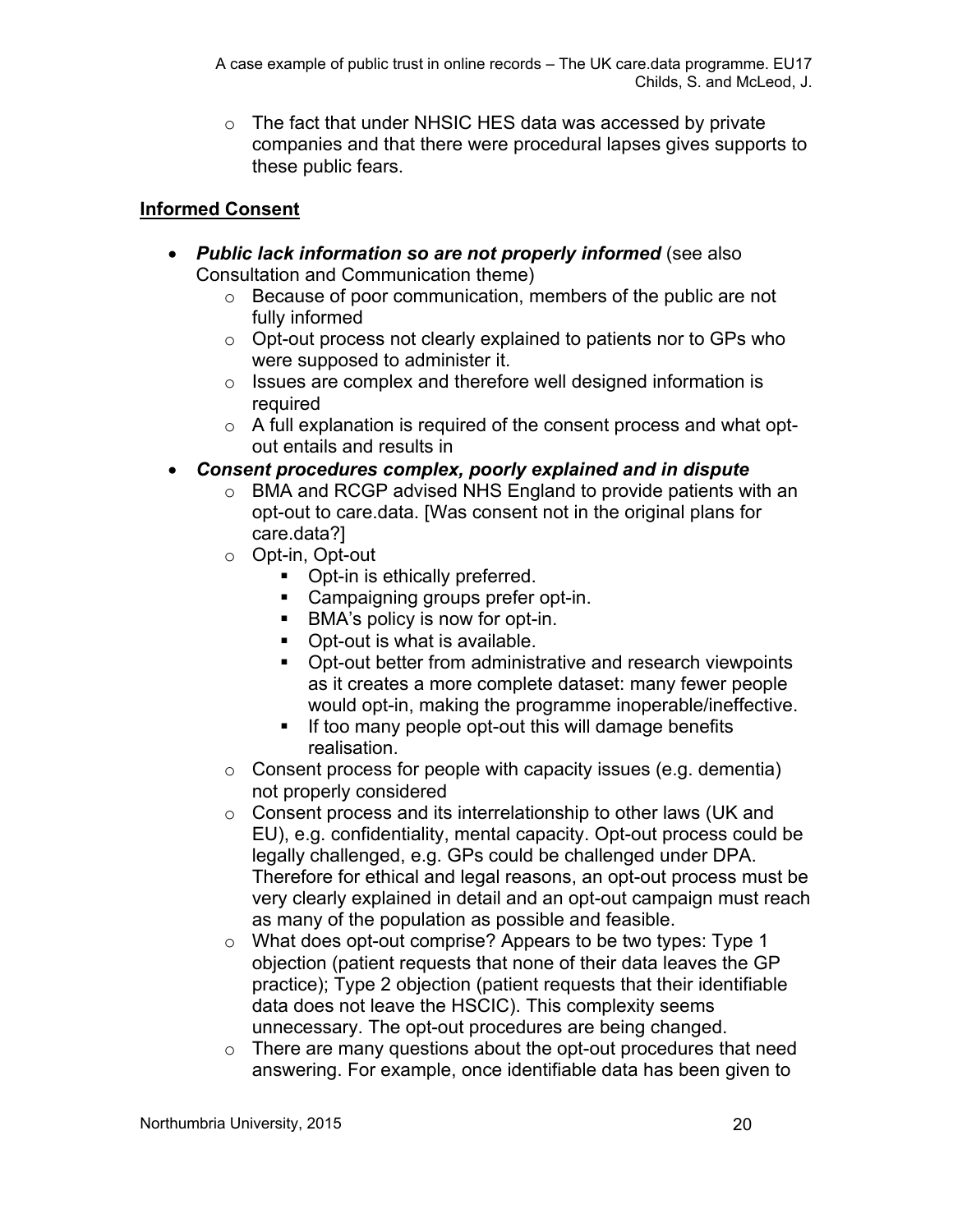the HSCIC can this be withdrawn if a person changes their mind? Patients have to ask their GP to opt-out: how do they know this has been done by the GP; how do they know it has been respected by the HSCIC? [Such questions are being addressed by the pathfinder projects under the guidance of IIGOP.]

## **Data Security**

#### *Data security methods to protect identifiable data in dispute*

- $\circ$  Data linkage is required to combine the GP and hospital data to realise the benefits for research and service improvement. Therefore identifiable or pseudoanonymised data is required.
- o Pseudoanonymised data has the potential to re-identify individuals via a jigsaw attack (i.e. combining different bits of information)
- o Pseudoanonymisation at source, i.e. within the GP practice, suggested but not considered appropriate by some experts.
- $\circ$  The NHS ID is an insecure way to pseudoanonymised data as it is a commonly used code in all clinical practice.
- o Data for commissioning does not need to be identifiable: it should be anonymised/aggregated.
- $\circ$  Except under very specific circumstances, data leaving the safe haven should be anonymised/aggregated.
- *Safe haven concept*
	- $\circ$  Identifiable data only held within the safe haven. Data linkage can occur within the safe haven, and outputs can be pseudoanonymised/anonymised/aggregated as applicable.
	- o HSCIC is the safe haven for care.data.
	- o Government has consulted on the idea of enabling many other organisations to become safe havens. Some people think this is a risky idea, increasing complexity and threatening security.
- *Accusations of scaremongering versus genuine public concerns.* Accusations that data security fears are scaremongering versus the idea that people's fears are genuine and have to be addressed

# **Trust**

## *Bodies/individuals mistrusted by the public*

- o Government
- o MPs, particularly because of the expenses scandal
- o Department of Health, NHS England, particularly because of the reorganisation of the NHS
- o HSCIC, particularly because of the past history of NHSIC (its progenitor organisation) and use of private subcontractors, e.g. ATOS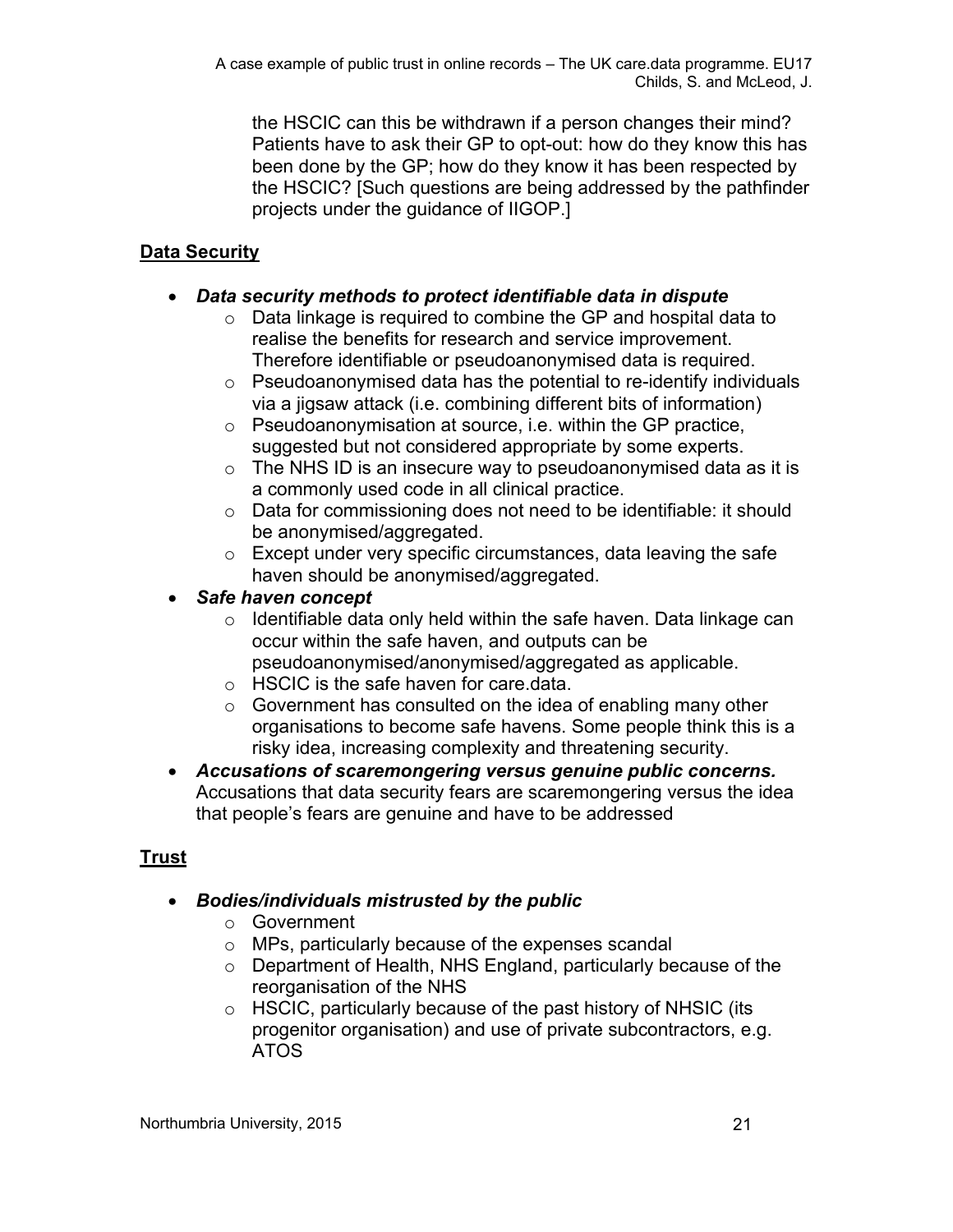- $\circ$  private health care providers, particularly when running 'NHS' services
- $\circ$  other public bodies accessing such sensitive personal data mission creep
- o private organisations accessing such sensitive personal data (e.g. Big Pharma, insurance companies, employers) - privatisation of public services, mission creep
- $\circ$  poor handling of the care.data programme and the resulting uproar has massively increased this distrust
- *Bodies/individuals trusted by the public*
	- $\circ$  NHS, where publicly funded and publicly run: not where privately run; not the newly created bodies such as NHS England. [A commonly used, though difficult to source, quote is "the NHS is the closest thing the English have to a religion".]
	- o Researchers, where NHS, University or not for profit; not where commercial, Big Pharma
	- o health professionals, particularly GPs
- *Crisis of public trust.* The care.data programme became a crisis of public trust
- *Safe havens and trust.* The role of HSCIC as a safe haven has been damaged: a safe haven has to be a trusted body.
- *Lack of trust can become contagious.* GP bodies and health research charities fear the distrust created by the care.data organisation will lead the public to mistrust them too
- *Climate of distrust.* Any government policy or activity now functions within a climate of distrust of government, e.g. privatisation of the NHS; Snowden revelations; use of private companies to run public services and scandals of their incompetence and fraud, etc.

## **Summary of themes and sub-themes**

#### *Governance*

- Lack of preparation
- Poor communication
- Poor financial administration
- Sub-contracting to mistrusted private company
- Lapses in procedures
- Safe haven concept little discussed
- Raised public profile of information governance

#### *Purpose*

- Disputes over what data should be included in the care.data programme
- Disputes over what the data can be used for and who can use it
- Complex legal basis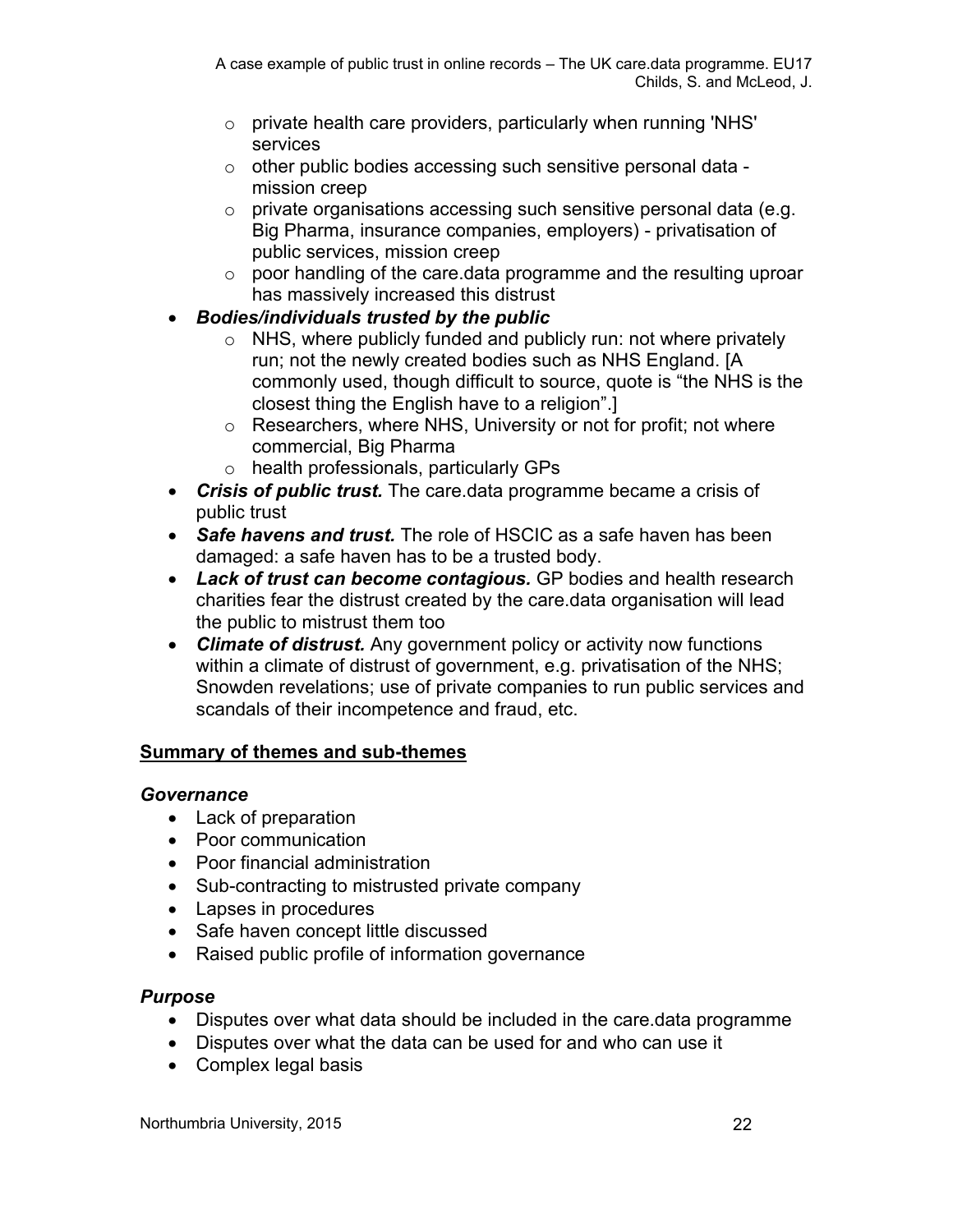- Controls on use need to be strengthened, monitored and enforced
- care.data will have many benefits, but benefits realisation has been jeopardised

#### *Consultation and Communication*

- Lack of consultation and consultation undertaken was flawed
- Public publicity campaign 'not fit for purpose'
- Lack of transparency
- Poor communication of details to GPs and the public
- Accusations that media and campaigning groups are scaremongering

#### *Informed Consent*

- Public lack information so are not properly informed
- Consent procedures complex, poorly explained and in dispute

#### *Data Security*

- Data security methods to protect identifiable data in dispute
- Safe haven concept
- Accusations of scaremongering versus genuine public concerns

#### *Trust*

- Bodies/individuals mistrusted by the public
- Bodies/individuals trusted by the public
- Crisis of public trust
- Safe havens and trust
- Lack of trust can become contagious
- Climate of distrust

#### *3.3 Discourse Analysis*

The text in [] is the authors' comments on the points.

#### 38 Degrees care.data blog entries

The information that 38 Degrees [\(https://home.38degrees.org.uk/](https://home.38degrees.org.uk/) ) posts about itself describes who they are, what they believe in and what they are trying to do.

*38 Degrees is one of the UK's biggest campaigning communities, with over 2.5 million members. We share a desire for a more progressive, fairer, better society and come together to decide which issues we campaign on and the actions we'll take to help us achieve that. … We are a community of people who want positive change. We are a loud and persistent knock on the door of the politicians, influencers and institutions who make the decisions that affect us all. We hold them to account and*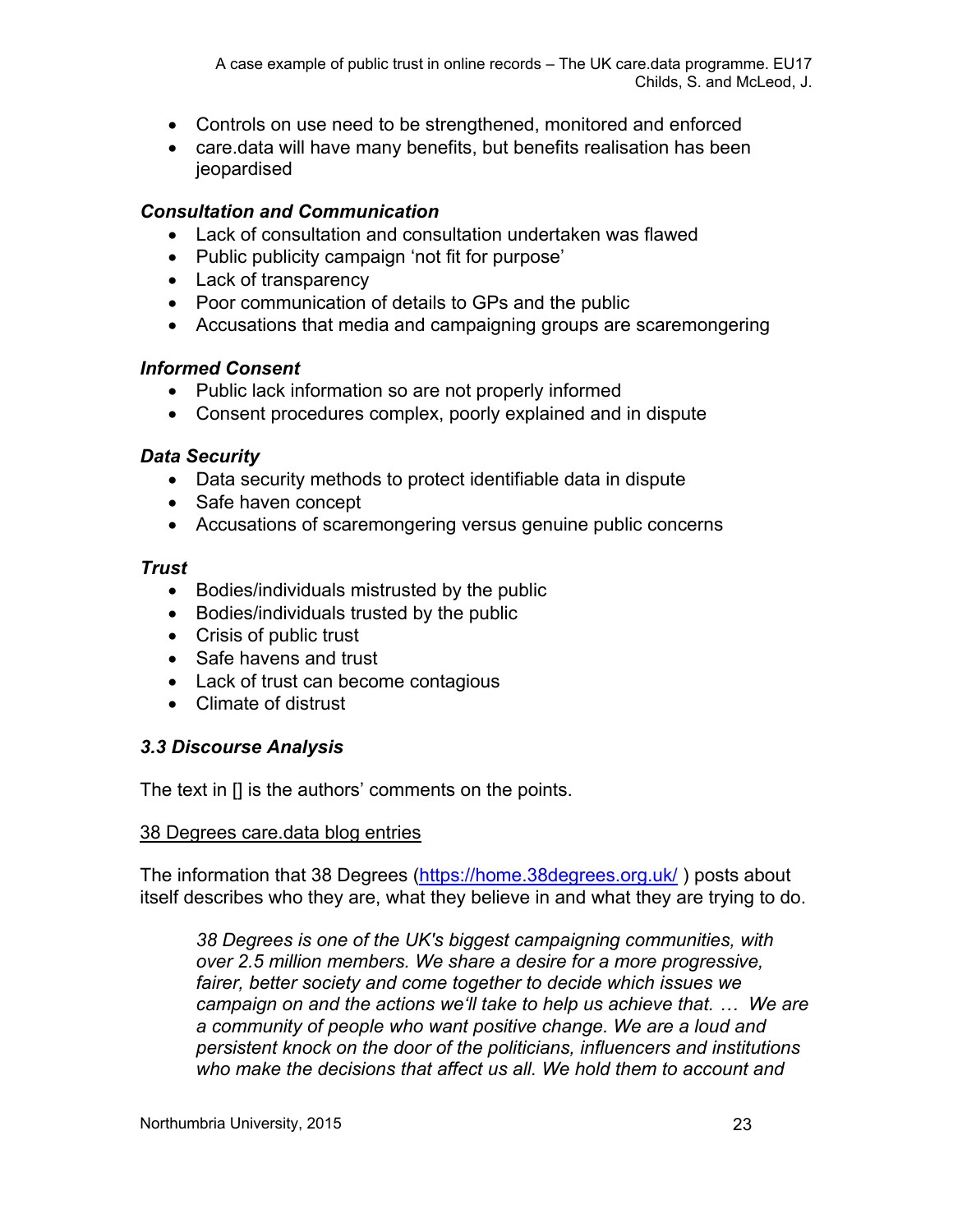*make sure they listen and respond to our calls for positive change. 38 Degrees is the angle at which an avalanche happens. Join 38 Degrees and be part of the avalanche for change. Anyone can become a member of 38 Degrees - it's free and you can join just by signing a petition, or taking another action.*

#### 38 Degrees has a small team of staff in London

[\(https://home.38degrees.org.uk/about/our-people/](https://home.38degrees.org.uk/about/our-people/) ) and is overseen by a Board [\(http://www.38degrees.org.uk/pages/board\)](http://www.38degrees.org.uk/pages/board). This team contacts members via email and social media, and organises and runs petitions, meetings and other activities. As the power of 38 Degrees has grown, staff are now asked to meetings with ministers and officials and to be witnesses at parliamentary select committees, etc. Members sign petitions, email, phone or write to MPs, fund newspaper ads, and more recently act locally by holding public meetings, meeting their MPs and so on. Email and social media allow members to tell the team about issues of concern. The team regularly send out questionnaires to members asking them to vote on and prioritise the issues that 38 Degrees should campaign on. 38 Degrees is funded by donations.

Items on the 38 Degrees blog tagged with care.data were analysed.

The first item, dated 17 February 2014, comprises a call for action – organisation of a mass opt-out. The stance is already one of mistrust of the care.data scheme, emphasising that it will enable private companies to buy people's data. The companies named as examples have a bad public reputation. The issue is also placed within the wider issue of NHS reorganisation: an issue 38 Degrees had been campaigning on. There is much public distrust of the motives of the Coalition government's reorganisation of the NHS: it is perceived as thinly disguised privatisation. The item refers to trusted people – GPs and 38 Degrees members – who have raised concerns about care.data. There is not much information about care.data, and references so people can check the evidence are lacking. The concerns cover who can see confidential data, insufficient security measures, and selling data to third parties. The item asks members to vote on whether or not 38 Degrees should organise a mass opt-out from care.data. The emphasis is that 38 Degrees members can take action, that they have power, that they can pressurise NHS England to 'fix' (improve) care.data. Language is emotive, colourful (with use of metaphors), combative and empowering.

The next item, dated 18 February 2014, states that over 150,000 people answered the poll of which 92.8% agreed to an opt-out campaign. The item follows the same pattern as the previous one. 38 Degrees intends to contact NHS England with the poll result and threaten the mass opt-out unless security concerns are addressed. Comments to the blog post offered specific suggestions on how care.data could be improved.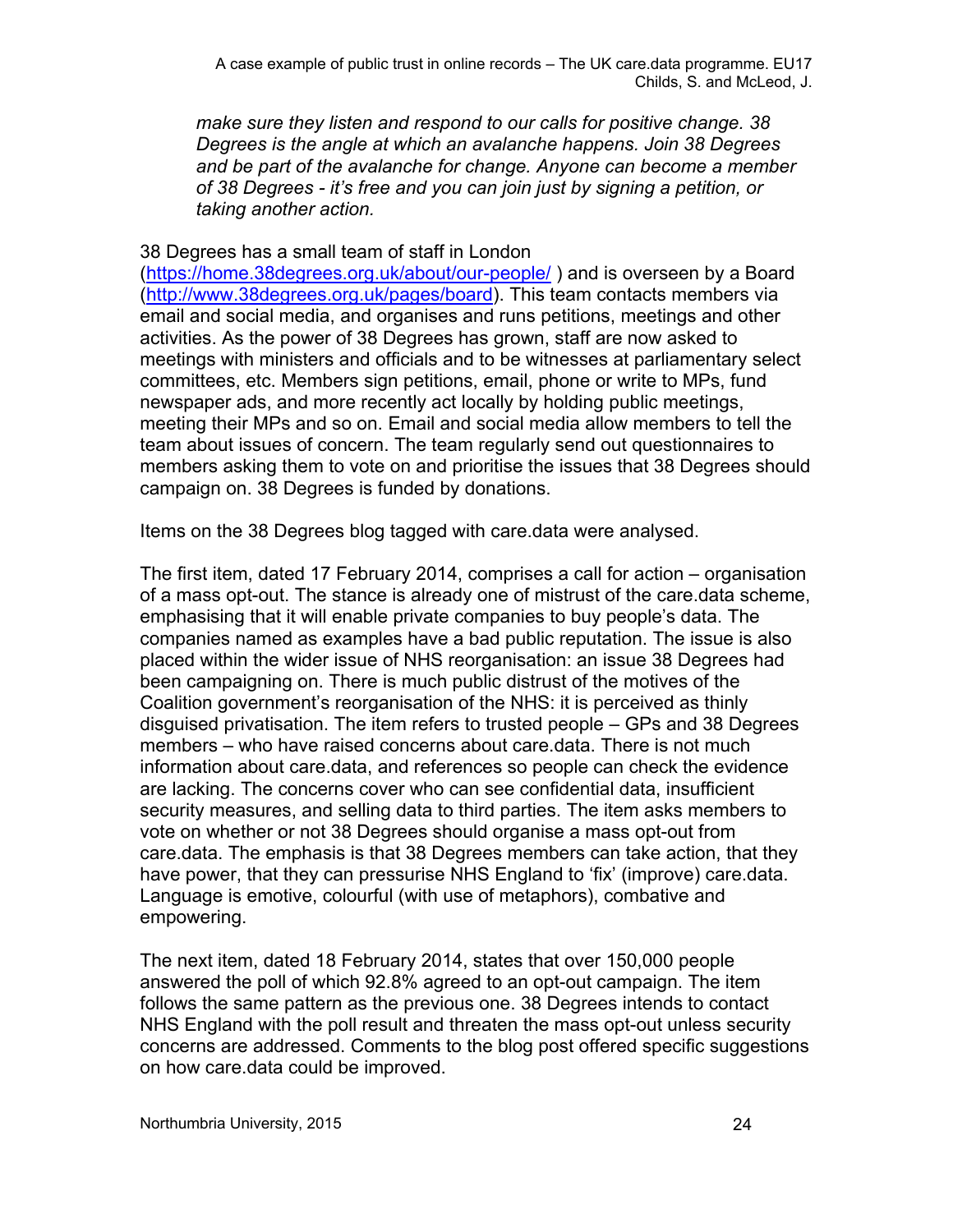The next item, dated, 19 February 2014, was written on the day that NHS England formally announced a 6 month delay in care.data. 38 Degrees were in a meeting with NHS England (called by NHS England in response to the opt-out campaign threat) the day before when the news of the delay first broke. The item highlights points that were made to NHS England that NHS England tried to dismiss, calling them 'myths' and 'nonsense'. NHS England were unable to answer some questions about risks to the data and their reassurances were not accepted. Language used showed 38 Degrees on the offensive: asking searching questions, pressing hard. The item stated that 38 Degrees people at the meeting were backed up by thousands of their members, 'making their presence felt' – telling members that they were involved and they had power. NHS England had a large pile of documents demonstrating the complex rules and procedures that would govern care.data. 38 Degrees pointed out that the public were expected to grasp all this complexity on the basis of a 'junk mail' leaflet and then be able to make an informed decision. NHS England 'conceded' that the communication could have been better. NHS England stated that responsibility for informing patients lay with GPs – passing the buck. The item finishes with a call to use the delay to 'ramp up the pressure' – demonstrating a combative stance. There is mistrust of the delay as a tactic to diffuse concerns rather than an opportunity to improve the scheme. Comments to the post welcomed the pause. Mistrust was demonstrated. Fears that data would be sold to Big Pharma, Big Business, private health companies taking over the NHS. Accusations were made that care.data was being sneaked in; that there was an unwritten agenda.

Another item, dated 19 February, 2014, claims credit for NHS England's forced delay of care.data – with the title 'we've won a breakthrough'. The use of 'we' emphasises that it's the 38 Degrees members, not just the staff team, who have been successful. References to mass media coverage of 38 Degrees emphasises that its campaigning was the 'key trigger'. However, other wording is more realistic that 38 Degrees was just part of the pressure that made NHS England retract.

An item dated October 14 2014 calls for further action to block the roll out of care.data (with the pathfinder stage starting). This post is much weaker in content and information than previous posts, with coverage only about selling data to private companies and NHS privatisation. However, in the post of 20 October 2014, 98% of members had agreed to block the roll out (although the total number responding was not given). A further post on 7 November 2014 continued the theme of resistance to care.data. It suggested acting in pathfinder areas with leafletting and advertisements plus an opt-out campaign. It accused that the new version of care.data 'stinks' but provided no information or evidence to back up this claim. [The work by IIGOP on the pathfinder stage would result in many of the improvements that people had called for.] The post finished with a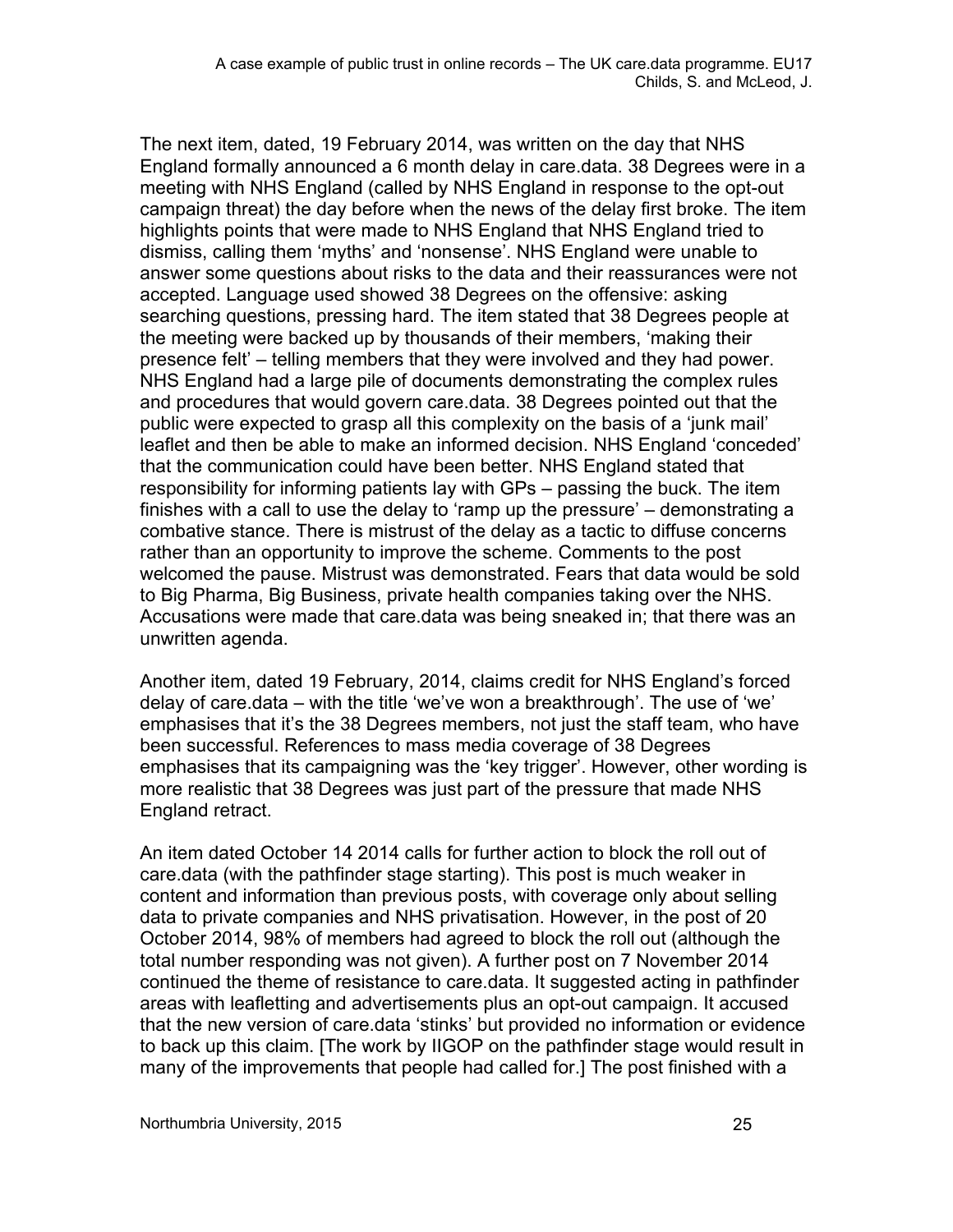call for donations. Some of the comments to this post were critical, calling this petition 'disjointed', 'a rant', 'Daily Mail fear-mongering' [The Daily Mail is a tabloid newspaper with a right wing political stance], an excuse just to ask for money.

There were no other care.data posts.

#### care.data public information leaflet

This printed leaflet was mailed out to all households in England in January 2014. The leaflet was developed by NHS England in consultation with the BMA and RCGP. It later emerged that IIGOP did not think it 'fit for purpose' but the mailing proceeded with no changes to the leaflet content. There was criticism of the delivery mechanism as the bulk mailing could be confused with 'junk mail'. People queried whether households who had opted out of junk mail received a copy. Many people denied receiving the leaflet, or did not recognise its importance and binned it as 'junk mail'.

The leaflet is badged with the NHS logo – a trusted brand. The title is 'Better information means better care'. This theme is carried throughout the leaflet with the main emphasis being the benefits of sharing data – this is the largest section of the leaflet. The front page stresses the importance of the leaflet and that people have a choice. The content of the leaflet is structured under questions, and sub-headings:

- What are the **benefits** of sharing my information? (benefits emphasised) o Information will also **help** us to: (help emphasised)
- What will we do with the **information**? (information emphasised)
- What **choice** do I have? (choice emphasised)
- Do I need to **do anything**? (do anything emphasised)

 Where can I get **more information**? (more information emphasised) The Introduction section is a very brief summary of care.data. Unfortunately, the rest of the leaflet does not really provide any further details, except for the section on benefits. The section 'What will we do with the information?' just states that strict rules will be followed. It states that "Information that we publish will never identify a particular person" which is asking people to take them on trust. Considering that this is one of the key areas of public concern, more detail of procedures to ensure security and confidentiality was required. The section 'What choice do I have?' lists three types of information that a patient might not want to be shared. The only advice given is for the patient to ask their GP practice to place three separate notes in their medical record. Besides being confusing to the patient about what they need to ask for, the extra workload for GP practices would be extreme as people contacted them in person – the leaflet tells them to 'speak to' their GP practice. Many critics of the leaflet felt that an opt-out form should have been supplied with the leaflet that could have been completed and posted to, or handed in at, the GP practice. In fact, a number of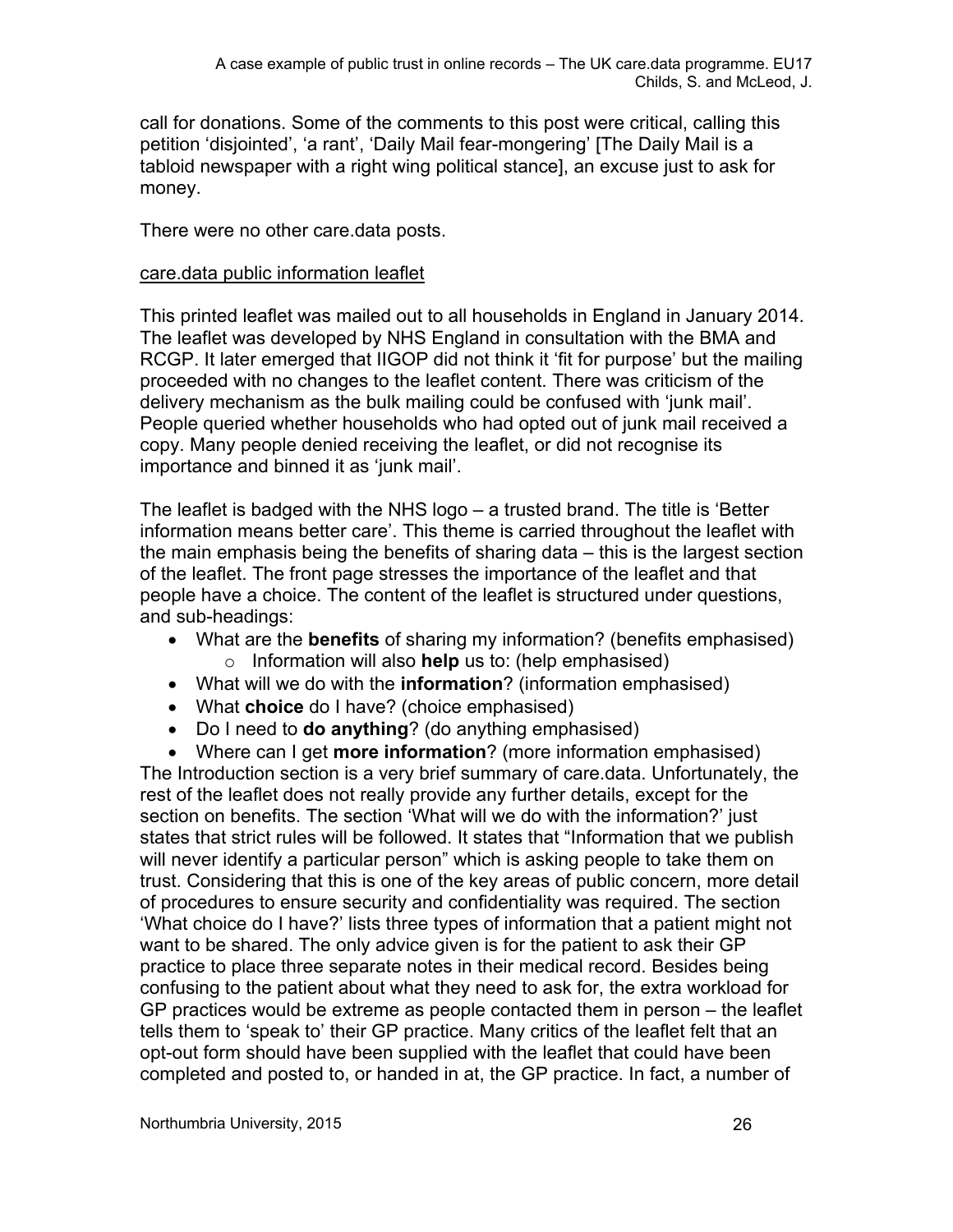organisations provided such a form (e.g. medConfidential [https://medconfidential.org/how-to-opt-out/,](https://medconfidential.org/how-to-opt-out/) though the situation is now confused as the opt-out arrangements are being changed). At the date of the leaflet mailing, concern about care.data amongst GPs was rising, and a number of GP practices were still unclear about the programme themselves and not in a position to fully advise their patients. The section 'Do I need to do anything?' starts with an emphasised paragraph stating that: "If you are happy for your information to be shared you do not need to do anything." Critics felt that there was not sufficient information in the leaflet for people to be able to make an informed choice. The section 'Where can I get more information?' lists: (i) an NHS website – part of this URL contains the word 'caredata', the only mention of this name anywhere in the leaflet; (ii) speaking to staff at your GP practice; (iii) an 0300 phone number (charged only at the normal national rate) dedicated to care.data – it could be argued that a free phone line should have been provided; (iv) a link to a section on the HSCIC website on 'Looking after your health and care information' - this provides much more useful and necessary detail (however this is the current content of this link after many months of consultation and improvement of care.data; was this the information provided at the time the leaflet was sent out?). The leaflet carries a 'Crystal Mark' from the Plain English Campaign, another trusted brand. However, a Crystal Mark is about the 'way' things are said, not 'what' is said. The leaflet clearly fulfils the Crustal Mark criteria (see [http://www.plainenglish.co.uk/services/crystal-mark/frequently](http://www.plainenglish.co.uk/services/crystal-mark/frequently-asked-questions.html)[asked-questions.html](http://www.plainenglish.co.uk/services/crystal-mark/frequently-asked-questions.html)) but what it says is inadequate; 'not fit for purpose'. The overall feel of the leaflet is one of paternalism, and the message is that data sharing is 'good for you' and that you can trust the NHS with your data.

#### House of Common, Health Select Committee, Handling of NHS patient data inquiry

Select Committees are part of the functioning of the UK parliament. "House of Commons Select Committees are largely concerned with examining the work of government departments. … There is a Commons Select Committee for each government department, examining three aspects: spending, policies and administration. These departmental committees have a minimum of 11 members, who decide upon the line of inquiry and then gather written and oral evidence. Findings are reported to the Commons, printed, and published on the Parliament website. The government then usually has 60 days to reply to the committee's recommendations." ([http://www.parliament.uk/about/how/committees/select/\)](http://www.parliament.uk/about/how/committees/select/) The Health Select Committee examines the policy, administration and expenditure of the Department of Health and its associated bodies, which would include NHS England and the HSCIC. The Inquiry 'Handling of NHS patient data' developed from an inquiry into care.data. "The Committee originally decided to take evidence on issues connected with the proposed care.data database which is intended to link patient data from GPs with records of hospital treatment. Following the evidence taken on 25 February, the Committee has decided to look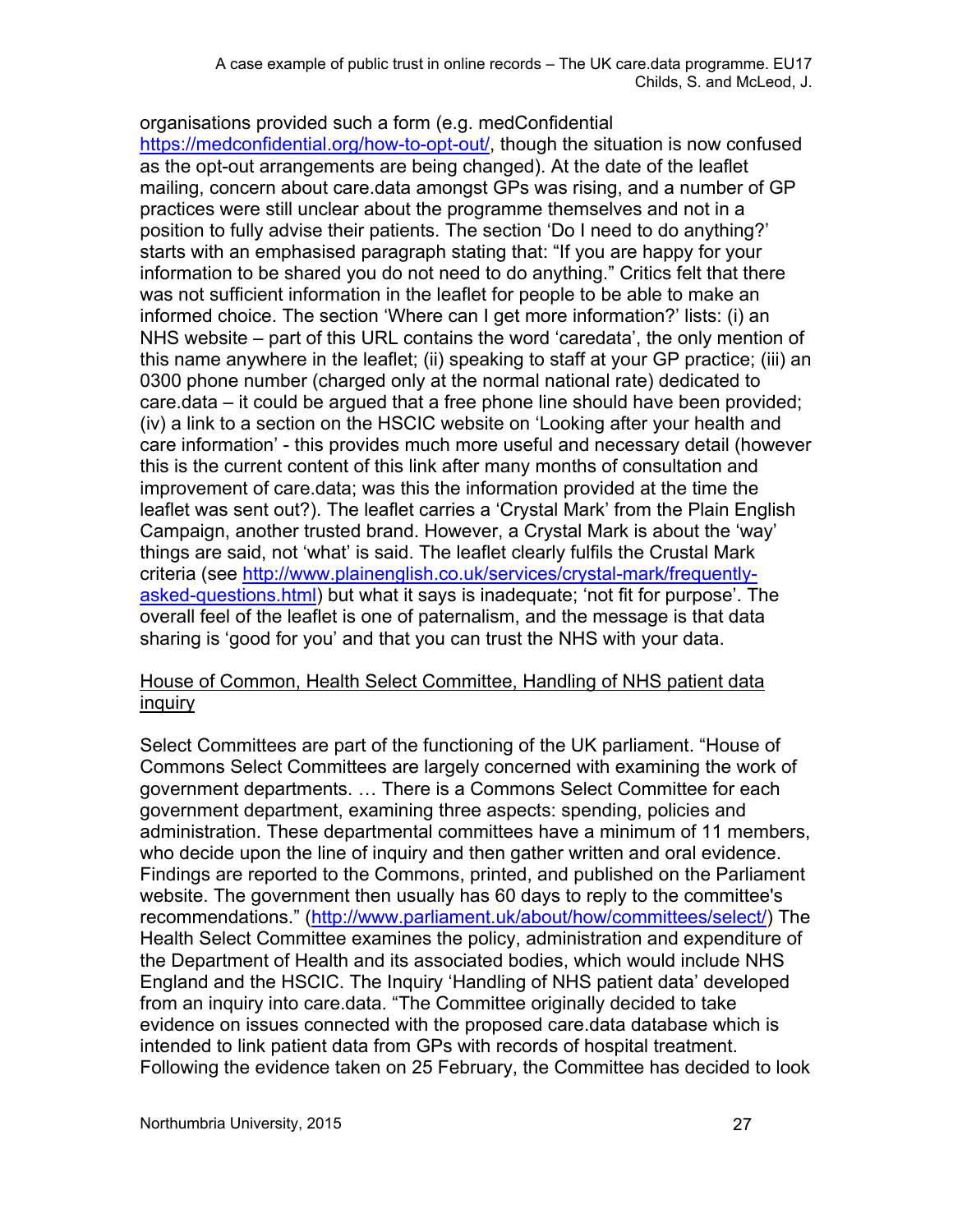at the issue of the handling of patient data more generally, under the current arrangements for disclosure and those that were in place under NHS Information Centre (the predecessor to the Health and Social Care Information Centre)." [\(http://www.parliament.uk/business/committees/committees-a-z/commons](http://www.parliament.uk/business/committees/committees-a-z/commons-select/health-committee/inquiries/parliament-2010/cdd-2014/)[select/health-committee/inquiries/parliament-2010/cdd-2014/\)](http://www.parliament.uk/business/committees/committees-a-z/commons-select/health-committee/inquiries/parliament-2010/cdd-2014/)

The session covered here is the oral evidence given on 25 February 2015. The session was in two parts: part 1 took evidence from consumer and medical groups, part 2 from the Department for Health. The MPS present at the session comprised five Conservative, five Labour and one Liberal Democrat. The witnesses at part 1 comprised: medConfidential, Big Brother Watch, Association of Medical Research Charities, British Heart Foundation, and the BMA General Practitioners Committee. The witnesses at part 2 comprised: the Parliamentary Under-Secretary of State for Health, the National Director for Patients and Information, NHS England, the Director of Information and Data Services, HSCIC. The session was formal with the Chair asking introductory questions of each witness and then opening the questioning to the MPS who could ask for information from any of the witnesses. The witnesses responded to questions, but did not engage in a dialog with other witnesses, though they could comment on what another witness had said when they answered a question themselves. The Chair controlled the questioning to ensure that it did not get out of hand and all parties had the chance to speak. The witnesses did not read out prepared speeches but answered extempore (though clearly their responses were informed by detailed understanding of, and expertise in, the issue).

In part 1 the proceedings on the whole were conducted professionally, calmly and fairly. Witnesses responded in a measured fashion, and the content of their replies was information rich. Though they might disagree with what another witness had said they respected their views. The MPs weren't too challenging or aggressive to the witnesses. Their questions were genuinely trying to understand the witnesses' points of view and to look for suggestions to improve care.data. And the MPs seemed to feel a lot of agreement with what the witnesses were saying – this applied to MPs from all parties represented. MPs were more emotive in their speech, and there was some, though not much, political point scoring. Towards the end of this part of the session the tone heated up. There was some disagreement between Vaz (Labour) and Percy (Conservative) over whether there had been scaremongering, with Vaz saying 'no' and Percy saying 'yes'. George (Liberal Democrat) also strongly pushed the heath consumer groups about where they would balance benefits versus data confidentiality and security, emotionally citing that their stance blocking care.data would be causing thousands of avoidable deaths. The terms trust/entrust/mistrust/confidence were often used in the discussion.

In part 2 the MPs were far more aggressive and forensic in their questioning. Many of them demonstrated a deep understanding of the issue and its wider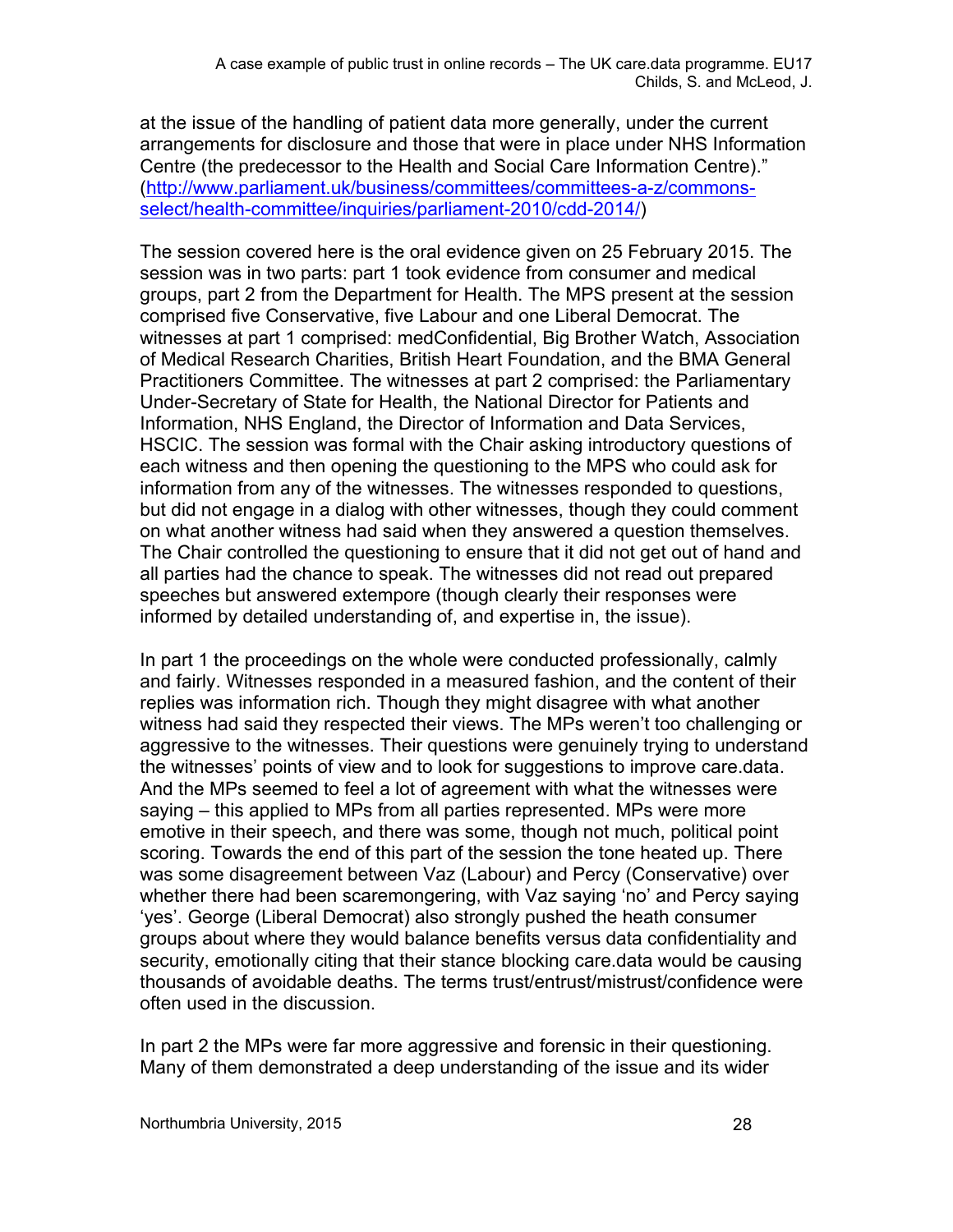context. They had become annoyed with the Department of Health because of a revelation from the health consumer groups who had received a letter from the Secretary of State with reassurances about changes in the opt-out procedures. However, this information had not been shared with Parliament. The Parliamentary Under-Secretary of State for Health's response was a political message in support of care.data, emphasising the benefits of data sharing, and stating that the current situation could be because of the way the message was communicated. He also did not agree with the analysis presented in the first part of the session. He continued with statements that there were laws and codes that governed the handling of the data. He kept being interrupted, but kept going on with his message. He was accused of not answering the MPs questions. The witnesses were pressed on why the HSCIC had not produced the required code of practice [which would not have been in existence at the original time for the roll out of care.data]. The minister used the excuse that HSCIC was a newly established body. The MPs pressed the witnesses on the release of data to the 'Institute and Faculty of Actuaries' and would not accept the statement that HSCIC was not responsible. [HSCIC was a merger of bodies that included the one who released the data, and many of the same staff and procedures are used by HSCIC.] The MPs asked many detailed questions of the witnesses, mainly answered by NHS England and HSCIC – the bulk of the responses came from these two bodies. Quite a few of these detailed questions about procedures could not be answered by the witnesses. There were a number of occasions when the witnesses were asked to send a document with the required details to the Committee after the session. The MPs did not accept that the problem was solely a communication issue, as there were fundamental issues of what data will be shared and for what purpose, and details about procedures that needed clarification.

#### Daily Telegraph news story

The Daily Telegraph is a daily, morning broadsheet paper. A broadsheet paper is considered to be a quality newspaper, providing in-depth coverage of the news, aimed at an educated audience. The Daily Telegraph takes a right-wing political stance and is supportive of the Conservative party. At the time of the writing of the article it would have been supportive of the Coalition Government's policies, including reorganisation of the NHS. The story was published a few days after the first pause in the roll out of care.data. It covers the fact that the NHS Information Centre (NHSIC, a precursor of HSCIC) released hospital admissions data, from 1989 to 2010, to the Institute and Faculty of Actuaries. NHSIC linked the HES data to Experian Mosaic data (socio-demographic data) on behalf of the end user and supplied the pseudoanonymised output. The Institute and Faculty of Acturaries is a not-for-profit organisation and their purpose for the data was to conduct non-commercial research analysing general variances in critical illness. This data was used to produce a report to aid actuaries in critical illness pricing.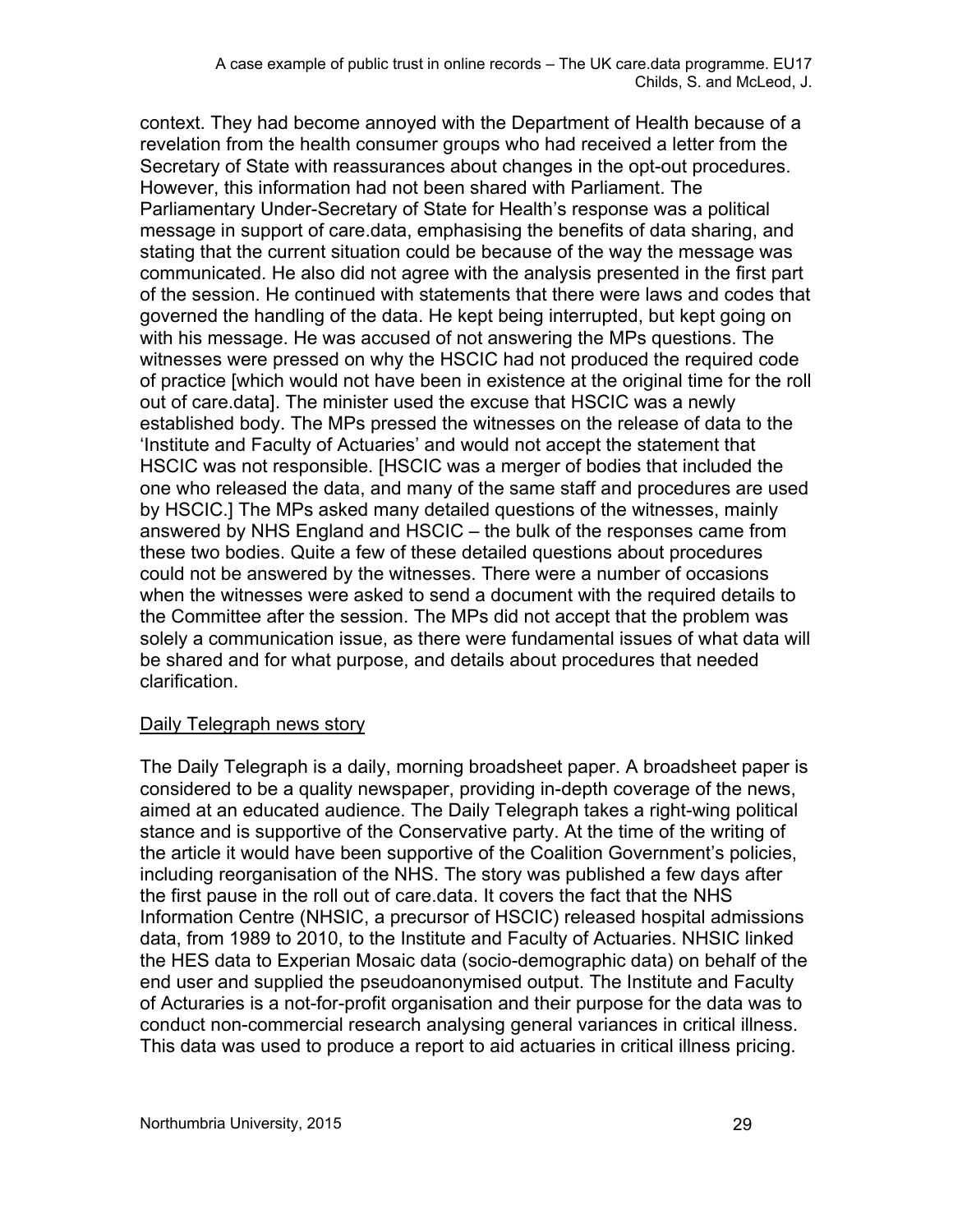Data was handed over in January 2012 on payment of a small administrative fee (£2,220).

The title of the story is very emotive: 'Hospital records of all NHS patients sold to insurers'. It is in fact not strictly accurate, as further reading of the story shows, although the full details of the story can only be obtained from searching out press releases from all the parties concerned. However, the title captures the readers' attention and encourages them to read further. The words used in the story are mostly straightforward and factual. A few phrases such as the organisation 'boasts' of obtaining the data, and experts (unspecified) say insurers are likely to increase premiums, are likely to trigger a strong response in the reader. Clearly the journalist has read the full report published by the Institute and Faculty of Actuaries but gives no reference to this. The rationale for the story is to challenge the statements by NHS England and HSCIC that care.data data would not be sold to insurance companies. The story is deliberately published the day before the Health Select Committee starts their inquiry into care.data. The story gives details of the care.data issue to that date and obtains comments from medConfidential and the Department of Health.

804 comments were posted on the story. The first 50 have been analysed. Some are factual statements and challenge or support points raised in the article. A few provide further information. Some challenge the political stance of the paper and the political slant of the story. There is some general party political point scoring, and one person states their political point on immigration. Mistrust in government is demonstrated, giving both specific and wider examples of why, including the reorganisation of the NHS. There is some argument about the pros and cons of health insurance, within the context of the NHS reorganisation. There is personal abuse.

#### Guardian news story

The Guardian is a daily, morning broadsheet paper. It takes a left-wing political stance and is supportive of the Labour Party. At the time of the writing of the article it would have been critical of the Coalition Government's policies, including reorganisation of the NHS. The story was published a few days after the Daily Telegraph story. It covers the fact that NHSIC provided PA Consulting with pseudoanonymised HES data in November 2011. The data covered a number of different topics and covered periods from 1990 to 2012. NHSIC knew that PA Consulting would be using Google BigQuery to analyse the data and obtained written assurances that no Google staff would be able to access the data. PA Consulting Group [\(http://www.paconsulting.com/](http://www.paconsulting.com/)) is a large consulting company with offices in the States, Europe and Asia. They carry out work for a wide range of clients. It is not clear who the client was in this instance: PA Consulting's statement said the project was "to show the NHS" how such analysis could be helpful.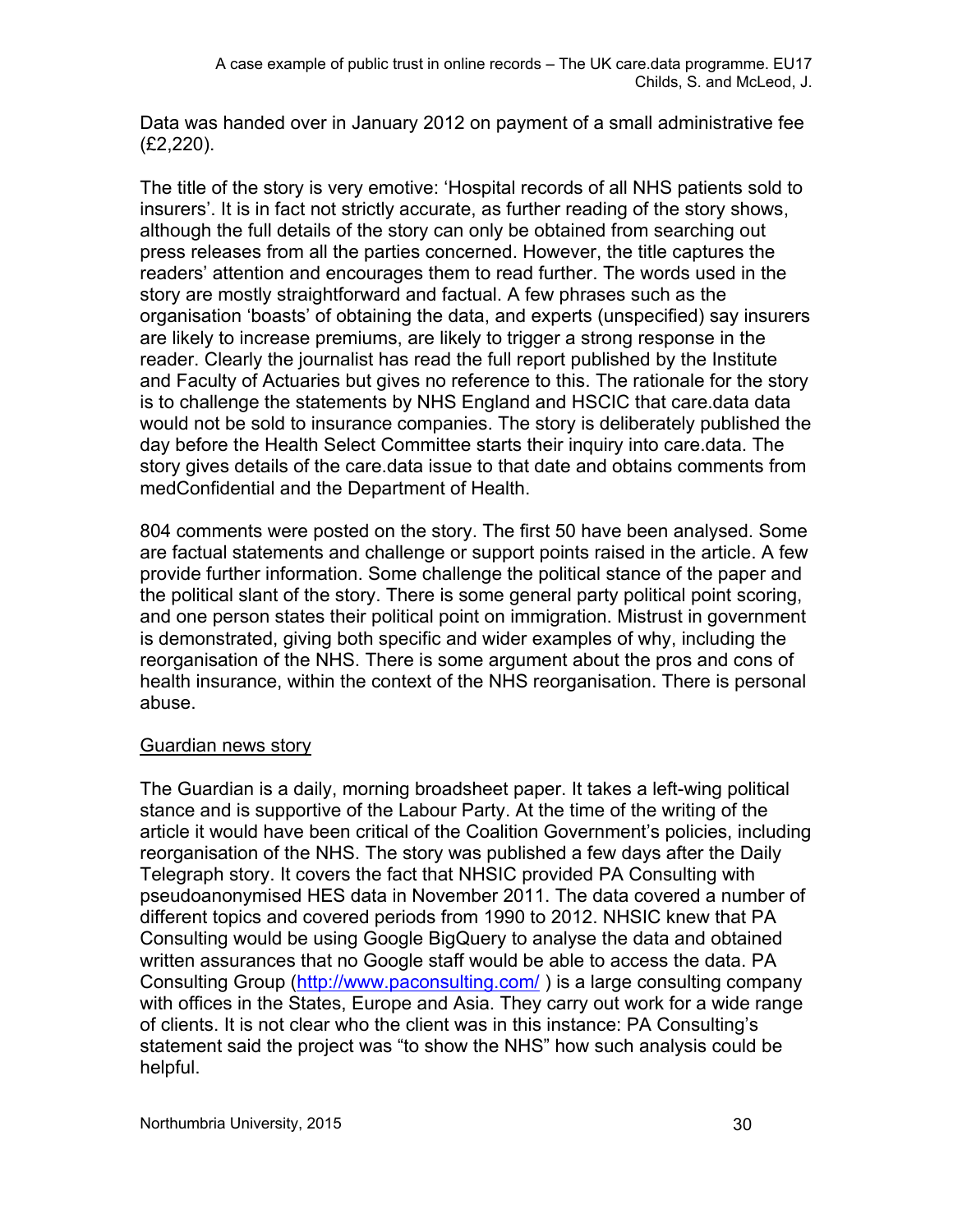The title of the story – "NHS England patient data 'uploaded to Google servers', Tory MP says" – is not emotive, but it uses the source of a Tory MP to demonstrate it is not making a party political point. In addition it uses the name 'NHS England' rather than just 'NHS' as in the Daily Telegraph story. The rightwing papers are accused by some people of using negative stories about the NHS to damage it the public's eye so that proposed privatisation can be presented as a way of saving and improving the NHS. It could be that this is one of the motives behind the Daily Telegraph story, as well as the fact that it is a dramatic topic in its own right. The Guardian story is also linked to the Health Select Committee as the Tory MP named as the source is a member. It is noted that she used to be a family doctor: a trusted group, and therefore implying the story can be trusted. [It should be noted that MPs of all parties, particularly after the expenses scandal, are mistrusted by the public.] She tweeted her comment, but the PA Consulting issue was also raised during the Inquiry. The story also notes that the Chair of the Committee, another Tory MP, has called for the HSCIC to publish details about who has accessed data, both currently and in the past under NHSIC. Once again, the story is reported straightforwardly and factually, with reference to the delay in the roll out of HSCIC. Points made that could cause alarm in readers were that the "entire start-to-finish HES dataset" was obtained which "was so large it took up 27 DVDs and took a couple of weeks to upload". Unnamed campaigners and privacy experts were reported to be alarmed because the data must have contained location information, implying it could be identifiable. The issues being pushed are that under care.data the data is not completely anonymous and that insurers and drug companies could gain access to the data [organisations that are publicly mistrusted]. Once again medConfidential gave a comment. PA Consulting and HSCIC had not responded at the time of publication. However, their latter statements were uploaded to the online version of the story. The Daily Telegraph and Guardian stories are very similar in content and tone, showing that this issue is not a party political one but one of wide relevance and concern.

There were 591 comments. The first 50 have been analysed. There was some discussion that the source of the story was a Tory MP. The reorganisation of the NHS was mentioned. A link was given to further negative stories about PA Consulting. There was a discussion about Google and its claims to rights to the data on its servers. Queries were made about how assurances by companies on how they use the data are monitored and enforced. Mistrust of private companies was shown, including a statement that they are allowed to get away with data misuses that normal researchers are not allowed to do. There was total mistrust of the Health Secretary and health ministers. The story was tied to the Snowden revelations, with people stating that our health data is now in the hands of the US National Security Agency (NSA). Other people stated that the story is scaremongering as it's encrypted data and anyway is being used for research with health benefits. Others also felt the posts about the NSA were also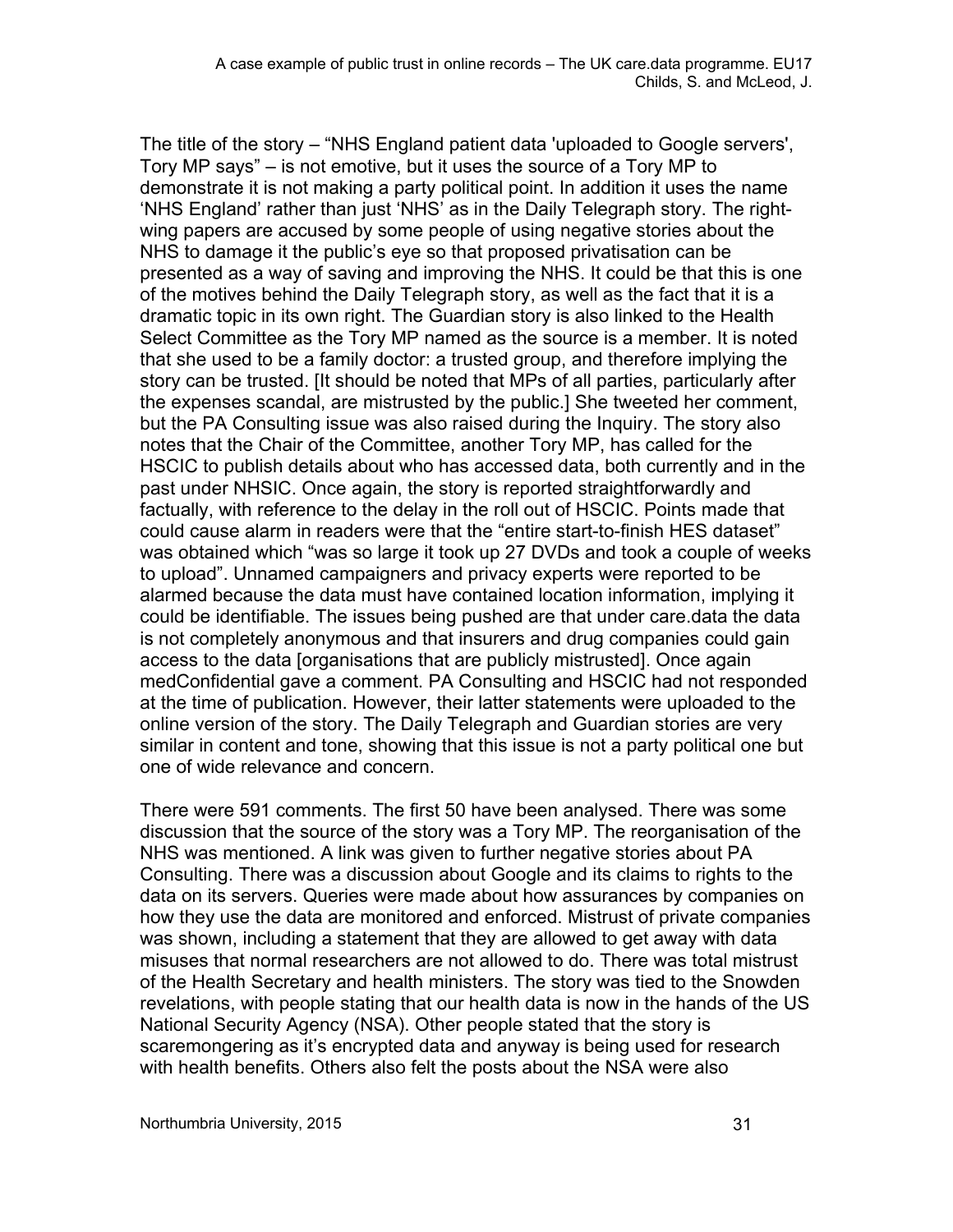scaremongering. "Trust. Everything is based on it. It's so \*trivially\* destroyed. Humans just lap up FUD [Fear, Uncertainty and Doubt] like the sweetest poisoned honey. I hate my gullible species at times." There was a debate over research benefits of using health data versus personal data protection. Abusive messages had been deleted by the moderator.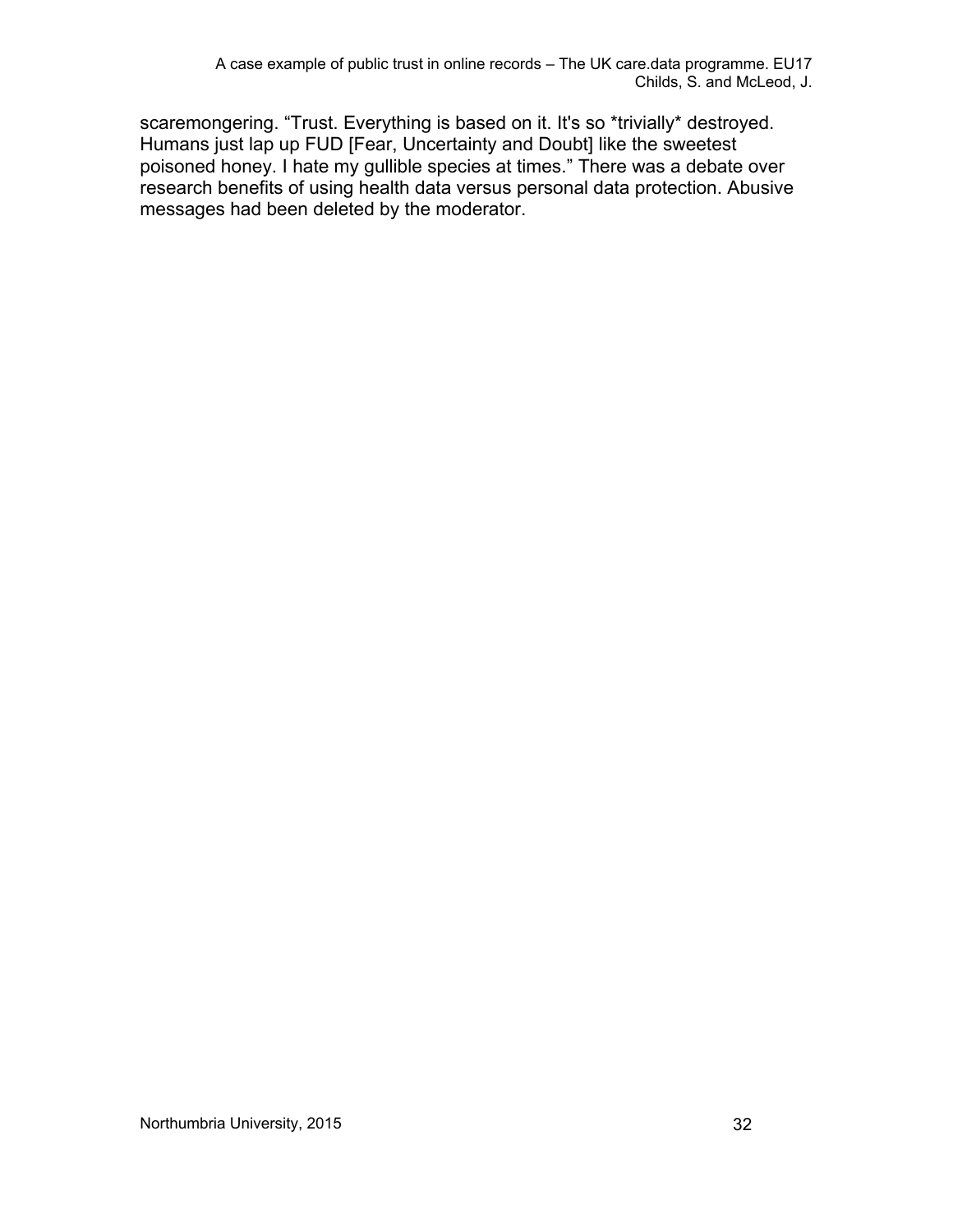#### **4. DISCUSSON AND CONCLUSION**

The unfolding story of care.data provides a good case example of how the poor handling of a new programme for using public digital records (i.e. patient records from GP practices) resulted in a crisis of public trust.

NHS England and HSCIC demonstrated poor governance of the care.data programme. They were accused in the House of Commons Health Select Committee Inquiry of putting 'implementation before planning'. The major problems with the governance of the programme are:

- 1. *Involving key professional stakeholders too late in the planning.* Either NHS England accepted their advice, but the announcements of these changes gave the public the idea that NHS England/HSCIC had not done the necessary planning and/or were reluctant to make the kind of changes the public wanted. Or NHS England had to ignore their advice as they were too far along in the planning/implementation phase to make the necessary changes.
- 2. *Not properly involving health research charities and health consumer groups.* Though NHS England say they consulted with thousands of such groups, many groups complained that they had not been consulted and that the changes they would have suggested had not been considered. There was a disconnect between organisations/managers views of consultation and the views of stakeholders. Many organisations/managers call information provision 'consultation'. Stakeholders believe 'consultation' should be the seeking of their advice (as 'experts') with the aim of acting on such advice.
- 3. *Not setting up an independent advisory group at the outset.* After the first postponement of care.data, NHS England set up a care.data independent advisory group to improve the governance of the programme. This group comprises representatives from professional and health consumer groups. Such an advisory group should have been set when the programme was officially announced.
- 4. *Inadequate procedures.* Although NHS England/HSCIC had undertaken preparatory work on the procedures (and had inherited procedures from NHSIC), and other governance issues, this was incomplete. There were still many details that had not been adequately thought through (and would have not been in place by the original implementation date). These details are very complex, documented in many different sources, and therefore very difficult to explain simply to the public.
- 5. *A very poor public information campaign*: the leaflet was a PR disaster as it was widely regarded as 'not fit for purpose'.
- 6. *There was no piloting of the programme*: planning for a pilot should have started as soon as the official announcement of the programme. Pathfinder projects, advised by the IIGOP, were planned for in early 2014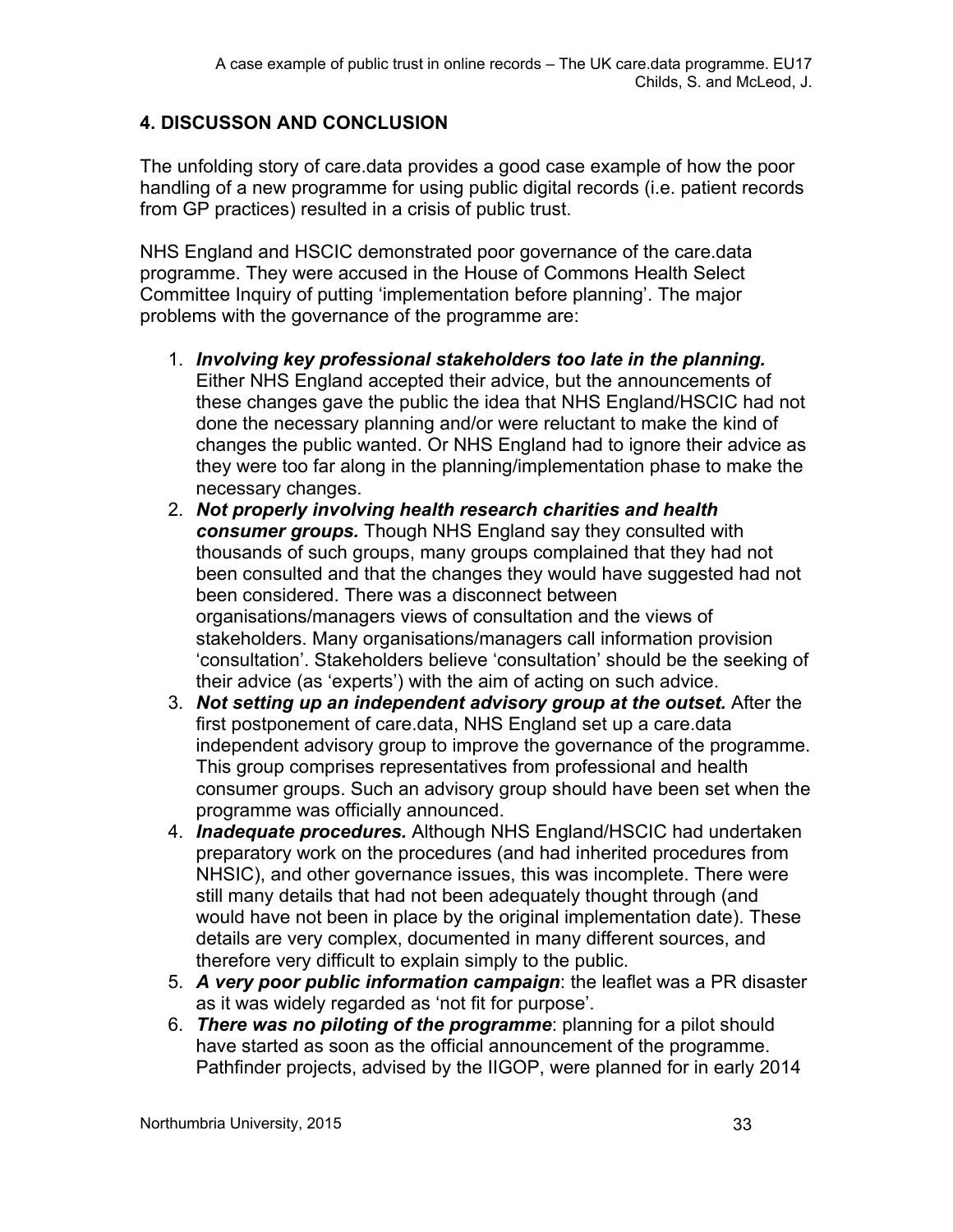- after the first postponement, and therefore not in operation by the original implementation date (April 2014). The Pathfinder proposal was not published until September 2014, with the choosing of the sites in October 2014. A report by IIGOP in December 2014 stated that numerous questions needed to be answered before the Pathfinder sites could proceed.

- 7. *Underestimation and lack of understanding of the concerns and fears of GPs and the public* on what would be done with such highly personal and sensitive data. BMA and RCGP advised NHS England/HSCIC to add in an opt-out for patients, i.e. they needed to be able to consent to the use of this data. Though patient records are public records, in the eyes of the public, and in the views of many health professionals, they 'belong' to the individual patient. The opt-out system set up was very complex, with many procedural points unanswered: this system is being amended. Another major public concern was who would be able to use their data and for what purposes. Although NHS England provided reassurances and stated the data could only be used for health and social care purposes the public remained unconvinced. The Health Secretary proposing new legislation to restrict the purposes for which health data could be used once again implied a government department reluctantly putting into place safeguards demanded by the public: these were presumably not provided for by the original legislation setting up care.data. A further major public concern was data security, in particular how identifiable data would be used and protected.
- 8. *Underestimation and lack of understanding of the climate of public distrust in which governments have to operate.* In particular, the huge public concern and lobbying over NHS reorganisation (seen as thinly disguised privatisation) and which was in place at the time care.data was officially announced. This should have alerted NHS England that very careful handling of the planning and implementation of the care.data programme would be required. It is vital with such programmes to establish good communication and 'true' consultation with health consumer groups and the public from the outset.
- 9. *Poor reputation management* (in the original PR use of the term). On such a sensitive topic of high public concern, NHS England/HSCIC should have been prepared for poor publicity about controversial uses of HES data. They should have prepared for this proactively, rather than reacting after the negative news story had been published. Making the excuse that HSCIC is a new body and not responsible for NHSIC (when NHSIC is the progenitor of HSCIC, who uses many of the same staff and procedures and continues contracts put into place by NHSIC) is not a good PR ploy. Accusing the media and health consumer groups of scaremongering is also not helpful.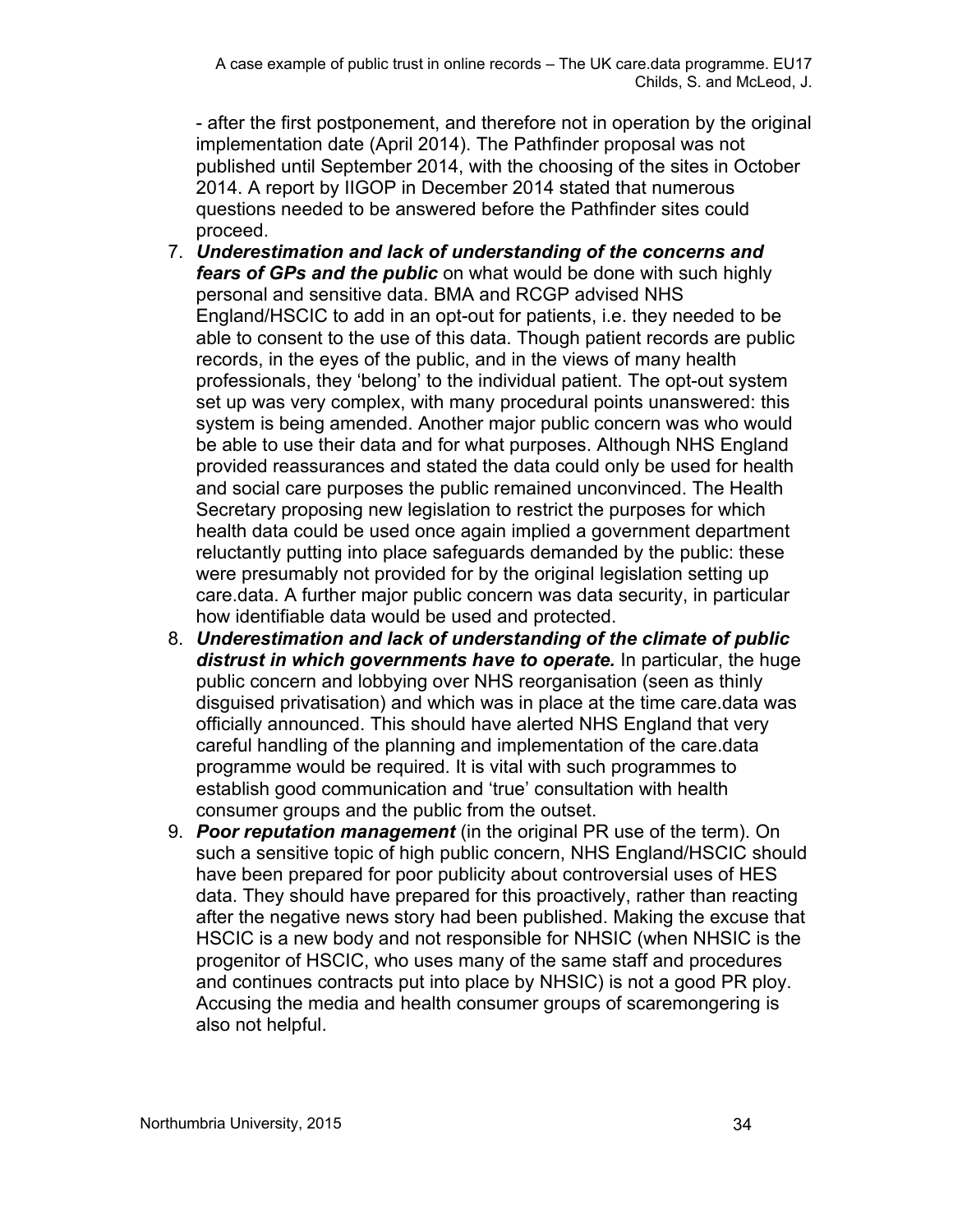In summary, this research has identified the following key factors that are needed to establish trust in a digital records programme:

- Meaningful consultation and good communication with all stakeholders
- Agreement between all stakeholders about the purpose of the programme: what data is required, for what uses, and who can access it
- Agreement between all stakeholders about the procedures and governance arrangements
- A strong, well communicated informed consent procedure
- Good data security procedures, protecting personal, sensitive and identifiable data

However, the public furore and the government's changes in response will have had a positive result. The care.data programme (which everyone agrees has enormous potential benefits for health care and health care services) will be much more effective, better designed, better run, and more publicly acceptable when it is eventually implemented.

Could the care.data crisis of public trust have been averted by good governance? In the current climate of public distrust that it is difficult to judge. Good governance would have mitigated the concerns about care.data. Good governance is also necessary to implement and properly conduct any such programme.

The care.data programme is a candidate for a government blunder (an avoidable mistake) (King and Crew, 2014).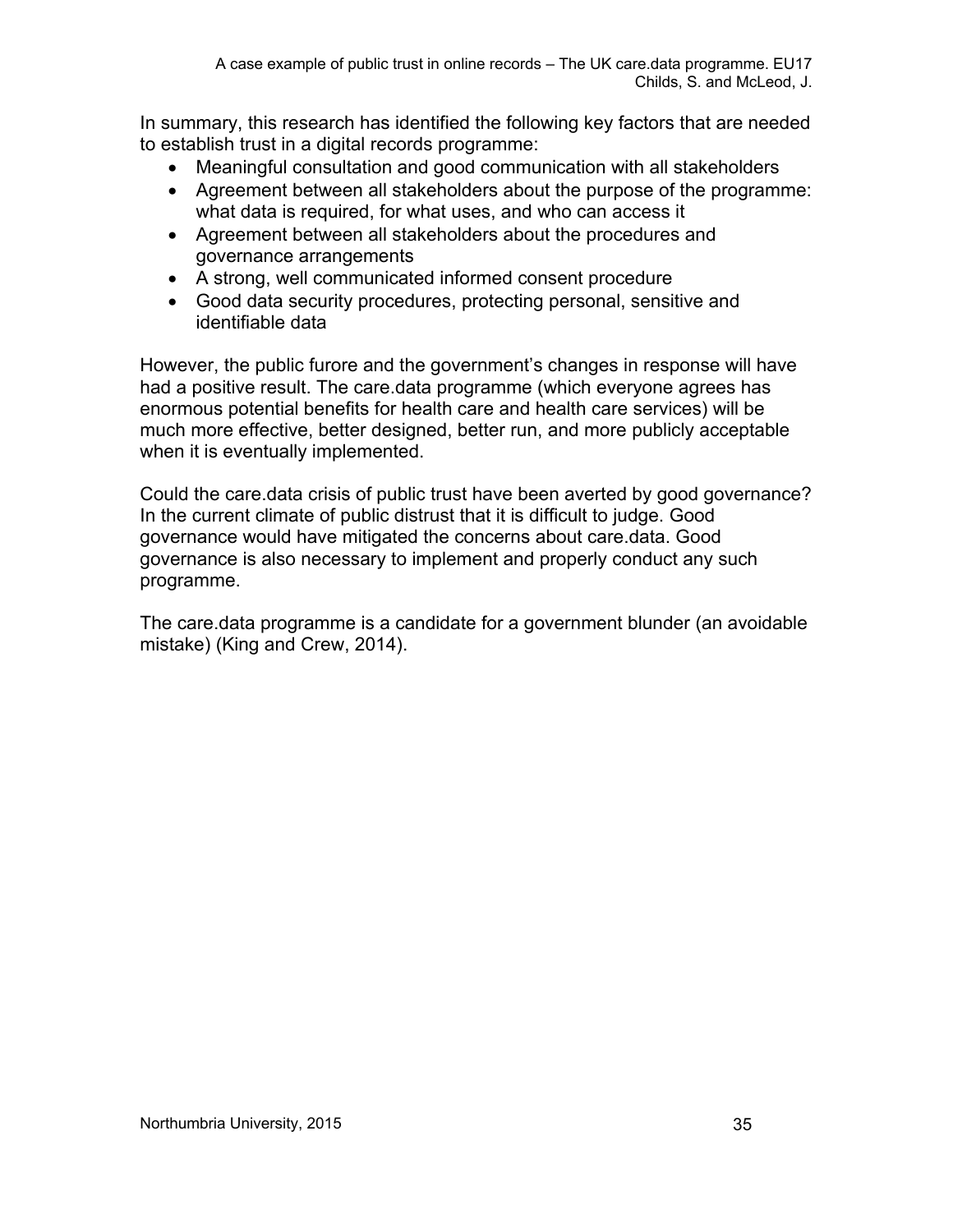#### **REFERENCES**

Caldicott, F. (2013), Information: To share or not to share? The Information Governance Review, Department of Health,

https://www.gov.uk/government/uploads/system/uploads/attachment\_data/file/19 2572/2900774\_InfoGovernance\_accv2.pdf

Fairclough, N. (2001) The discourse of New Labour: Critical discourse analysis. In: Wetherell, M., Taylor, S. and Yates, S.J. Discourse as data: A guide for analysis. London: Sage Publications Ltd in association with the Open University, 229-266

Great Britain. Health and Social Care Act 2012: Elizabeth II. Chapter 7. (2012). London: the Stationery Office. <http://www.legislation.gov.uk/ukpga/2012/7/contents/enacted>

King, A. and Crew, I. (2014). The blunders of our governments. Revised and updated edition. London: Oneworld, 2014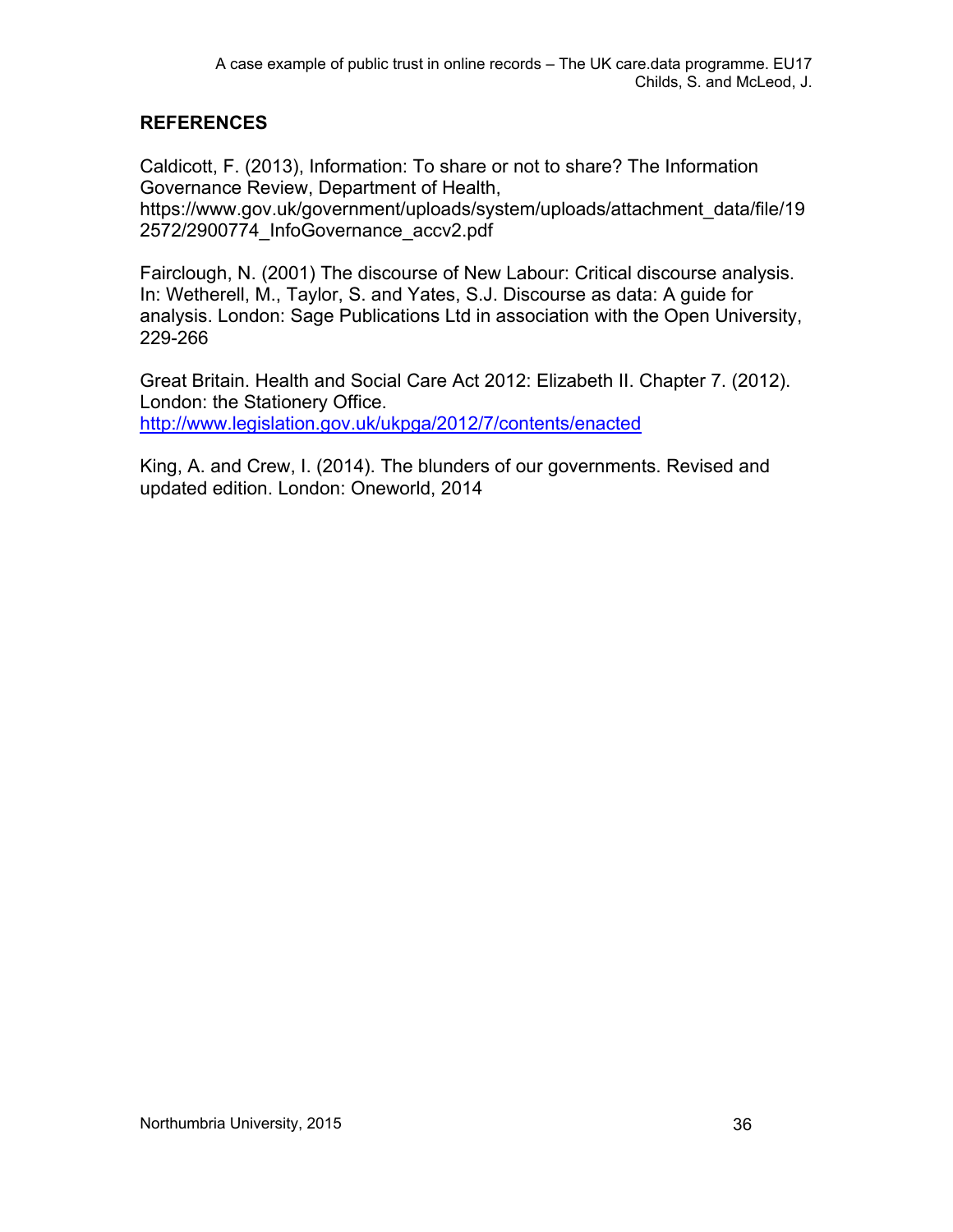## **APPENDIX A: SOURCES USED TO CREATE THE TIMELINE**

38 Degrees (no date). Blog: items tagged with care.data. [http://blog.38degrees.org.uk](http://blog.38degrees.org.uk/)

All Party Parliamentary Group for Patient and Public Involvement in Health and Social Care (2014). Care.data Inquiry. Based on written and oral evidence collected over two phases in 2014, organised by the Patients Association and chaired by the All Party Parliamentary Group for Patient and Public Involvement in Health and Social Care. Harrow, The Patients Association. [http://www.patients-association.org.uk/wp-content/uploads/2014/06/APPG-](http://www.patients-association.org.uk/wp-content/uploads/2014/06/APPG-Report-on-Care-data.pdf)[Report-on-Care-data.pdf](http://www.patients-association.org.uk/wp-content/uploads/2014/06/APPG-Report-on-Care-data.pdf)

Anders, T., Merrett, R. and Chronias, A. (2014) care.data Pathfinder Proposal. care.data Programme Board Paper 06, 23 September 2014. care.data Programme Board. [http://www.england.nhs.uk/wp](http://www.england.nhs.uk/wp-content/uploads/2014/10/caredata-pathfinder-proposal.pdf)[content/uploads/2014/10/caredata-pathfinder-proposal.pdf](http://www.england.nhs.uk/wp-content/uploads/2014/10/caredata-pathfinder-proposal.pdf)

BMA News<http://bma.org.uk/news-views-analysis/news>

BMA (2014), Position on care.data. [http://bma.org.uk/practical-support-at](http://bma.org.uk/practical-support-at-work/ethics/confidentiality-and-health-records/care-data)[work/ethics/confidentiality-and-health-records/care-data](http://bma.org.uk/practical-support-at-work/ethics/confidentiality-and-health-records/care-data)

Care.data: a row waiting to happen (2014) Digitalhealth.net news item 30 January 2014. London: Digital Health Intelligence Ltd. [http://www.digitalhealth.net/insight/analysis/1246/care.data:-a-row-waiting-to](http://www.digitalhealth.net/insight/analysis/1246/care.data:-a-row-waiting-to-happen)[happen](http://www.digitalhealth.net/insight/analysis/1246/care.data:-a-row-waiting-to-happen)

Care.data on hold until election (2015) Digitalhealth.net news item 5 March 2015. London: Digital Health Intelligence Ltd.<http://www.digitalhealth.net/news/29778/>

Chapman, J. (2013) U-turn over NHS database opt-out: Victory for privacy campaign as hunt backs down. News item 26 April 2013. Daily Mail. [http://www.dailymail.co.uk/news/article-2315003/U-turn-NHS-database-opt-](http://www.dailymail.co.uk/news/article-2315003/U-turn-NHS-database-opt-Victory-privacy-campaign-hunt-backs-down.html?ito=feeds-newsxml)[Victory-privacy-campaign-hunt-backs-down.html?ito=feeds-newsxml](http://www.dailymail.co.uk/news/article-2315003/U-turn-NHS-database-opt-Victory-privacy-campaign-hunt-backs-down.html?ito=feeds-newsxml)

Davies, M. (2013) GP leaders consider boycott of NHS England's data extraction programme. News item 19 September 2013. Pulse. [http://www.pulsetoday.co.uk/home/finance-and-practice-life-news/gp-leaders-](http://www.pulsetoday.co.uk/home/finance-and-practice-life-news/gp-leaders-consider-boycott-of-nhs-englands-data-extraction-programme/20004354.article#.VVBsCXJ0yih)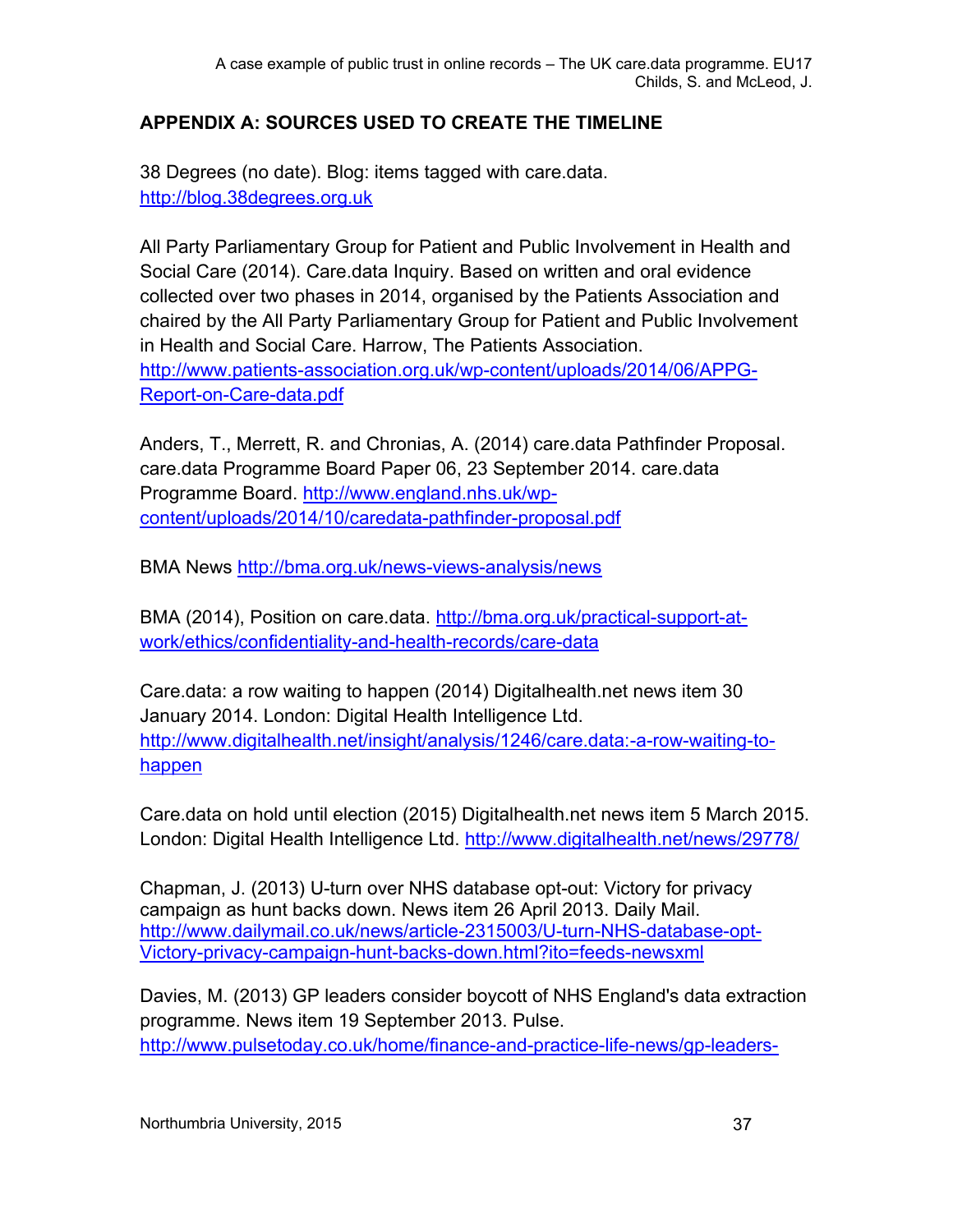[consider-boycott-of-nhs-englands-data-extraction](http://www.pulsetoday.co.uk/home/finance-and-practice-life-news/gp-leaders-consider-boycott-of-nhs-englands-data-extraction-programme/20004354.article#.VVBsCXJ0yih)[programme/20004354.article#.VVBsCXJ0yih](http://www.pulsetoday.co.uk/home/finance-and-practice-life-news/gp-leaders-consider-boycott-of-nhs-englands-data-extraction-programme/20004354.article#.VVBsCXJ0yih)

Department of Health (2014). Closed consultation. Protecting personal health and care data. [https://www.gov.uk/government/consultations/protecting-personal](https://www.gov.uk/government/consultations/protecting-personal-health-and-care-data)[health-and-care-data](https://www.gov.uk/government/consultations/protecting-personal-health-and-care-data)

Donnelly, L. (2014) Hospital records of all NHS patients sold to insurers. News item 23 Feb 2014. Daily Telegraph.

[http://www.telegraph.co.uk/news/health/news/10656893/Hospital-records-of-all-](http://www.telegraph.co.uk/news/health/news/10656893/Hospital-records-of-all-NHS-patients-sold-to-insurers.html)[NHS-patients-sold-to-insurers.html](http://www.telegraph.co.uk/news/health/news/10656893/Hospital-records-of-all-NHS-patients-sold-to-insurers.html)

Evenstad, L. (2014). Care.data advisory group announced. Digitalhealth.net news item 21 March 2014. London: Digital Health Intelligence Ltd. <http://www.digitalhealth.net/news/EHI/9303/care.data-advisory-group-announced>

Evenstad, L. (2014). Four care.data pathfinders chosen. Digitalhealth.net news item 8 October 2014. London: Digital Health Intelligence Ltd. <http://www.digitalhealth.net/news/29552/>

Fiveash, K. (2011) UK.gov to require YOU to opt out of data-sharing plan with drug firms. News story 6 December 2011. The Register. [http://www.theregister.co.uk/2011/12/06/nhs\\_heathcare\\_data\\_plan\\_private\\_rese](http://www.theregister.co.uk/2011/12/06/nhs_heathcare_data_plan_private_researchers/) [archers/](http://www.theregister.co.uk/2011/12/06/nhs_heathcare_data_plan_private_researchers/)

Great Britain. Health and Social Care Act 2012: Elizabeth II. Chapter 7. (2012). London: the Stationery Office. <http://www.legislation.gov.uk/ukpga/2012/7/contents/enacted>

Groves, J. (2012) Millions of patients' data to sold off for research after Cameron announces radical plan to change NHS constitution. News story 2 August 2012. Daily Mail. [http://www.dailymail.co.uk/news/article-2182374/NHS-patients-data](http://www.dailymail.co.uk/news/article-2182374/NHS-patients-data-sold-pharma-firms-research.html)[sold-pharma-firms-research.html](http://www.dailymail.co.uk/news/article-2182374/NHS-patients-data-sold-pharma-firms-research.html)

House of Common, Health Select Committee (2014). Handling of NHS patient data inquiry. Oral evidence: Care.data database, HC 1105. Tuesday 25 February 2014.

[http://data.parliament.uk/writtenevidence/committeeevidence.svc/evidencedocum](http://data.parliament.uk/writtenevidence/committeeevidence.svc/evidencedocument/health-committee/handling-of-nhs-patient-data/oral/6788.pdf) [ent/health-committee/handling-of-nhs-patient-data/oral/6788.pdf](http://data.parliament.uk/writtenevidence/committeeevidence.svc/evidencedocument/health-committee/handling-of-nhs-patient-data/oral/6788.pdf)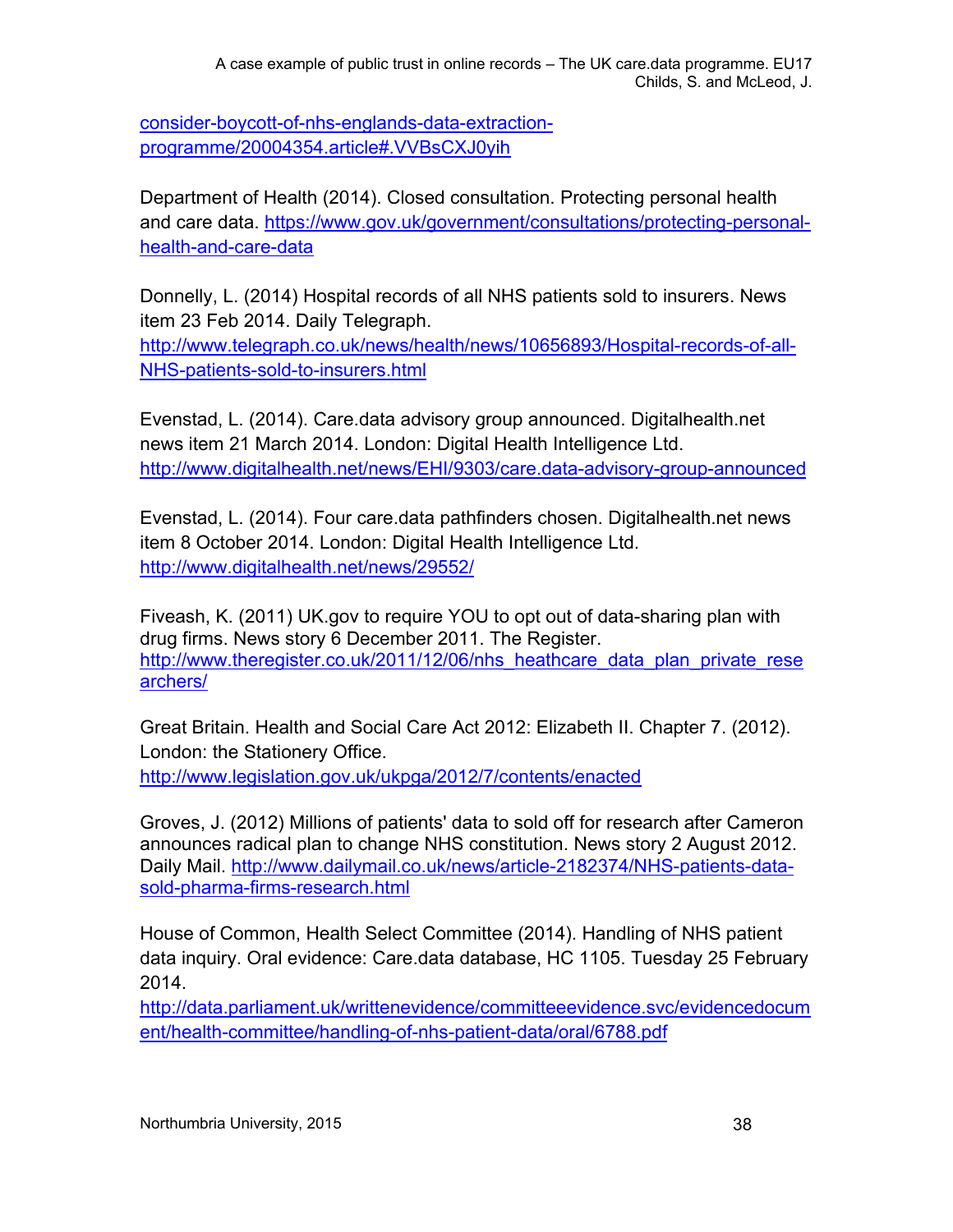IIGOP (2014) The Independent Information Governance Oversight Panel's report to the care.data Programme Board on the care.data Pathfinder stage. 18 December 2014. Leeds, IIGOP.

<https://www.gov.uk/government/publications/iigop-report-on-caredata>

Kmietowicz, Z (2014) New legislation will ban sale of patients' data for commercial uses. (4 March 2014). BMJ 2014;348:g1910. doi: <http://dx.doi.org/10.1136/bmj.g1910>

MedConfidential, media coverage. [https://medconfidential.org/information/media](https://medconfidential.org/information/media-coverage/)[coverage/](https://medconfidential.org/information/media-coverage/)

NHS England, The care.data programme – collecting information for the health of the nation: website.<http://www.england.nhs.uk/ourwork/tsd/care-data/>

NHS England. GP toolkit.<http://www.england.nhs.uk/gp-toolkit/>

NHS England (2014) Privacy Impact Assessment: care.data. NHS England. <http://www.england.nhs.uk/wp-content/uploads/2014/01/pia-care-data.pdf>

NHS patient confidentiality 'at risk' from central database (2013). Guardian news story 2 February 2013. [http://www.theguardian.com/world/2013/feb/02/nhs](http://www.theguardian.com/world/2013/feb/02/nhs-patient-confidentiality-risk-datbase)[patient-confidentiality-risk-datbase](http://www.theguardian.com/world/2013/feb/02/nhs-patient-confidentiality-risk-datbase)

PricewaterhouseCoopers LLP (2014). Data Release Review. Health and Social Care Information Centre. June 2014, Final report. PricewaterhouseCoopers LLP. [https://www.gov.uk/government/publications/review-of-data-releases-made-by](https://www.gov.uk/government/publications/review-of-data-releases-made-by-the-nhs-information-centre)[the-nhs-information-centre](https://www.gov.uk/government/publications/review-of-data-releases-made-by-the-nhs-information-centre)

Q&A: NHS England's care.data programme. Pulse, 3 October 2013. [http://www.pulsetoday.co.uk/your-practice/practice-topics/it/qa-nhs-englands](http://www.pulsetoday.co.uk/your-practice/practice-topics/it/qa-nhs-englands-caredata-programme/20004621.article#.Va-0rXLJCih)[caredata-programme/20004621.article#.Va-0rXLJCih](http://www.pulsetoday.co.uk/your-practice/practice-topics/it/qa-nhs-englands-caredata-programme/20004621.article#.Va-0rXLJCih)

Ramesh, R. (2013) £140 could buy private firms data on NHS patients. News story 17 May 2013. The Guardian. [http://www.theguardian.com/technology/2013/may/17/private-firms-data-hospital](http://www.theguardian.com/technology/2013/may/17/private-firms-data-hospital-patients)[patients](http://www.theguardian.com/technology/2013/may/17/private-firms-data-hospital-patients)

Ramesh, R. (2014) NHS England patient data 'uploaded to Google servers', Tory MP says. Guardian news story 3 March 2014.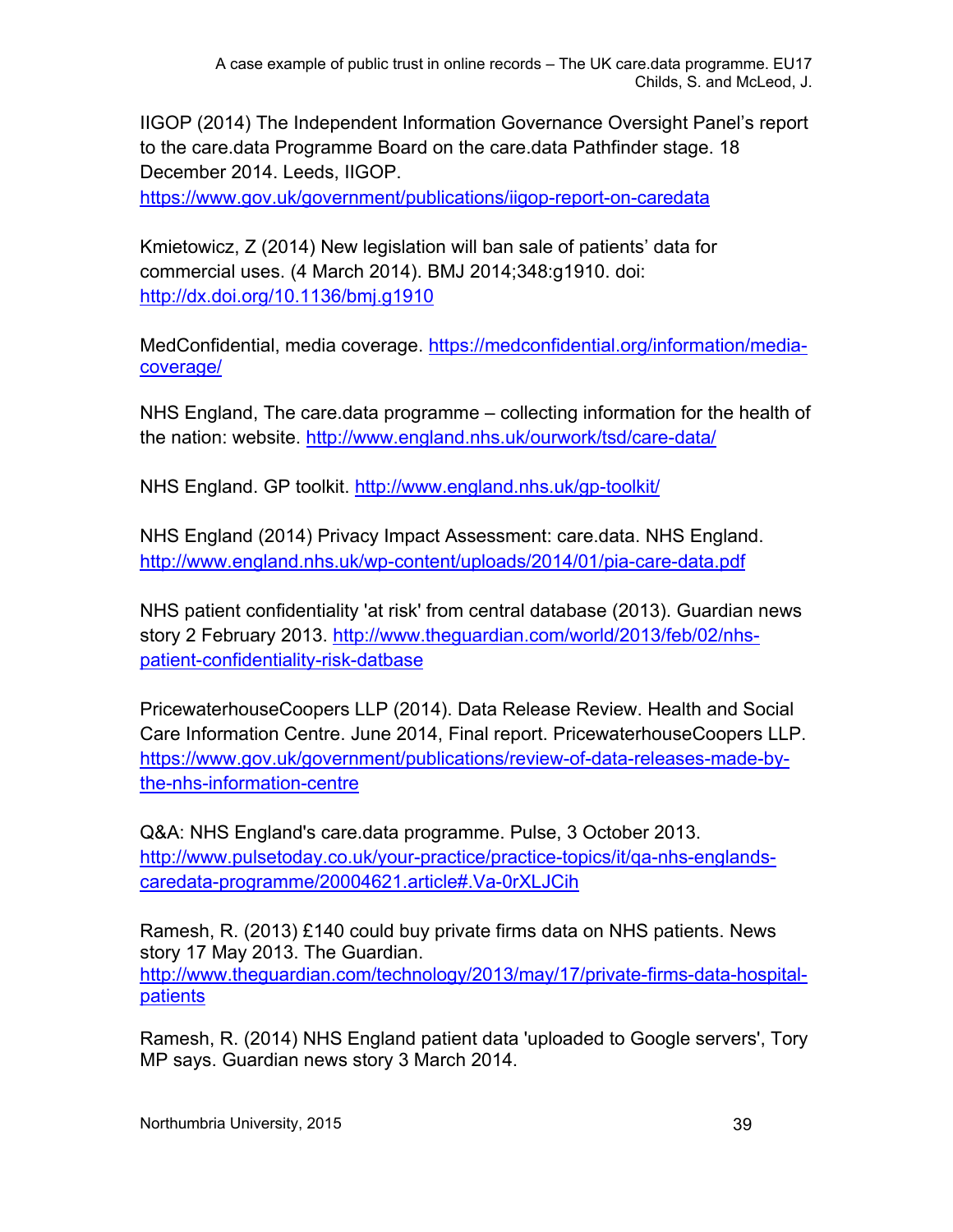A case example of public trust in online records – The UK care.data programme. EU17 Childs, S. and McLeod, J.

[http://www.theguardian.com/society/2014/mar/03/nhs-england-patient-data](http://www.theguardian.com/society/2014/mar/03/nhs-england-patient-data-google-servers?CMP=twt_gu)[google-servers?CMP=twt\\_gu](http://www.theguardian.com/society/2014/mar/03/nhs-england-patient-data-google-servers?CMP=twt_gu)

Sachdeva, S. (2015) Care.data on hold until election. Digitalhealth.net news item 3 March 2015. London: Digital Health Intelligence Ltd. [http://www.digitalhealth.net/news/primary-care/9904/care.data-on-hold-until](http://www.digitalhealth.net/news/primary-care/9904/care.data-on-hold-until-election/)[election/](http://www.digitalhealth.net/news/primary-care/9904/care.data-on-hold-until-election/)

Sachdeva, S (2015) Care.data stuck in the last chance saloon. Digitalhealth.net news item 9 April 2015. London: Digital Health Intelligence Ltd. <http://www.digitalhealth.net/features/44280/>

Todd, R. (2014) Care.data cost more than £50m. Digitalhealth.net news item 17 January 2014. London: Digital Health Intelligence Ltd.

[http://www.digitalhealth.net/news/primary-care/9152/care.data-cost-more-than-](http://www.digitalhealth.net/news/primary-care/9152/care.data-cost-more-than-%c2%a350m/) [%c2%a350m/](http://www.digitalhealth.net/news/primary-care/9152/care.data-cost-more-than-%c2%a350m/)

Todd, R. (2014) Care.data: a row waiting to happen. Digitalhealth.net news item 30 January 2014. London: Digital Health Intelligence Ltd. [http://www.digitalhealth.net/insight/analysis/1246/care.data:-a-row-waiting-to](http://www.digitalhealth.net/insight/analysis/1246/care.data:-a-row-waiting-to-happen)[happen](http://www.digitalhealth.net/insight/analysis/1246/care.data:-a-row-waiting-to-happen)

Todd, R. (2014) Care.data delayed. Digitalhealth.net news item 18 February 2014. London: Digital Health Intelligence Ltd. <http://www.digitalhealth.net/news/29125/>

Todd, R (2014) Care.data safeguards detailed. Digitalhealth.net news item 28 January 2014. London: Digital Health Intelligence Ltd. <http://www.digitalhealth.net/news/29064/>

Todd, R. (2014). Care.data advisory group meets. Digitalhealth.net news item 1 April 2014. London: Digital Health Intelligence Ltd. [http://www.digitalhealth.net/news/primary-care/9322/care.data-advisory-group](http://www.digitalhealth.net/news/primary-care/9322/care.data-advisory-group-meets)[meets](http://www.digitalhealth.net/news/primary-care/9322/care.data-advisory-group-meets)

Todd, R. (2014) HSCIC publishes data audit. Digitalhealth.net news item. 3 April 2014. London: Digital Health Intelligence Ltd. <http://www.digitalhealth.net/news/29219/>

Walker, P., Meikle, J. and Ramesh, R. NHS in England delays sharing of medical records. Guardian news story 18 February 2014.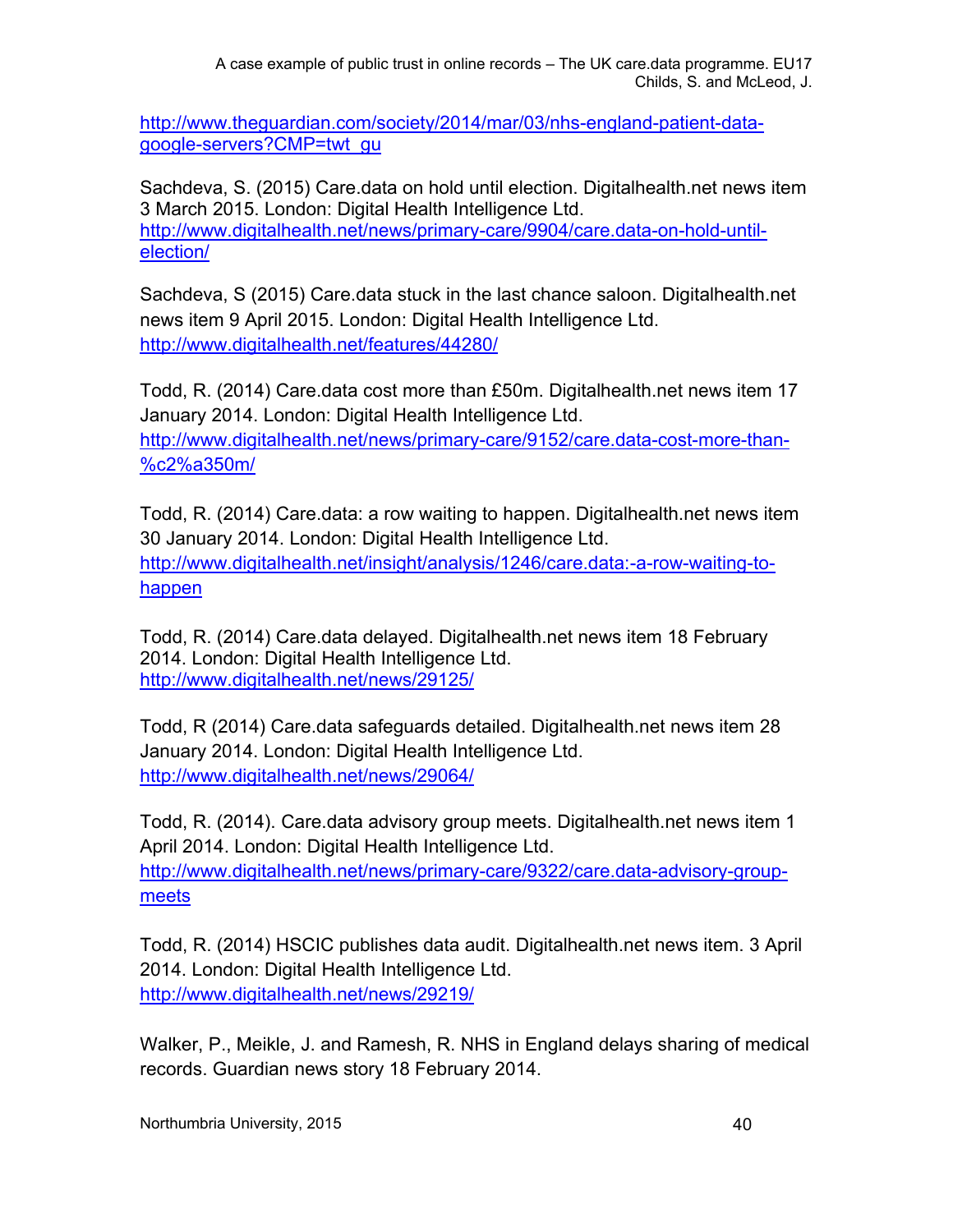[http://www.theguardian.com/society/2014/feb/18/nhs-delays-sharing-medical](http://www.theguardian.com/society/2014/feb/18/nhs-delays-sharing-medical-records-care-data)[records-care-data](http://www.theguardian.com/society/2014/feb/18/nhs-delays-sharing-medical-records-care-data)

## **APPENDIX B: SOURCES USED AS DATA FOR THE THEMATIC ANALYSIS**

All Party Parliamentary Group for Patient and Public Involvement in Health and Social Care (2014). Care.data Inquiry. Based on written and oral evidence collected over two phases in 2014, organised by the Patients Association and chaired by the All Party Parliamentary Group for Patient and Public Involvement in Health and Social Care. Harrow, The Patients Association. [http://www.patients-association.org.uk/wp-content/uploads/2014/06/APPG-](http://www.patients-association.org.uk/wp-content/uploads/2014/06/APPG-Report-on-Care-data.pdf)[Report-on-Care-data.pdf](http://www.patients-association.org.uk/wp-content/uploads/2014/06/APPG-Report-on-Care-data.pdf)

BMA News<http://bma.org.uk/news-views-analysis/news>

BMA response to the Caldicott Review. [http://bma.org.uk/working-for](http://bma.org.uk/working-for-change/improving-and-protecting-health/protecting-patient-information)[change/improving-and-protecting-health/protecting-patient-information](http://bma.org.uk/working-for-change/improving-and-protecting-health/protecting-patient-information)

Bradshaw, P. (2014) Care.data: trust is on the line, Guardian Healthcare Network, [http://www.theguardian.com/healthcare-network/2014/mar/11/caredata](http://www.theguardian.com/healthcare-network/2014/mar/11/caredata-nhs-trust-doctor-patient-leaflet)[nhs-trust-doctor-patient-leaflet](http://www.theguardian.com/healthcare-network/2014/mar/11/caredata-nhs-trust-doctor-patient-leaflet)

Care.data: a row waiting to happen (2014) Digitalhealth.net news item 30 January 2014. London: Digital Health Intelligence Ltd. [http://www.digitalhealth.net/insight/analysis/1246/care.data:-a-row-waiting-to](http://www.digitalhealth.net/insight/analysis/1246/care.data:-a-row-waiting-to-happen)[happen](http://www.digitalhealth.net/insight/analysis/1246/care.data:-a-row-waiting-to-happen)

Great Britain. Health and Social Care Act 2012: Elizabeth II. Chapter 7. (2012). London: the Stationery Office.

<http://www.legislation.gov.uk/ukpga/2012/7/contents/enacted>

House of Common, Health Select Committee (2014). Handling of NHS patient data inquiry. Oral evidence: Care.data database, HC 1105. Tuesday 25 February 2014.

[http://data.parliament.uk/writtenevidence/committeeevidence.svc/evidencedocum](http://data.parliament.uk/writtenevidence/committeeevidence.svc/evidencedocument/health-committee/handling-of-nhs-patient-data/oral/6788.pdf) [ent/health-committee/handling-of-nhs-patient-data/oral/6788.pdf](http://data.parliament.uk/writtenevidence/committeeevidence.svc/evidencedocument/health-committee/handling-of-nhs-patient-data/oral/6788.pdf)

House of Common, Health Select Committee (2014) Oral evidence: Handling of NHS Patient Data, HC 1105. Held Tuesday 8 April 2014, published 2 May 2014.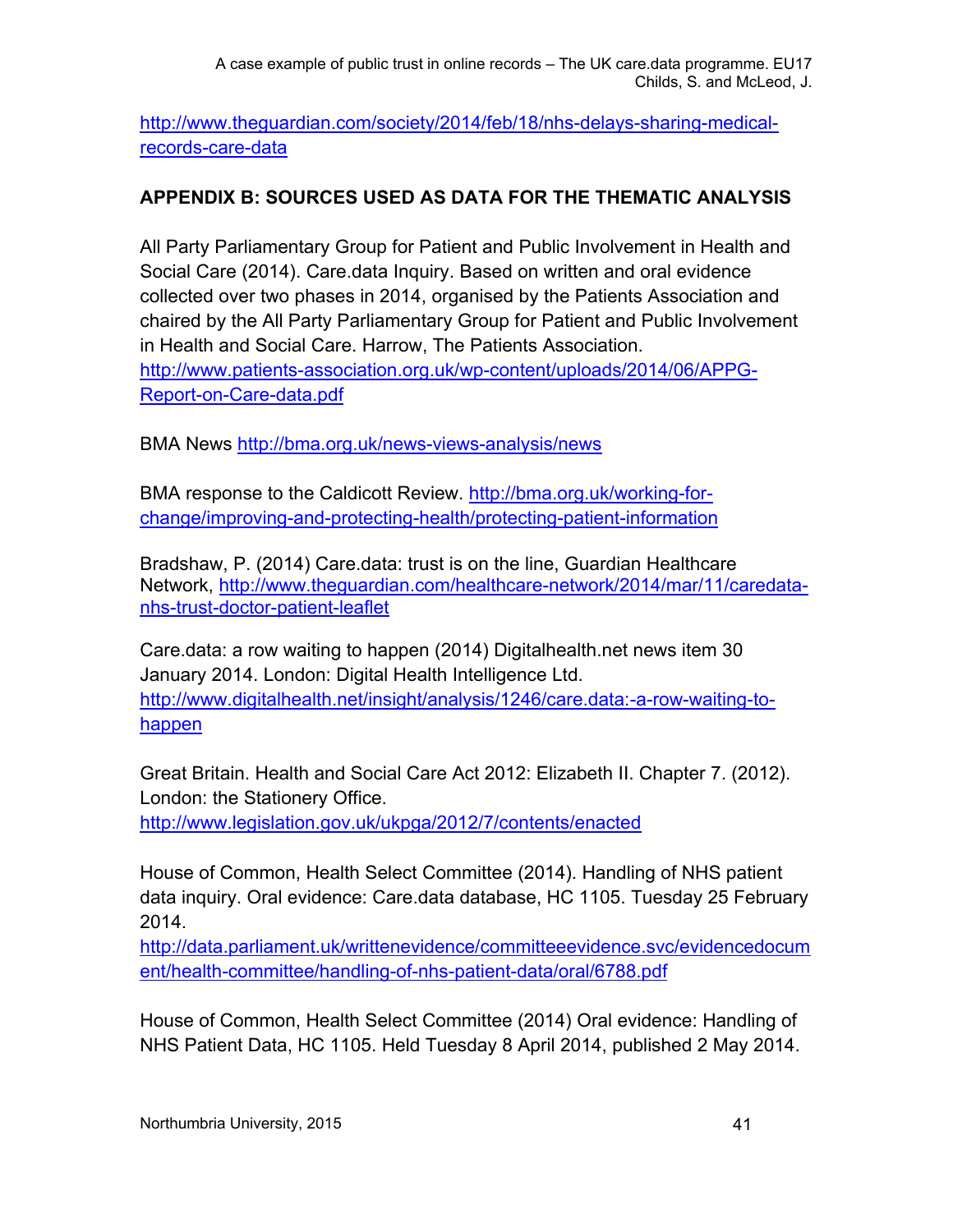A case example of public trust in online records – The UK care.data programme. EU17 Childs, S. and McLeod, J.

[http://data.parliament.uk/writtenevidence/committeeevidence.svc/evidencedocum](http://data.parliament.uk/writtenevidence/committeeevidence.svc/evidencedocument/health-committee/handling-of-nhs-patient-data/oral/8416.pdf) [ent/health-committee/handling-of-nhs-patient-data/oral/8416.pdf](http://data.parliament.uk/writtenevidence/committeeevidence.svc/evidencedocument/health-committee/handling-of-nhs-patient-data/oral/8416.pdf)

Health and Social Care Information Centre. care.data documents. <http://www.hscic.gov.uk/article/3489/IAG-documents>

Health and Social Care Information Centre. Looking after your health and care information.<http://www.hscic.gov.uk/patientconf>

Health and Social Care Information Centre. Registers of approved data releases. <http://www.hscic.gov.uk/dataregister>

Health and Social Care Information Centre (2014) Statement on use of Hospital Episode Statistics (HES) data, February 24, 2014. [http://www.hscic.gov.uk/article/3932/Statement-on-use-of-Hospital-Episode-](http://www.hscic.gov.uk/article/3932/Statement-on-use-of-Hospital-Episode-Statistics-HES-data)[Statistics-HES-data](http://www.hscic.gov.uk/article/3932/Statement-on-use-of-Hospital-Episode-Statistics-HES-data)

Health and Social Care Information Centre (2014) Response to Freedom of Information request on the release of HES data to the Institute and Faculty of Actuaries, 24th March 2014, ref: NIC-252446-M7K1N. [http://www.hscic.gov.uk/media/14589/NIC-252446-M7K1N--Response-](http://www.hscic.gov.uk/media/14589/NIC-252446-M7K1N--Response-Redacted/pdf/NIC-252446-M7K1N__Response_Redacted.pdf)[Redacted/pdf/NIC-252446-M7K1N\\_\\_Response\\_Redacted.pdf](http://www.hscic.gov.uk/media/14589/NIC-252446-M7K1N--Response-Redacted/pdf/NIC-252446-M7K1N__Response_Redacted.pdf)

IIGOP (2014) The Independent Information Governance Oversight Panel's report to the care.data Programme Board on the care.data Pathfinder stage. 18 December 2014. Leeds, IIGOP.

<https://www.gov.uk/government/publications/iigop-report-on-caredata>

IIGOP (2014) Information: To share or not to share. The first year. The Independent Information Governance Oversight Panel's report to the Secretary of State for Health. December 2014. Department of Health. <https://www.gov.uk/government/publications/iigop-annual-report-2014>

The Institute and Faculty of Actuaries (2014) Telegraph article rebuttal; press release 25 February 2014. [http://www.actuaries.org.uk/news/press](http://www.actuaries.org.uk/news/press-releases/articles/telegraph-article-rebuttal)[releases/articles/telegraph-article-rebuttal](http://www.actuaries.org.uk/news/press-releases/articles/telegraph-article-rebuttal)

Joint statement from NHS England, RCGP and BMA (2013) {URL broken; only available via a Google search}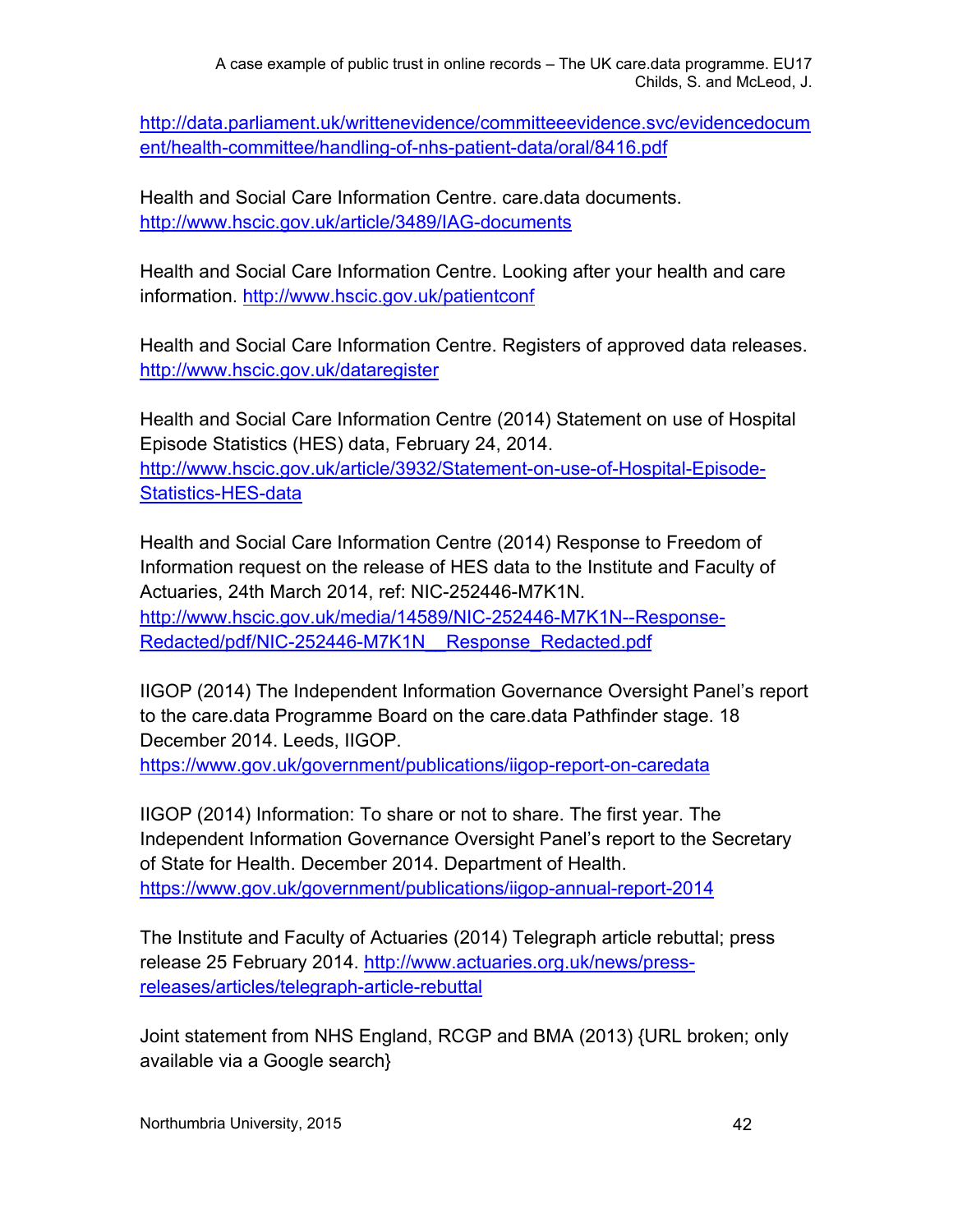medConfidential website.<http://medconfidential.org/>

NHS England, The care.data programme – collecting information for the health of the nation: website.<http://www.england.nhs.uk/ourwork/tsd/care-data/>

NHS England. GP toolkit.<http://www.england.nhs.uk/gp-toolkit/>

NHS England (2014) Privacy Impact Assessment: care.data. NS England. <http://www.england.nhs.uk/wp-content/uploads/2014/01/pia-care-data.pdf>

PricewaterhouseCoopers LLP (2014). Data Release Review. Health and Social Care Information Centre. June 2014, Final report. PricewaterhouseCoopers LLP. [https://www.gov.uk/government/publications/review-of-data-releases-made-by](https://www.gov.uk/government/publications/review-of-data-releases-made-by-the-nhs-information-centre)[the-nhs-information-centre](https://www.gov.uk/government/publications/review-of-data-releases-made-by-the-nhs-information-centre)

Ramesh, R. (2014) NHS England patient data 'uploaded to Google servers', Tory MP says. Guardian news story 3 March 2014. [http://www.theguardian.com/society/2014/mar/03/nhs-england-patient-data](http://www.theguardian.com/society/2014/mar/03/nhs-england-patient-data-google-servers?CMP=twt_gu)[google-servers?CMP=twt\\_gu](http://www.theguardian.com/society/2014/mar/03/nhs-england-patient-data-google-servers?CMP=twt_gu)

Sachdeva (2014) Single opt-out "needed" for patient data. Digitalhealth.net news item 2 February 2015. London: Digital Health Intelligence Ltd. <http://www.digitalhealth.net/news/29732/>

Sachdeva, S (2015) Care.data stuck in the last chance saloon. Digitalhealth.net news item 9 April 2015. London: Digital Health Intelligence Ltd. <http://www.digitalhealth.net/features/44280/>

Shah, S. (2015) NHS was informed that care.data leaflets were 'not fit for purpose' before £1m rollout. Computing, 7 January 2015. [http://www.computing.co.uk/ctg/news/2389164/nhs-was-informed-that-caredata](http://www.computing.co.uk/ctg/news/2389164/nhs-was-informed-that-caredata-leaflets-were-not-fit-for-purpose-before-gbp1m-rollout)[leaflets-were-not-fit-for-purpose-before-gbp1m-rollout](http://www.computing.co.uk/ctg/news/2389164/nhs-was-informed-that-caredata-leaflets-were-not-fit-for-purpose-before-gbp1m-rollout)

Todd, R. (2014) Care.data cost more than £50m. Digitalhealth.net news item 17 January 2014. London: Digital Health Intelligence Ltd. [http://www.digitalhealth.net/news/primary-care/9152/care.data-cost-more-than-](http://www.digitalhealth.net/news/primary-care/9152/care.data-cost-more-than-%c2%a350m/) [%c2%a350m/](http://www.digitalhealth.net/news/primary-care/9152/care.data-cost-more-than-%c2%a350m/)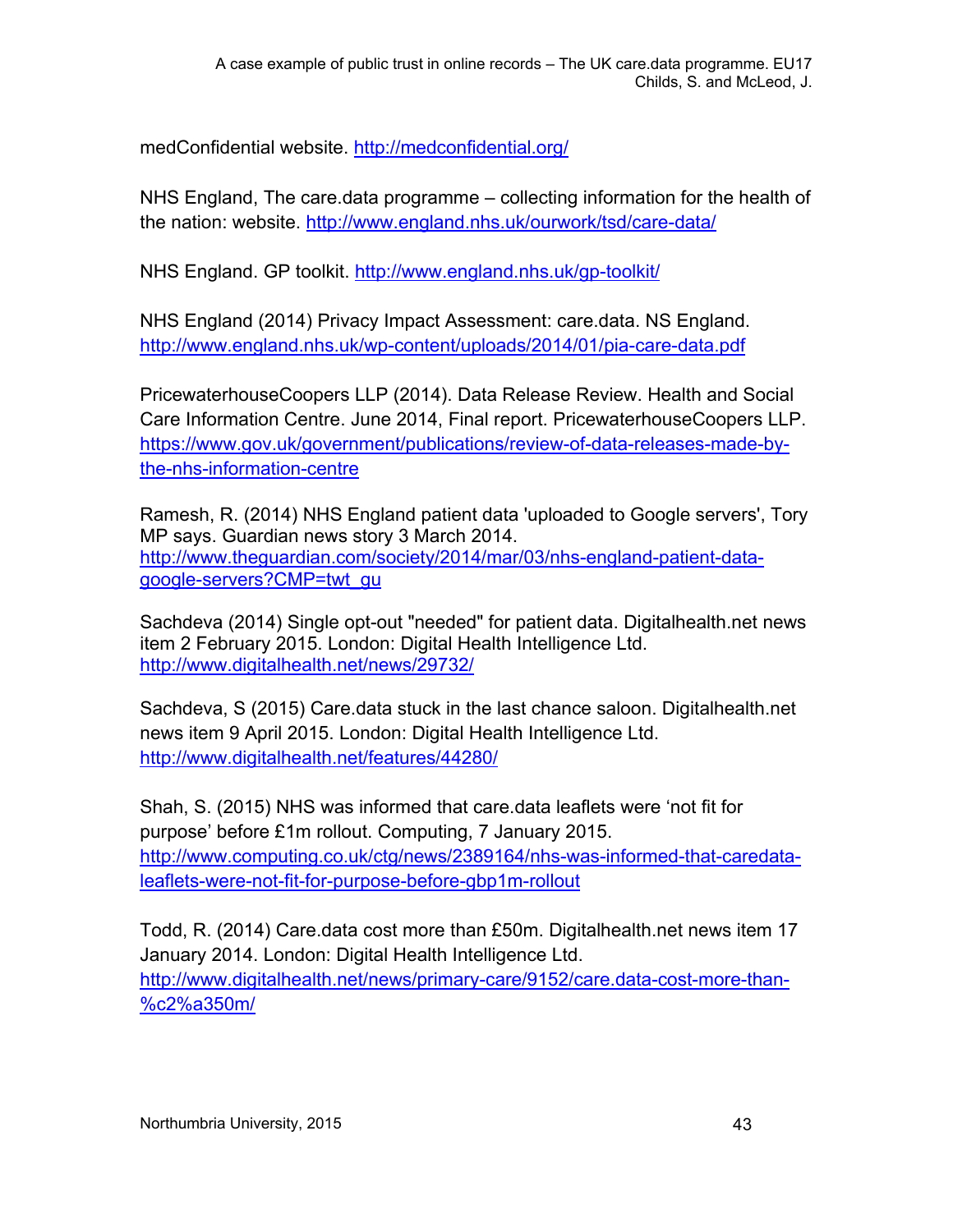Todd, R (2014) Care.data safeguards detailed. Digitalhealth.net news item 28 January 2014. London: Digital Health Intelligence Ltd. <http://www.digitalhealth.net/news/29064/>

Todd, R. (2014) Care.data: a row waiting to happen. Digitalhealth.net news item 30 January 2014. London: Digital Health Intelligence Ltd. [http://www.digitalhealth.net/insight/analysis/1246/care.data:-a-row-waiting-to](http://www.digitalhealth.net/insight/analysis/1246/care.data:-a-row-waiting-to-happen)[happen](http://www.digitalhealth.net/insight/analysis/1246/care.data:-a-row-waiting-to-happen)

Todd, R. (2014) Care.data delayed. Digitalhealth.net news item 18 February 2014. London: Digital Health Intelligence Ltd. <http://www.digitalhealth.net/news/29125/>

Todd, R. (2014). Care.data advisory group meets. Digitalhealth.net news item. 1 April 2014. London: Digital Health Intelligence Ltd.

[http://www.digitalhealth.net/news/primary-care/9322/care.data-advisory-group](http://www.digitalhealth.net/news/primary-care/9322/care.data-advisory-group-meets)[meets](http://www.digitalhealth.net/news/primary-care/9322/care.data-advisory-group-meets)

Todd, R. (2014) HSCIC publishes data audit. Digitalhealth.net news item. 3 April 2014. London: Digital Health Intelligence Ltd. <http://www.digitalhealth.net/news/29219/>

# **APPENDIX C: RESOURCES USED AS DATA FOR THE DISCOURSE ANALYSIS**

38 Degrees (no date). Blog: items tagged with care.data. [http://blog.38degrees.org.uk](http://blog.38degrees.org.uk/)

Donnelly, L. (2014) Hospital records of all NHS patients sold to insurers. News item 23 Feb 2014. Daily Telegraph.

[http://www.telegraph.co.uk/news/health/news/10656893/Hospital-records-of-all-](http://www.telegraph.co.uk/news/health/news/10656893/Hospital-records-of-all-NHS-patients-sold-to-insurers.html)[NHS-patients-sold-to-insurers.html](http://www.telegraph.co.uk/news/health/news/10656893/Hospital-records-of-all-NHS-patients-sold-to-insurers.html)

House of Common, Health Select Committee (2014). Handling of NHS patient data inquiry. Oral evidence: Care.data database, HC 1105. Tuesday 25 February 2014.

[http://data.parliament.uk/writtenevidence/committeeevidence.svc/evidencedocum](http://data.parliament.uk/writtenevidence/committeeevidence.svc/evidencedocument/health-committee/handling-of-nhs-patient-data/oral/6788.pdf) [ent/health-committee/handling-of-nhs-patient-data/oral/6788.pdf](http://data.parliament.uk/writtenevidence/committeeevidence.svc/evidencedocument/health-committee/handling-of-nhs-patient-data/oral/6788.pdf)